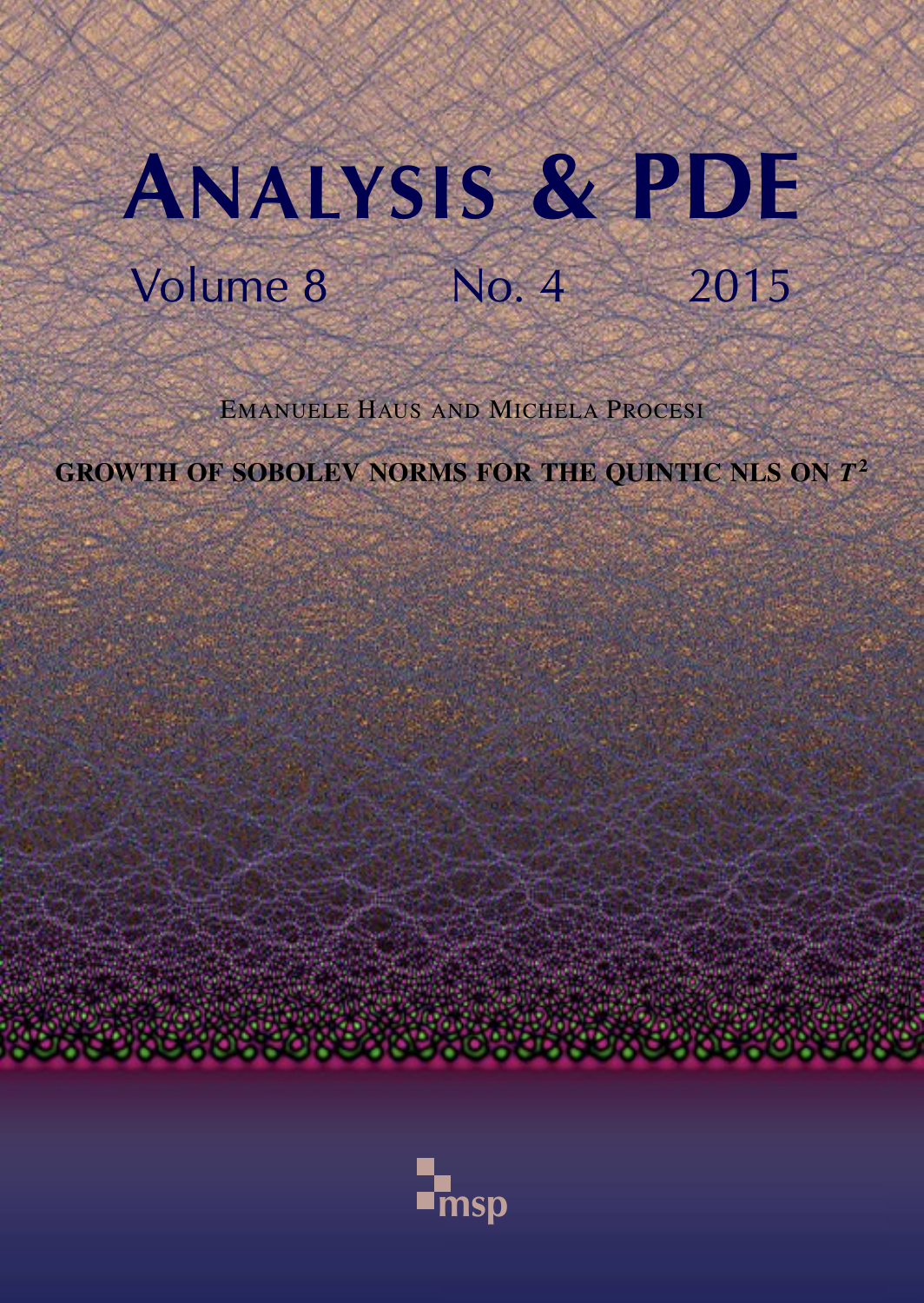

### <span id="page-1-0"></span>GROWTH OF SOBOLEV NORMS FOR THE QUINTIC NLS ON *T* 2

EMANUELE HAUS AND MICHELA PROCESI

We study the quintic nonlinear Schrödinger equation on a two-dimensional torus and exhibit orbits whose Sobolev norms grow with time. The main point is to reduce to a sufficiently simple toy model, similar in many ways to the one discussed by Colliander et al. for the case of the cubic NLS. This requires an accurate combinatorial analysis.

#### <span id="page-1-1"></span>1. Introduction

We consider the quintic defocusing NLS on the two-dimensional torus  $\mathbb{T}^2 = \mathbb{R}^2 / (2\pi \mathbb{Z})^2$ 

$$
-i\partial_t u + \Delta u = |u|^4 u,\tag{1-1}
$$

which is an infinite-dimensional dynamical system with Hamiltonian

$$
H = \int_{\mathbb{T}^2} |\nabla u|^2 + \frac{1}{3} \int_{\mathbb{T}^2} |u|^6 \tag{1-2}
$$

having the mass (the *L* <sup>2</sup> norm) and momentum

$$
L = \int_{\mathbb{T}^2} |u|^2 \quad \text{and} \quad M = \int_{\mathbb{T}^2} \mathfrak{F}(u \cdot \nabla u) \tag{1-3}
$$

as constants of motion. The well-posedness result of [\[Bourgain 1993;](#page-38-0) [Burq et al. 2004\]](#page-39-0) for data  $u_0 \in H<sup>s</sup>(\mathbb{T}^2)$ ,  $s \ge 1$ , gives the existence of a global-in-time smooth solution to [\(1-1\)](#page-1-1) from smooth initial data, and one would like to understand some qualitative properties of solutions.

A fruitful approach to this question is to apply the powerful tools of *singular perturbation theory*, such as KAM theory, the Birkhoff normal form and Arnold diffusion, first developed in order to study finite-dimensional systems.

We are interested in the phenomenon of the growth of Sobolev norms, i.e., we look for solutions which initially oscillate only on scales comparable to the spatial period and eventually oscillate on arbitrarily short spatial scales. This is a natural extension of the results in [\[Colliander et al. 2010;](#page-39-1) [Guardia and](#page-39-2) [Kaloshin 2015\]](#page-39-2), which prove similar results for the cubic NLS. In the strategy of the proof, we follow [\[Colliander et al. 2010\]](#page-39-1) — henceforth abbreviated [\[CKSST\]](#page-39-1) — as closely as possible; therefore our main result is the precise analogue of theirs for the cubic NLS. Namely, we prove:

<span id="page-1-2"></span>*MSC2010:* 35B34, 35Q55, 37K45.

*Keywords:* nonlinear Schrödinger equation, growth of Sobolev norms, Hamiltonian PDEs, weak turbulence.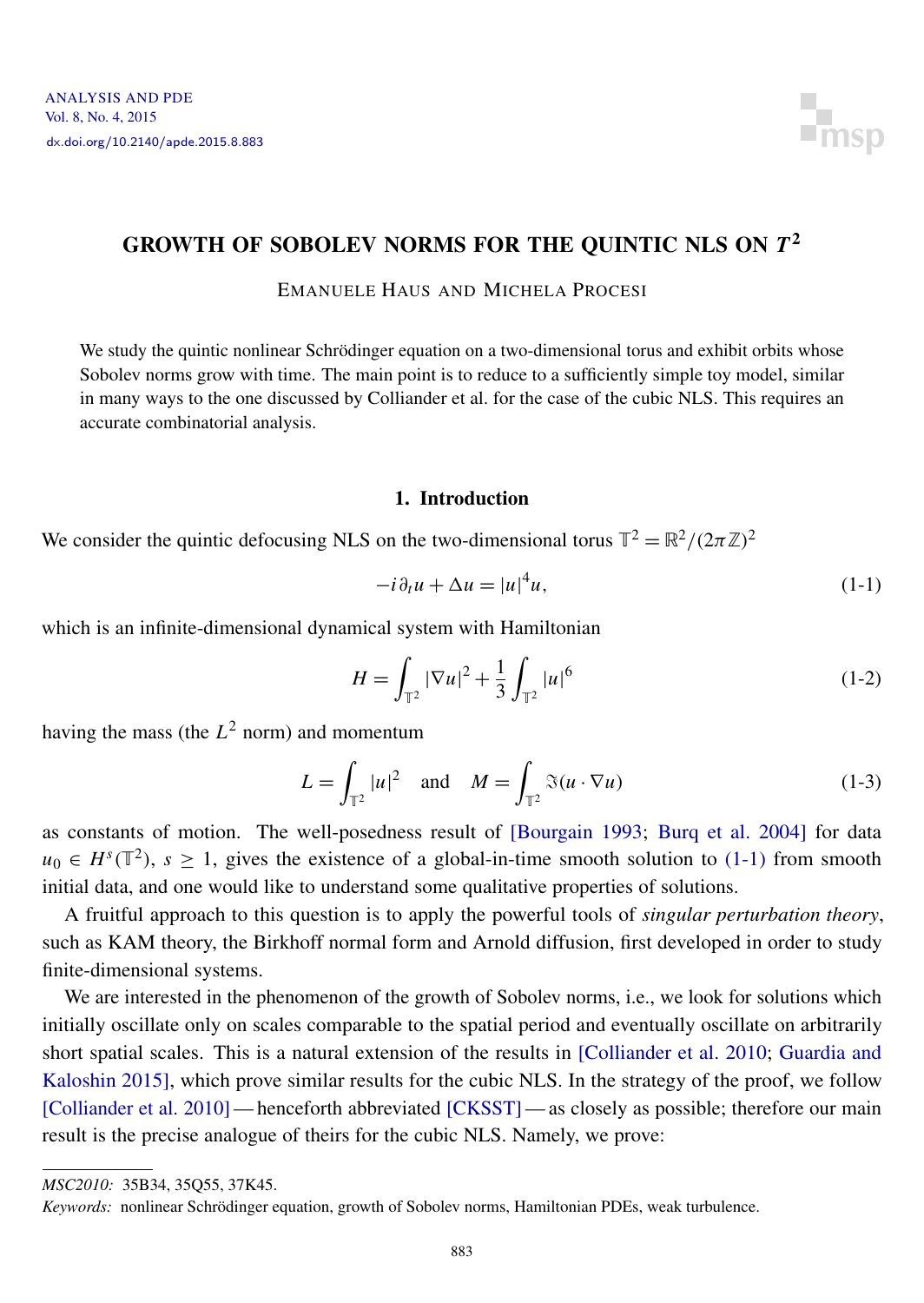**Theorem 1.1.** Let  $s > 1$ ,  $K \gg 1$  and  $0 < \delta \ll 1$  be given parameters. Then there exists a global smooth *solution*  $u(t, x)$  *to* [\(1-1\)](#page-1-1) *and a time*  $T > 0$  *with* 

$$
||u(0)||_{H^{s}(\mathbb{T}^2)} \le \delta \quad and \quad ||u(T)||_{H^{s}(\mathbb{T}^2)} \ge K.
$$

Note that we are making no claim regarding the time *T* over which the growth of Sobolev norms occurs; this is the main difference between the approaches of [\[CKSTT\]](#page-39-1) and [\[Guardia and Kaloshin 2015\]](#page-39-2).

1A. *Some literature*. The growth of Sobolev norms for solutions of the nonlinear Schrödinger equation has been studied widely in the literature, but most of the results regard upper bounds on such growth. In the one-dimensional case with an analytic nonlinearity  $\partial_{\bar{u}} P(|u|^2)$ , Bourgain [\[1996b\]](#page-39-3) and Staffilani [\[1997\]](#page-40-0) proved at-most polynomial growth of Sobolev norms. In the same context, Bourgain [\[2000\]](#page-39-4) proved a Nekhoroshev-type theorem for a perturbation of the cubic NLS. Namely, for *s* large and a typical initial datum  $u(0) \in H^s(T)$  of small size  $||u(0)||_s \leq \varepsilon$ , he proved

$$
\sup_{t\leq T}||u(t)||_s\leq C\varepsilon, \quad |t|
$$

with  $A = A(s) \rightarrow 0$  as  $s \rightarrow \infty$ . Similar upper bounds on the growth have been obtained also for the NLS equation on  $\mathbb R$  and  $\mathbb R^2$  as well as on compact manifolds.

We finally mention [\[Faou et al. 2013\]](#page-39-5), which discusses the existence of stability regions for the NLS on tori.

Concerning instability results for the NLS on tori, we mention the work by Kuksin [\[1997b\]](#page-39-6) (and see his related works [\[1995;](#page-39-7) [1996;](#page-39-8) [1997a;](#page-39-9) [1999\]](#page-39-10)) who studied the growth of Sobolev norms for the equation

$$
-i\,\partial_t u + \delta \Delta u = |u|^{2p} u, \quad p \in \mathbb{N},
$$

and constructed solutions whose Sobolev norms grow by an inverse power of  $\delta$ . Note that the solutions that he obtains (for  $p = 2$ ) correspond to orbits of [\(1-1\)](#page-1-1) with large initial data. A big advance appeared in [\[CKSTT\],](#page-39-1) where the authors prove [Theorem 1.1](#page-1-2) for cubic NLS. Note that the initial data are *small* in *H s* . Finally, [\[Guardia and Kaloshin 2015\]](#page-39-2) follows the same general strategy of [\[CKSTT\]](#page-39-1) and constructs orbits whose Sobolev norm grows (by an arbitrary factor) in a time which is polynomial in the growth factor. This is done by a careful analysis of the equation and using in a clever way various tools from diffusion in finite-dimensional systems.

These results do not imply the existence of solutions with diverging Sobolev norm, nor do they claim that the unstable behavior is typical. Recently, Hani [\[2014\]](#page-39-11) has made remarkable progress towards the existence of unbounded Sobolev orbits: for a class of cubic NLS equations with nonpolynomial nonlinearity, the combination of a result like [Theorem 1.1](#page-1-2) with some clever topological arguments leads to the existence of solutions with diverging Sobolev norm. Moreover, [Hani et al.](#page-39-12) [2013] prove infinite growth of Sobolev norms for the cubic NLS on  $\mathbb{R} \times \mathbb{T}^2$ .

Regarding growth of Sobolev norms for other equations, we mention the following papers: [\[Bourgain](#page-39-3) [1996b\]](#page-39-3) for the wave equation with a cubic nonlinearity but with a spectrally defined Laplacian; [\[Gérard](#page-39-13) [and Grellier 2010;](#page-39-13) [Pocovnicu 2011\]](#page-40-1) for the Szegö equation; and [\[Pocovnicu 2013\]](#page-40-2) for certain nonlinear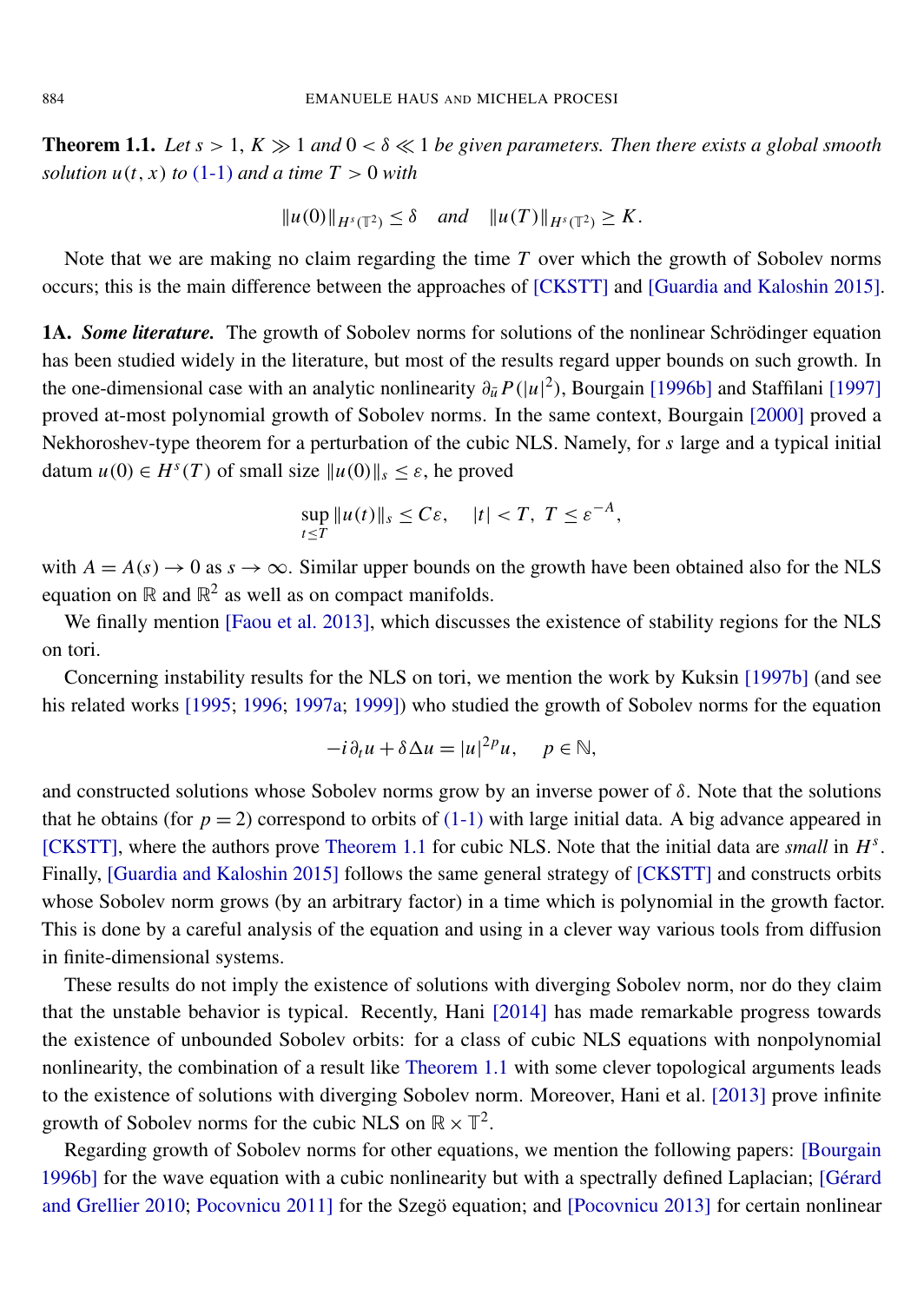wave equations. We also mention the long time stability results obtained in [\[Bambusi 1997;](#page-38-1) [1999;](#page-38-2) [2003;](#page-38-3) [Bambusi and Grébert 2006;](#page-38-4) [Grébert et al. 2009a;](#page-39-14) [2009b;](#page-39-15) [Wang 2008;](#page-40-3) [2010\]](#page-40-4).

A dual point of view to instability is to construct quasiperiodic orbits. These are nongeneric solutions which are global-in-time and whose Sobolev norms are approximately constant. Among the relevant literature we mention [\[Wayne 1990;](#page-40-5) [Pöschel 1996;](#page-40-6) [Kuksin and Pöschel 1996;](#page-40-7) [Bourgain 1998;](#page-39-16) [Berti and](#page-38-5) [Bolle 2013;](#page-38-5) [Eliasson and Kuksin 2010;](#page-39-17) [Geng et al. 2011;](#page-39-18) [Berti and Biasco 2011;](#page-38-6) [Wang 2014;](#page-40-8) [Procesi and](#page-40-9) [Xu 2013;](#page-40-9) [Berti et al. 2015\]](#page-38-7). Of particular interest are the recent results obtained through KAM theory, which gives information on linear stability close to the quasiperiodic solutions. In particular, [\[Procesi and](#page-40-10) [Procesi 2015\]](#page-40-10) proves the existence of both stable and unstable tori (of arbitrary finite dimension) for the cubic NLS.

In finite-dimensional systems diffusive orbits are usually constructed by proving that the stable and unstable manifolds of a *chain of unstable tori* intersect. Usually this is done with tori of codimension one, so that the manifolds should intersect for dimensional reasons. Unfortunately, in the infinite-dimensional case one is not able to prove the existence of codimension-one tori. Actually, the construction of almostperiodic orbits is an open problem except for very special cases, such as integrable equations or equations with infinitely many external parameters (see, for instance, [\[Pöschel 2002;](#page-40-11) [Chierchia and Perfetti 1995;](#page-39-19) [Bourgain 1996a\]](#page-39-20)).

In [\[CKSTT\]](#page-39-1) and [\[Guardia and Kaloshin 2015\]](#page-39-2) (and the present paper) this problem is avoided by taking advantage of the specific form of the equation. First one reduces to an approximate equation, the *first-order Birkhoff normal form*; see [\(1-5\).](#page-3-0) Then, for this dynamical system, one proves directly the existence of chains of one-dimensional unstable tori (periodic orbits) together with their heteroclinic connections. Next, one proves the existence of a *slider solution* which shadows the heteroclinic chain in a finite time. Finally, one proves the persistence of the slider solution for the full NLS. In the next section, we describe the strategy more in detail.

1B. *Informal description of the results.* In order to understand the dynamics of [\(1-1\),](#page-1-1) it is convenient to pass to the *interaction representation* picture

<span id="page-3-1"></span>
$$
u(t,x) = \sum_{j \in \mathbb{Z}^2} a_j(t) e^{ij \cdot x + i|j|^2 t},
$$

so that the equations of motion become

<span id="page-3-0"></span>
$$
-i\dot{a}_j = \sum_{\substack{j_1, j_2, j_3, j_4, j_5 \in \mathbb{Z}^2\\j_1+j_2+j_3-j_4-j_5=j}} a_{j_1} a_{j_2} a_{j_3} \bar{a}_{j_4} \bar{a}_{j_5} e^{i\omega_6 t},\tag{1-4}
$$

where  $\omega_6 = |j_1|^2 + |j_2|^2 + |j_3|^2 - |j_4|^2 - |j_5|^2 - |j|^2$ .

We define the *resonant truncation* of [\(1-4\)](#page-3-1) as

$$
-i\dot{\beta}_j = \sum_{\substack{j_1,j_2,j_3,j_4,j_5 \in \mathbb{Z}^2\\j_1+j_2+j_3-j_4-j_5=j\\|j_1|^2+|j_2|^2+|j_3|^2-|j_4|^2-|j_5|^2=|j|^2}} \beta_{j_1}\beta_{j_2}\beta_{j_3}\bar{\beta}_{j_4}\bar{\beta}_{j_5}.
$$
 (1-5)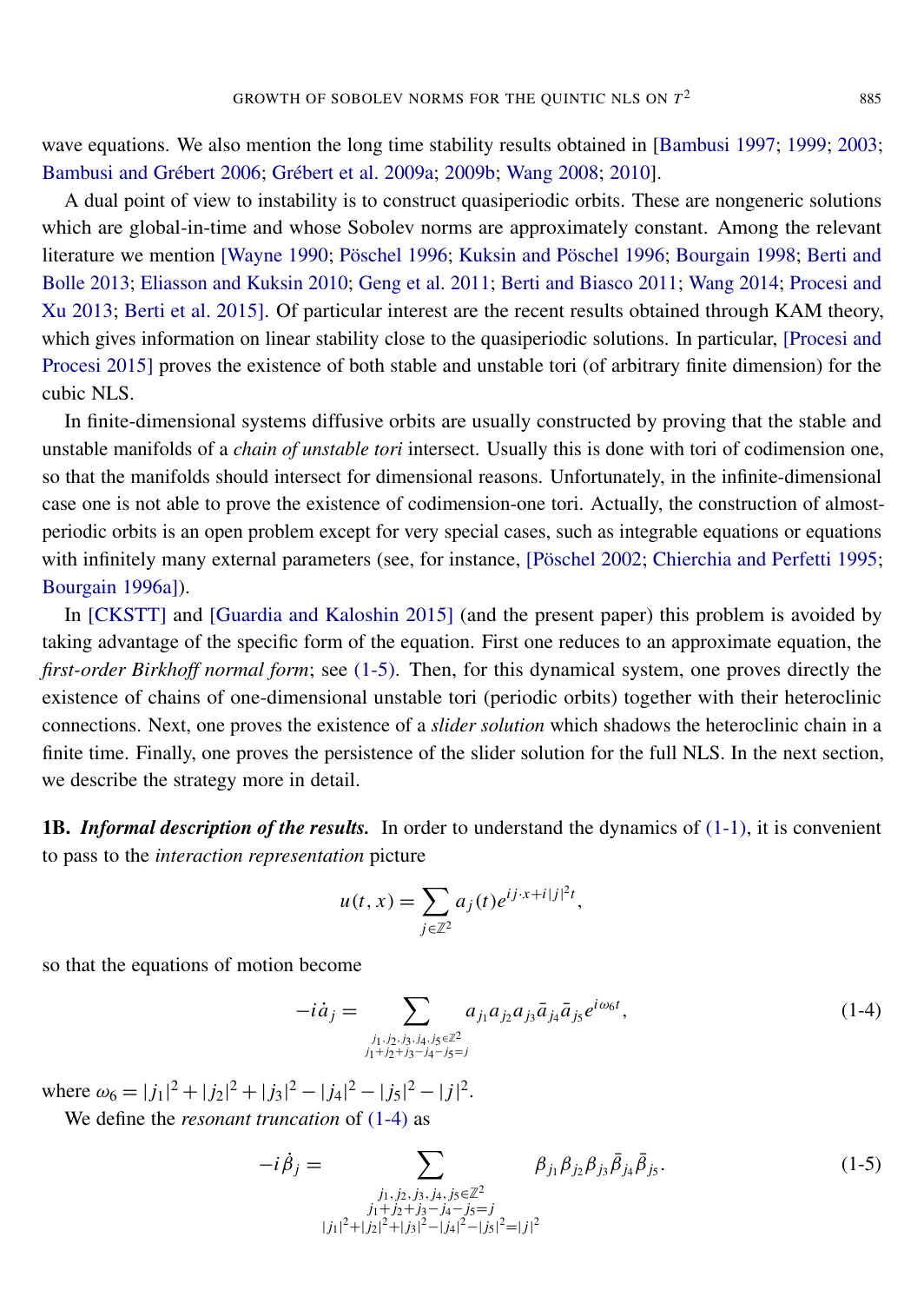It is well known that the dynamics of  $(1-4)$  is well approximated by the one of  $(1-5)$  for finite but long times.<sup>[1](#page-4-0)</sup> Our aim is to first prove [Theorem 1.1](#page-1-2) for [\(1-5\)](#page-3-0) and then extend the result to [\(1-4\)](#page-3-1) by an approximation lemma. The idea of the approximation lemma roughly speaking is that, by integrating in time the left-hand side of [\(1-4\),](#page-3-1) one sees that the nonresonant terms (those with  $\omega_6 \neq 0$ ) give a contribution of order  $O(a^9)$ . By scaling  $a^{(\lambda)}(t) = \lambda^{-1} a(\lambda^{-4}t)$  with  $\lambda$  arbitrarily small, we see that the nonresonant terms are an arbitrarily small perturbation with respect to the resonant terms appearing in [\(1-5\)](#page-3-0) and hence they can be ignored for arbitrarily long finite times.

We now outline the strategy used to prove [Theorem 1.1](#page-1-2) for  $(1-5)$ .

The equations [\(1-5\)](#page-3-0) are Hamiltonian with respect to the Hamiltonian function

<span id="page-4-1"></span>
$$
\mathcal{H} = \frac{1}{3} \sum_{\substack{j_1, j_2, j_3, j_4, j_5, j_6 \in \mathbb{Z}^2 \\ j_1 + j_2 + j_3 = j_4 + j_5 + j_6 \\ |j_1|^2 + |j_2|^2 + |j_3|^2 = |j_4|^2 + |j_5|^2 + |j_6|^2}} \beta_{j_1} \beta_{j_2} \beta_{j_3} \bar{\beta}_{j_4} \bar{\beta}_{j_5} \bar{\beta}_{j_6}
$$
(1-6)

and the symplectic form  $\Omega = i d\beta \wedge d\overline{\beta}$ .

This is still a very complicated (infinite-dimensional) Hamiltonian system, but it has the advantage of having many invariant subspaces on which the dynamics simplifies significantly. Let us set up some notation.

**Definition 1.2** (resonance). A sextuple  $(k_1, k_2, k_3, k_4, k_5, k_6) \in (\mathbb{Z}^2)^6$  is a resonance if

$$
k_1 + k_2 + k_3 - k_4 - k_5 - k_6 = 0
$$
 and  $|k_1|^2 + |k_2|^2 + |k_3|^2 - |k_4|^2 - |k_5|^2 - |k_6|^2 = 0.$  (1-7)

A resonance is *trivial* if it is of the form  $(k_1, k_2, k_3, k_1, k_2, k_3)$  up to permutations of the last three elements.

**Definition 1.3** (completeness). We say that a set  $S \subset \mathbb{Z}^2$  is *complete* if the following holds: for every quintuple  $(k_1, k_2, k_3, k_4, k_5) \in S^5$ , if there exists  $k_6 \in \mathbb{Z}^2$  such that  $(k_1, k_2, k_3, k_4, k_5, k_6)$  is a resonance, then  $k_6 \in \mathcal{S}$ .

It is easily seen that, for any complete  $S \subset \mathbb{Z}^2$ , the subspace defined by requiring  $\beta_k = 0$  for all  $k \notin S$ is invariant.

**Definition 1.4** (action-preserving). A complete set  $S \subset \mathbb{Z}^2$  is said to be *action-preserving* if all the resonances in  $S$  are trivial.

We remark that, for any complete and action-preserving  $S \subset \mathbb{Z}^2$ , the Hamiltonian restricted to S is given by (see [\[Procesi and Procesi 2012\]](#page-40-12))

$$
\mathcal{H}|_{\mathcal{S}} = \frac{1}{3} \bigg( \sum_{j \in \mathcal{S}} |\beta_j|^6 + 9 \sum_{\substack{j,k \in \mathcal{S} \\ j \neq k}} |\beta_j|^4 |\beta_k|^2 + 36 \sum_{\substack{j,k,m \in \mathcal{S} \\ j \prec k \prec m}} |\beta_j|^2 |\beta_k|^2 |\beta_m|^2 \bigg),\tag{1-8}
$$

where  $\leq$  is any fixed total ordering of  $\mathbb{Z}^2$ .

<span id="page-4-0"></span> $<sup>1</sup>$  Actually, passing to the resonant truncation is equivalent to performing the first step of a Birkhoff normal form. However,</sup> since we follow closely the proof in [\[CKSTT\],](#page-39-1) we chose to use similar notation.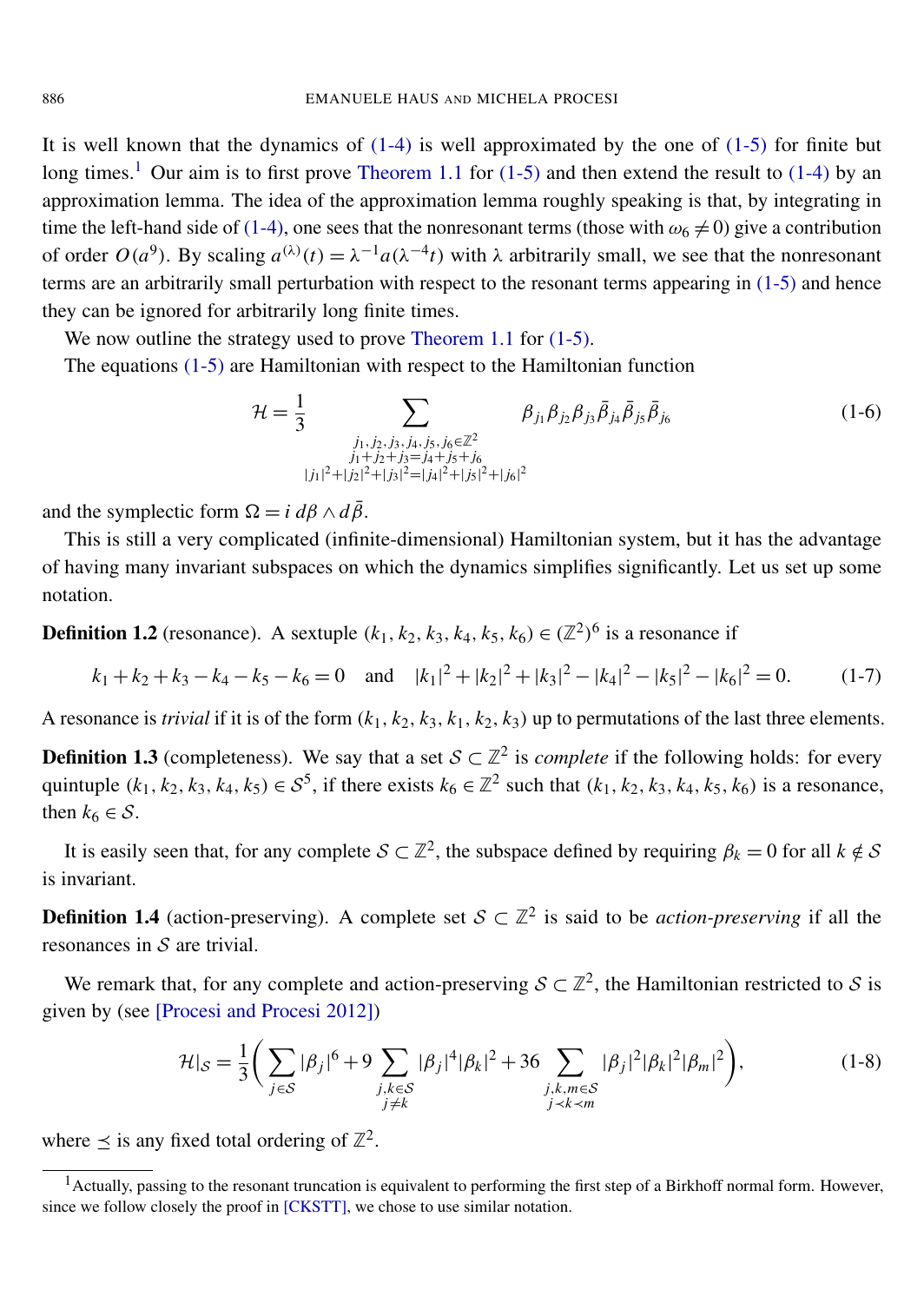If S is complete and action-preserving, then  $\mathcal{H}|_{\mathcal{S}}$  is a function of the actions  $|\beta_j|^2$  only, with nonvanishing twist (i.e., the amplitude-to-frequency map is locally one-to-one); therefore, the corresponding motion is periodic, quasiperiodic or almost-periodic, depending on the initial data. In particular, if  $\beta_i(0) = \beta_k(0)$ for all *j*,  $k \in S$ , then the motion is periodic. Finally, since all the actions are constants of motion, so are the  $H^s$  norms of the solution.

On the other hand, it is easy to give examples of sets  $S$  that are complete but not action-preserving. For instance, one can consider complete sets of the form  $\mathfrak{S}^{(1)} = \{k_1, k_2, k_3, k_4\}$ , where the  $k_j$  are the vertices of a nondegenerate rectangle in  $\mathbb{Z}^2$ , or of the form  $\mathfrak{S}^{(2)} = \{k_1, k_2, k_3, k_4, k_5, k_6\}$ , where the  $k_j \in \mathbb{Z}^2$  are all distinct and satisfy [\(1-7\).](#page-4-1) Other examples are sets of the form  $\mathfrak{S}^{(3)} = \{k_1, k_2, k_3, k_4\}$  with

$$
k_1 + 2k_2 - 2k_3 - k_4 = 0
$$
 and  $|k_1|^2 + 2|k_2|^2 - 2|k_3|^2 - |k_4|^2 = 0,$  (1-9)

studied in [\[Grébert and Thomann 2012\]](#page-39-21) or, more generally, the sets  $\mathfrak{S}^{(4)} = \bigcup_j \mathfrak{S}_j^{(3)}$  $j$ <sup>(3)</sup> studied in [\[Haus and](#page-39-22) [Thomann 2013\]](#page-39-22)<sup>[2](#page-5-0)</sup>. In all these cases, the variation of the  $H^s$  norm of the solution is of order  $O(1)$ . Note that, while sets of the form  $\mathfrak{S}^{(2)}$ ,  $\mathfrak{S}^{(3)}$ ,  $\mathfrak{S}^{(4)}$  exist in  $\mathbb{Z}^d$  for all *d*, the nondegenerate rectangles  $\mathfrak{S}^{(1)}$  exist only in dimension  $d \geq 2$ . Let us briefly describe the dynamics on these sets. By writing the Hamiltonian in symplectic polar coordinates  $\beta_j = \sqrt{I_j} e^{i\theta_j}$ , one sees that all these systems are integrable. However, their phase portraits are quite different. In  $\mathfrak{S}^{(1)}$  one can exhibit two periodic orbits  $\mathbb{T}_1$ ,  $\mathbb{T}_2$  that are linked by a heteroclinic connection.  $\mathbb{T}_1$  is supported on the modes  $k_1$ ,  $k_2$  and  $\mathbb{T}_2$  on  $k_3$ ,  $k_4$ . The  $H^s$  norm of each periodic orbit is constant in time. By choosing  $\mathfrak{S}^{(1)}$  appropriately, one can ensure that these two values are different, and this produces a growth of the Sobolev norms. Moreover, all the energy is transferred from  $\mathbb{T}_1$  to  $\mathbb{T}_2$ . In the other cases,  $\mathfrak{S}^{(2)}$ ,  $\mathfrak{S}^{(3)}$ ,  $\mathfrak{S}^{(4)}$ , there is no orbit transferring all the energy from some modes to others (see [Appendix C\)](#page-37-0).

These heteroclinic connections are the key to the energy transfer. In fact, assume that

$$
S_1 := \{v_1, \ldots, v_n\}, \quad S_2 := \{w_1, \ldots, w_n\}
$$

with *n* even are two complete and action-preserving sets. Assume moreover that, for all  $1 \le j \le n/2$ ,  $\{v_{2j-1}, v_{2j}, w_{2j-1}, w_{2j}\}\$  are the vertices of a rectangle as in  $\mathfrak{S}^{(1)}$ . Finally, assume that  $\mathcal{S}_1 \cup \mathcal{S}_2$  is complete and contains no nontrivial resonances except those of the form  $(k, v_{2j-1}, v_{2j}, k, w_{2j-1}, w_{2j})$ . As in the case of  $\mathfrak{S}^{(1)}$ , the periodic orbits

$$
\mathbb{T}_1
$$
:  $\beta_{v_j}(t) = b_1(t) \neq 0$ ,  $\beta_{w_j}(t) = 0$  for all  $j = 1, ..., n$ 

and

$$
\mathbb{T}_2
$$
:  $\beta_{w_j}(t) = b_2(t) \neq 0$ ,  $\beta_{v_j}(t) = 0$  for all  $j = 1, ..., n$ 

are linked by a heteroclinic connection.

We iterate this procedure constructing a *generation set*  $S = \bigcup_{i=1}^{N} S_i$ , where each  $S_i$  is complete and action-preserving. The corresponding periodic orbit  $\mathbb{T}_i$  is linked by heteroclinic connections to  $\mathbb{T}_{i-1}$ and  $\mathbb{T}_{i+1}$ . There are two delicate points:

<span id="page-5-0"></span><sup>&</sup>lt;sup>2</sup>The papers [\[Grébert and Thomann 2012;](#page-39-21) [Haus and Thomann 2013\]](#page-39-22) actually consider the one-dimensional case, but of course the construction of complete sets can always be trivially extended to higher dimensions.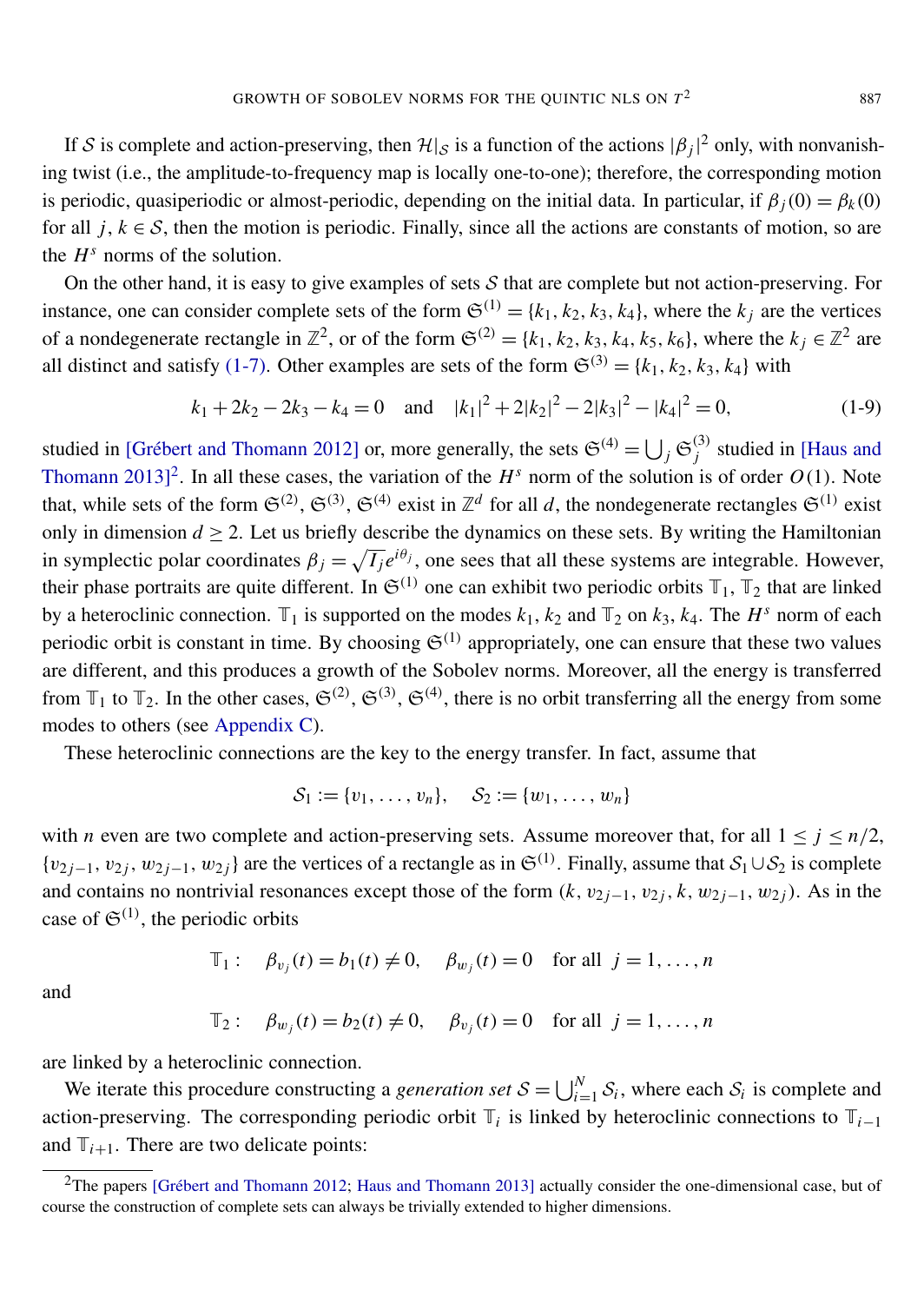- (i) At each step, when adding a new generation  $S_i$ , we need to ensure that the resulting generation set is still complete and contains no nontrivial resonances except for those prescribed and those implied by the prescribed ones. The prescribed resonances are those of the form  $(k, v_1, v_2, k, v_3, v_4)$ , where  $v_1, v_2 \in S_i$  and  $v_3, v_4 \in S_{i+1}$  for some  $1 \le i \le N-1$  and  $\{v_1, v_2, v_3, v_4\}$  are the vertices of a rectangle.
- (ii) We need to ensure that the Sobolev norms grow by an arbitrarily large factor  $K/\delta$ , which requires taking *n* (the number of elements in each  $S_i$ ) and *N* (the number of generations) to be large.

The point (i) is a question of combinatorics. It requires some careful classification of the possible resonances and it turns out to be significantly more complicated than in the cubic case. We discuss this in [Section 3B.](#page-22-0)

The point (ii) is treated exactly in the same way as in [\[CKSTT\];](#page-39-1) we discuss it for completeness in [Section 3A,](#page-19-0) [Remark 3.2.](#page-21-0)

Given a generation set S as above we proceed in the following way: First we restrict to the finitedimensional invariant subspace where  $\beta_k = 0$  for all  $k \notin S$ . To further simplify the dynamics, we restrict to the invariant subspace

$$
\beta_v(t) = b_i(t) \quad \text{for all } v \in S_i, \quad i = 1, \dots, n;
$$

this is the so called *toy model*. Note that the periodic solutions  $\mathbb{T}_i$  live in this subspace. The toy model is a Hamiltonian system, with Hamiltonian given by [\(2-3\)](#page-11-0) and with the constant of motion  $J = \sum_{i=1}^{N} |b_i|^2$ . We work on the sphere  $J = 1$ , which contains all the  $\mathbb{T}_i$  with action  $|b_i|^2 = 1$ .

As discussed above, we construct a chain of heteroclinic connections going from  $\mathbb{T}_1$  to  $\mathbb{T}_N$ . Then, we prove (see [Proposition 2.10\)](#page-16-0) the existence of a *slider solution* which "shadows" this chain, starting at time 0 from a neighborhood of  $\mathbb{T}_3$  $\mathbb{T}_3$  and ending at time *T* in a neighborhood of  $\mathbb{T}_{N-2}$ .<sup>3</sup>

We proceed as follows: First, we perform a symplectic reduction that will allow us to study the local dynamics close to the periodic orbit  $\mathbb{T}_j$ , which puts the Hamiltonian in the form [\(2-6\).](#page-13-0) The new variables  $c_k$  are the ones obtained by synchronizing the  $b_k$  ( $k \neq j$ ) with the phase of  $b_j$ . Then, we diagonalize the linear part of the vector field associated to [\(2-6\).](#page-13-0) In particular, the eigenvalues are the Lyapunov exponents of the periodic orbit  $\mathbb{T}_j$ . As for the cubic case, one obtains that all the eigenvalues are purely imaginary, except for four of them which, due to the symmetries of the problem, are of the form  $\lambda$ ,  $\lambda$ ,  $-\lambda$ ,  $-\lambda \in \mathbb{R}$ . Note that these hyperbolic directions are directly related to the heteroclinic connections connecting  $\mathbb{T}_j$  to  $\mathbb{T}_{j-1}$  and to  $\mathbb{T}_{j+1}$ . It turns out that the heteroclinic connections are straight lines in the variables  $c_k$ . The equations of motion for the reduced system have the form  $(2-10)$  (which is very similar to the cubic case); this is crucial in order to be able to apply almost verbatim the proof given in [\[CKSTT\].](#page-39-1) Note that it is not obvious a priori that the equations [\(2-10\)](#page-15-0) hold true: for instance, this turns out to be false for the NLS of degree 7 and above.

<span id="page-6-0"></span><sup>&</sup>lt;sup>3</sup>One could ask why we construct a slider solution diffusing from the third mode  $b_3$  to the third-to-last mode  $b_{N-2}$ , instead of diffusing from the first mode  $b_1$  to the last mode  $b_N$ . The reason is that, since we rely on the proof given in [\[CKSTT\],](#page-39-1) our statement is identical to their Proposition 2.2 and Theorem 3.1. As there, also in our case, it would be possible to diffuse from the first to the last mode just by overcoming some very small notational issues.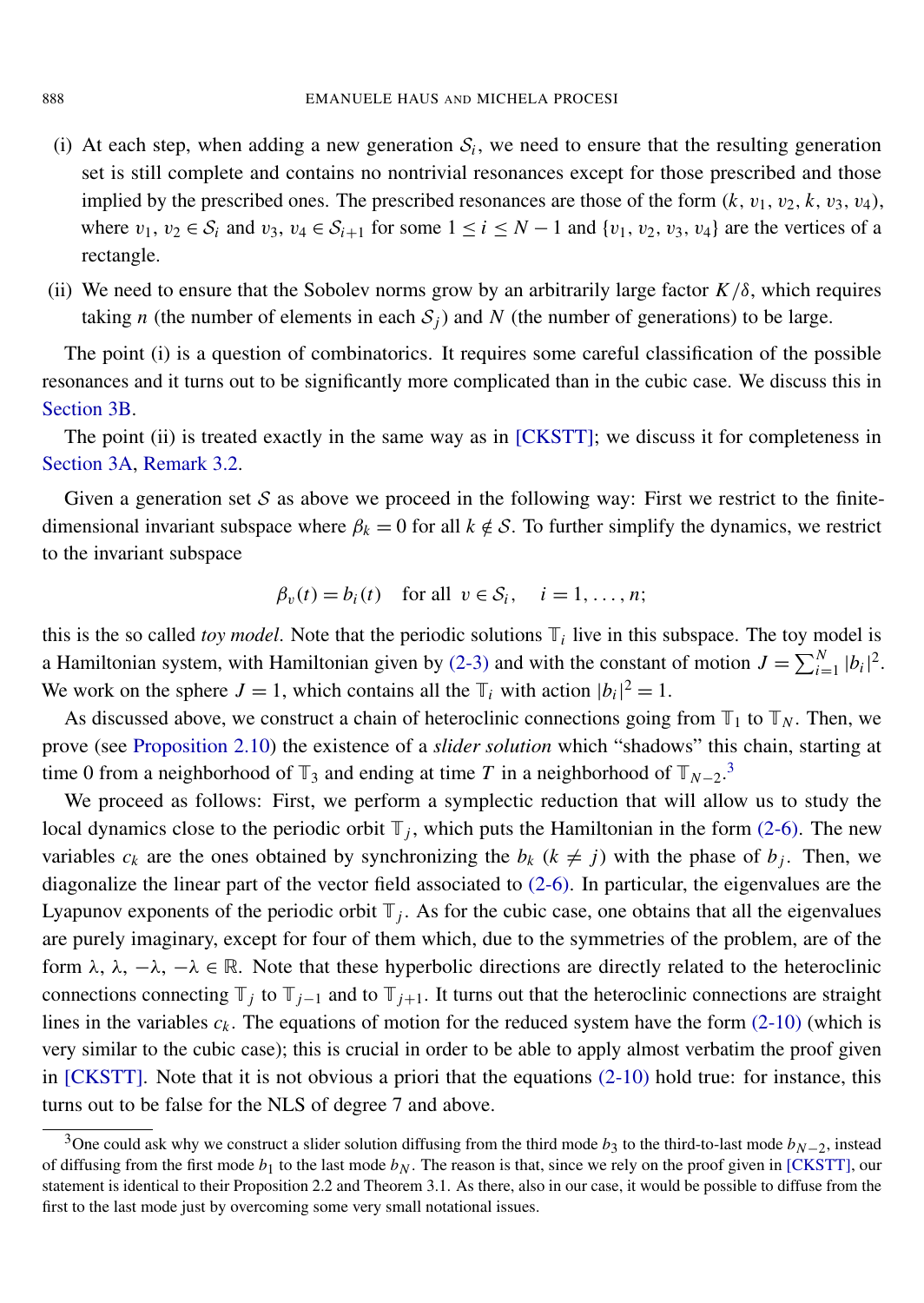The strategy of the proof, which is exactly the same as in [\[CKSTT\],](#page-39-1) consists substantially of two parts:

- Studying the linear dynamics close to  $\mathbb{T}_j$ , treating the nonlinear terms as a small perturbation; one needs to prove that the flow associated to equations [\(2-10\)](#page-15-0) maps points close to the *incoming* heteroclinic connection (from  $\mathbb{T}_{i-1}$ ) to points close to the *outgoing* heteroclinic connection (towards  $\mathbb{T}_{i+1}$ ) (note that, in order to take advantage of the linear dynamics close to  $\mathbb{T}_j$ , we need that almost all the energy is concentrated on  $S_i$ ).
- Following closely the heteroclinic connection in order to flow from a neighborhood of  $\mathbb{T}_j$  to a neighborhood of  $\mathbb{T}_{i+1}$ .

The precise statement of these two facts requires the introduction of the notions of *targets* and *covering* and is summarized in [Proposition 2.13.](#page-18-0) The main analytical tool for the proof are repeated applications of Gronwall's lemma. Our proof of [Proposition 2.13](#page-18-0) follows almost verbatim the proof of the analogous statement, given in Section 3 of [\[CKSTT\].](#page-39-1) However, the only way to check that the proof works also in our case is to go through the whole proof in [\[CKSTT\],](#page-39-1) which is rather long and technical, and make the needed adaptations. Therefore, for the convenience of the reader, in [Appendix A](#page-31-0) we give a summary of the proof of [Proposition 2.13,](#page-18-0) highlighting the points where there are significant differences with [\[CKSTT\].](#page-39-1)

1C. *Comparison with the cubic case and higher-order NLS equations.* In the cubic NLS, the only resonant sets of frequencies are rectangles, which makes the choice of using rectangles as building blocks of the generation set S completely natural. In the quintic and higher-degree NLS many more resonant sets appear, which a priori gives much more freedom in the construction of  $S$ . In particular, in the quintic case, sets of the form  $\mathfrak{S}^{(2)}$  are the most generic resonant sets, and therefore it would look reasonable to use them as building blocks. However (see [Appendix C\)](#page-37-0), such a choice does not allow full energy transfer from a generation to the next one and is therefore incompatible with our strategy. The same happens if one uses sets of the form  $\mathfrak{S}^{(3)}$ . This leads us to use rectangles for the construction of S also in the quintic case.

It is worth remarking that, while nondegenerate rectangles do not exist in one space dimension, sets of the form  $\mathfrak{S}^{(2)}$ ,  $\mathfrak{S}^{(3)}$  already exist in one dimension. The equations of the toy model only depend on the combinatorics of the set S. Therefore, if one were able to prove diffusion in a toy model built with resonant sets of the form  $\mathfrak{S}^{(2)}$ ,  $\mathfrak{S}^{(3)}$  (or other resonant sets that exist already in one dimension), then one could hope to prove the same type of result for some one-dimensional (noncubic) NLS.

The use of rectangles as building blocks for the generation set of a quintic or higher-order NLS makes things more complicated, since the rectangles induce many different resonant sets; see [Section 2.](#page-8-0) This leads to combinatorial problems that make it harder to prove the nondegeneracy and completeness of S. The equations of the toy model also have a more complicated form than in the cubic case. Since these types of difficulties grow with the degree, dealing with the general case will most probably require some careful — and possibly complicated — combinatorics, and one cannot expect to have a completely explicit formula for the toy model Hamiltonian of any degree.

In the quintic case the formula is explicit and relatively simple, and we can explicitly perform the symmetry reduction. After some work, we still get equations of the form [\(2-10\)](#page-15-0) that resemble the cubic case with some relevant differences: here the Lyapunov exponent λ depends on *n* and tends to infinity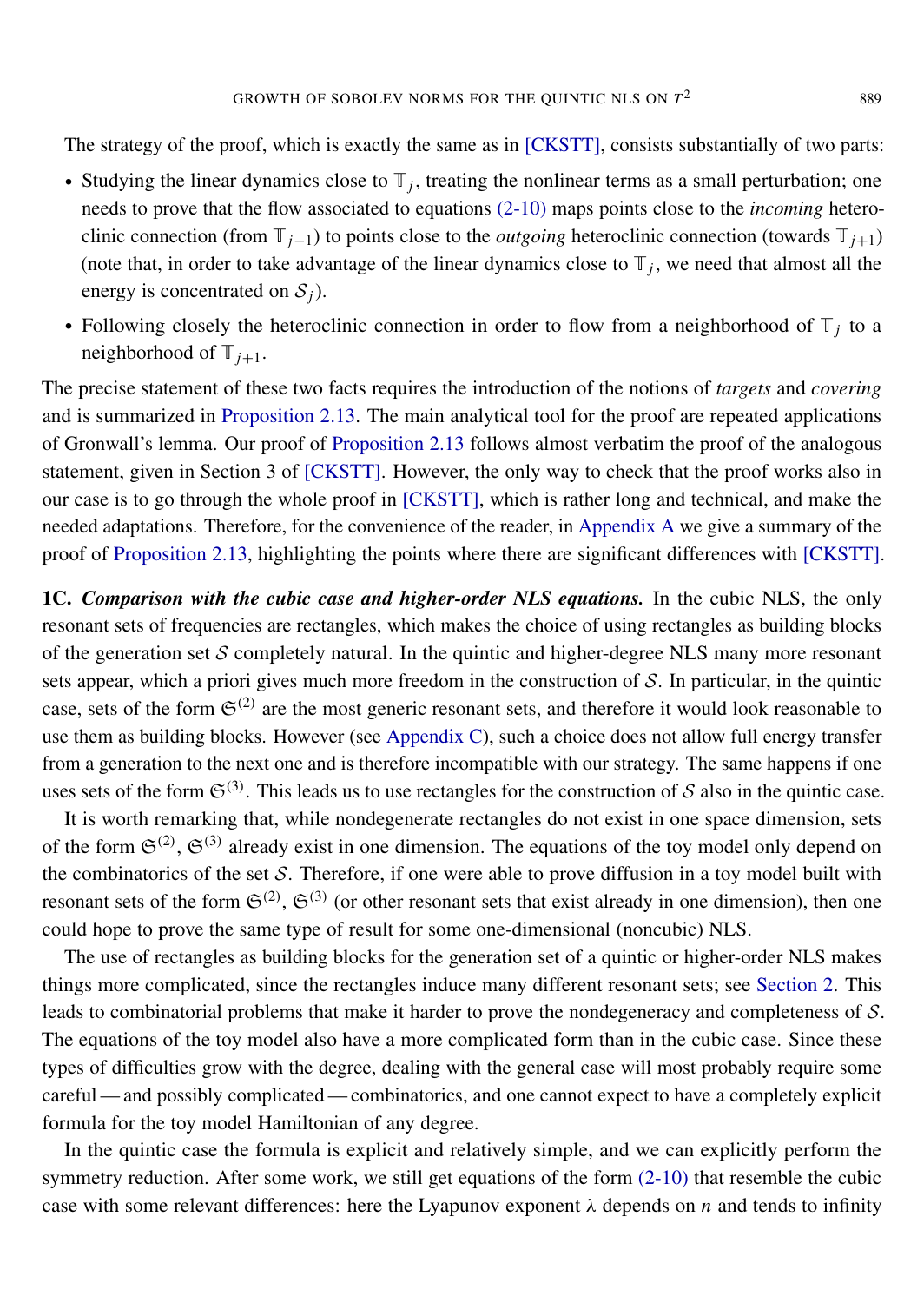as  $n \to \infty$ ; moreover, the nonlinear part of the vector field associated to [\(2-6\)](#page-13-0) is not homogeneous in the variables  $c_k$ , as it contains both terms of order 3 and 5 (in the cubic case, it is homogeneous of order 3).

For the NLS of higher degree, not only the reduced Hamiltonian gets essentially unmanageable, but there also appears a further difficulty. Already for the NLS of degree 7, a toy model built using rectangles (after symplectic reduction and diagonalization) does not satisfy equations like [\(2-10\),](#page-15-0) meaning that the heteroclinic connections are not straight lines. Such a problem can be probably overcome, but this requires a significant adaptation of the analytical techniques used in order to prove the existence of the slider solution (work in progress with M. Guardia).

**1D.** *Plan of the paper.* In [Section 2,](#page-8-0) we assume we have a generation set  $S = \bigcup_{i=1}^{N} S_i$  which satisfies all the needed nondegeneracy properties and deduce the form of the toy model Hamiltonian. Then we study this Hamiltonian and prove the existence of slider solutions.

In [Section 3](#page-19-1) we prove the existence of nondegenerate generation sets such that the corresponding slider solution undergoes the required growth of Sobolev norms.

In [Section 4](#page-28-0) we prove, via the approximation [Lemma 4.1](#page-28-1) and a scaling argument, the persistence of solutions with growing Sobolev norm for the full NLS.

Since some of the proofs follow very closely the ones in [\[CKSTT\],](#page-39-1) we move them to the appendix.

#### 2. The toy model

<span id="page-8-0"></span>We now define a finite subset  $S = \bigcup_{i=1}^{N} S_i \subset \mathbb{Z}^2$  which satisfies appropriate *nondegeneracy conditions* [\(Definition 2.8\)](#page-9-0) as explained in the introduction. In the following we assume that such a set exists. This is not obvious and will be discussed in [Section 3B.](#page-22-0)

For reasons that will be clear, and following [\[CKSTT\],](#page-39-1) the S*<sup>i</sup>* will be called *generations*. In order to describe the resonances which connect different generations, we introduce some notation.

**Definition 2.1** (family). A family (of age  $i \in \{1, \ldots, N-1\}$ ) is a list  $(v_1, v_2; v_3, v_4)$  of elements of S such that the points form the vertices of a nondegenerate rectangle, meaning that

$$
v_1 + v_2 = v_3 + v_4
$$
 and  $|v_1|^2 + |v_2|^2 = |v_3|^2 + |v_4|^2$ ,

and such that one has  $v_1, v_2 \in S_i$  and  $v_3, v_4 \in S_{i+1}$ . Whenever  $(v_1, v_2; v_3, v_4)$  form a family, we say that  $v_1$ ,  $v_2$  are the parents of  $v_3$ ,  $v_4$  and that  $v_3$ ,  $v_4$  are the children of  $v_1$ ,  $v_2$ . Moreover, we say that  $v_1$  is the spouse of  $v_2$  (and vice versa) and that  $v_3$  is the sibling of  $v_4$  (and vice versa). We denote (for instance)  $v_1 = v_3^{\text{par}_1}, v_2 = v_3^{\text{par}_2}, v_1 = v_2^{\text{sp}}$  $v_2^{\text{sp}}, v_4 = v_3^{\text{sib}}, v_3 = v_1^{\text{ch}_1}, v_4 = v_1^{\text{ch}_2}.$ 

**Remark 2.2.** If  $(v_1, v_2; v_3, v_4)$  is a family of age *i*, then the same holds for its trivial permutations  $(v_2, v_1; v_3, v_4), (v_1, v_2; v_4, v_3)$  and  $(v_2, v_1; v_4, v_3)$ .

**Definition 2.3.** An integer vector  $\lambda \in \mathbb{Z}^{|S|}$  such that

$$
\sum_{i} \lambda_i = 0 \quad \text{and} \quad |\lambda| := \sum_{i} |\lambda_i| \le 6
$$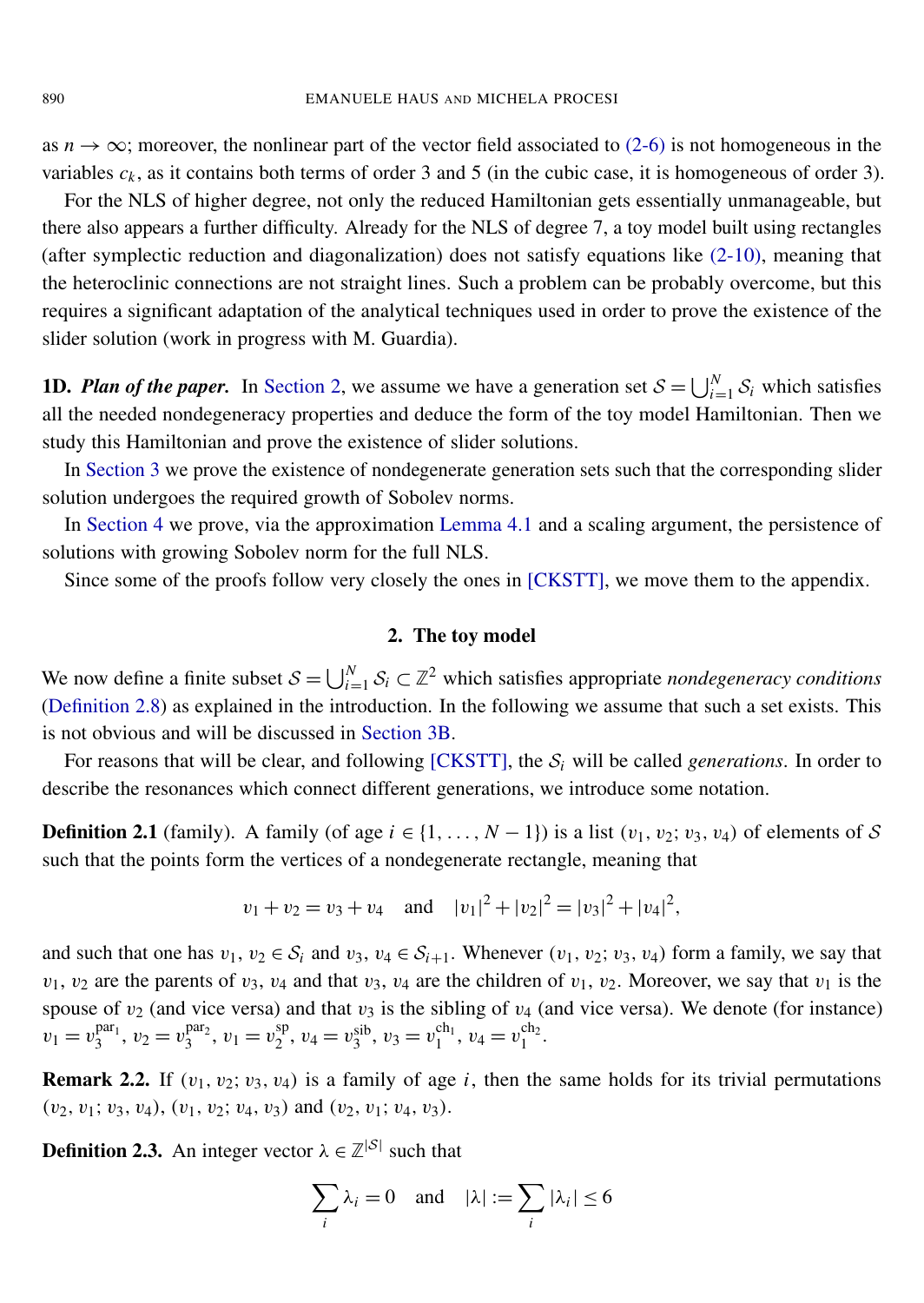is resonant for S if

$$
\sum_{i} \lambda_i v_i = 0 \text{ and } \sum_{i} \lambda_i |v_i|^2 = 0.
$$

To a family  $\mathcal{F} = (v_1, v_2; v_3, v_4)$  we associate a special resonant vector  $\lambda^{\mathcal{F}}$  with  $|\lambda| = 4$ , through  $\sum_i \lambda_i^T v_i = v_1 + v_2 - v_3 - v_4$ . Similarly, to the couple of parents in the family F we associate the vector  $\lambda^F p$ through  $\sum_i \lambda_i^{\mathcal{F}_p}$  $\sum_i^{\mathcal{F}_p} v_i = v_1 + v_2$  and to the couple of children we associate  $\lambda^{\mathcal{F}_c}$  through  $\sum_i \lambda_i^{\mathcal{F}_c} v_i = v_3 + v_4$ , so that  $\lambda^{\mathcal{F}} = \lambda^{\mathcal{F}_p} - \lambda^{\mathcal{F}_c}$ .

**Definition 2.4** (generation set). The set S is said to be a generation set if it satisfies the following:

- (1) For all  $i \in \{1, ..., N-1\}$ , every  $v \in S_i$  is a member of one and only one (up to trivial permutations) family of age *i*. We denote such a family by  $\mathcal{F}^v$ . (Note that  $\mathcal{F}^v = \mathcal{F}^w$  if  $v = w^{\text{sp}}$ .)
- (2) For all  $i \in \{2, ..., N\}$ , every  $v \in S_i$  is a member of one and only one (up to trivial permutations) family of age *i* − 1. We denote such a family by  $\mathcal{F}_v$ . (Note that  $\mathcal{F}_v = \mathcal{F}_w$  if  $v = w^{\text{sib}}$ .)
- (3) For all  $v \in \bigcup_{i=2}^{N-1} S_i$ , one has  $v^{\text{sp}} \neq v^{\text{sib}}$ .

**Remark 2.5.** The vectors  $\lambda^F$  corresponding to the families of a generation set are linearly independent.

Whenever two families  $\mathcal{F}_1$  and  $\mathcal{F}_2$  have a common member (which must be a child in one family and a parent in the other one),  $\lambda^{F_1} + \lambda^{F_2}$  is a nontrivial resonant vector whose support has cardinality exactly 6. This motivates the following definition:

**Definition 2.6** (resonant vector of type CF). A resonant vector  $\lambda$  is said to be of type CF (couple of families) if there exist two families  $\mathcal{F}_1 \neq \mathcal{F}_2$  such that  $\lambda = \pm (\lambda^{\mathcal{F}_1} + \lambda^{\mathcal{F}_2})$ . (Note that, since  $|\lambda| \leq 6$ , the two families  $\mathcal{F}_1$  and  $\mathcal{F}_2$  must have a common member.)

<span id="page-9-1"></span>**Definition 2.7.** Given an ordering of S, we have a one-to-one correspondence  $e_i \leftrightarrow v_i$  between the canonical basis of  $\mathbb{Z}^{|S|}$  and the elements of S.

We say that a generation set is nondegenerate if the following condition is fulfilled:

<span id="page-9-0"></span>**Definition 2.8** (nondegeneracy). Suppose that there exists  $\lambda \in \mathbb{Z}^{|\mathcal{S}|}$ , with  $\sum_i \lambda_i = 1$  and  $|\lambda| \leq 5$ , such that

$$
\sum_{i} \lambda_i |v_i|^2 - \left| \sum_{i} \lambda_i v_i \right|^2 = 0.
$$

Then only four possibilities are allowed:

- (1)  $|\lambda| = 1$ .
- (2)  $|\lambda| = 3$  and the support of  $\lambda$  consists of exactly three distinct elements of the same family, and the two  $\lambda_i$  appearing with a positive sign correspond either to the two parents or to the two children of the family.
- (3)  $|\lambda| = 5$  and there exist a family F and an element  $v \in S$  such that  $\lambda = \pm \lambda^F + e_i$ . Here,  $e_i$  is the vector of the canonical basis in  $\mathbb{Z}^{|S|}$  associated to v by [Definition 2.7.](#page-9-1)
- (4)  $|\lambda| = 5$  and there exists  $v \in S$  (with  $bf e_i \leftrightarrow v$ ) such that  $\lambda e_i$  is a resonant vector of type CF.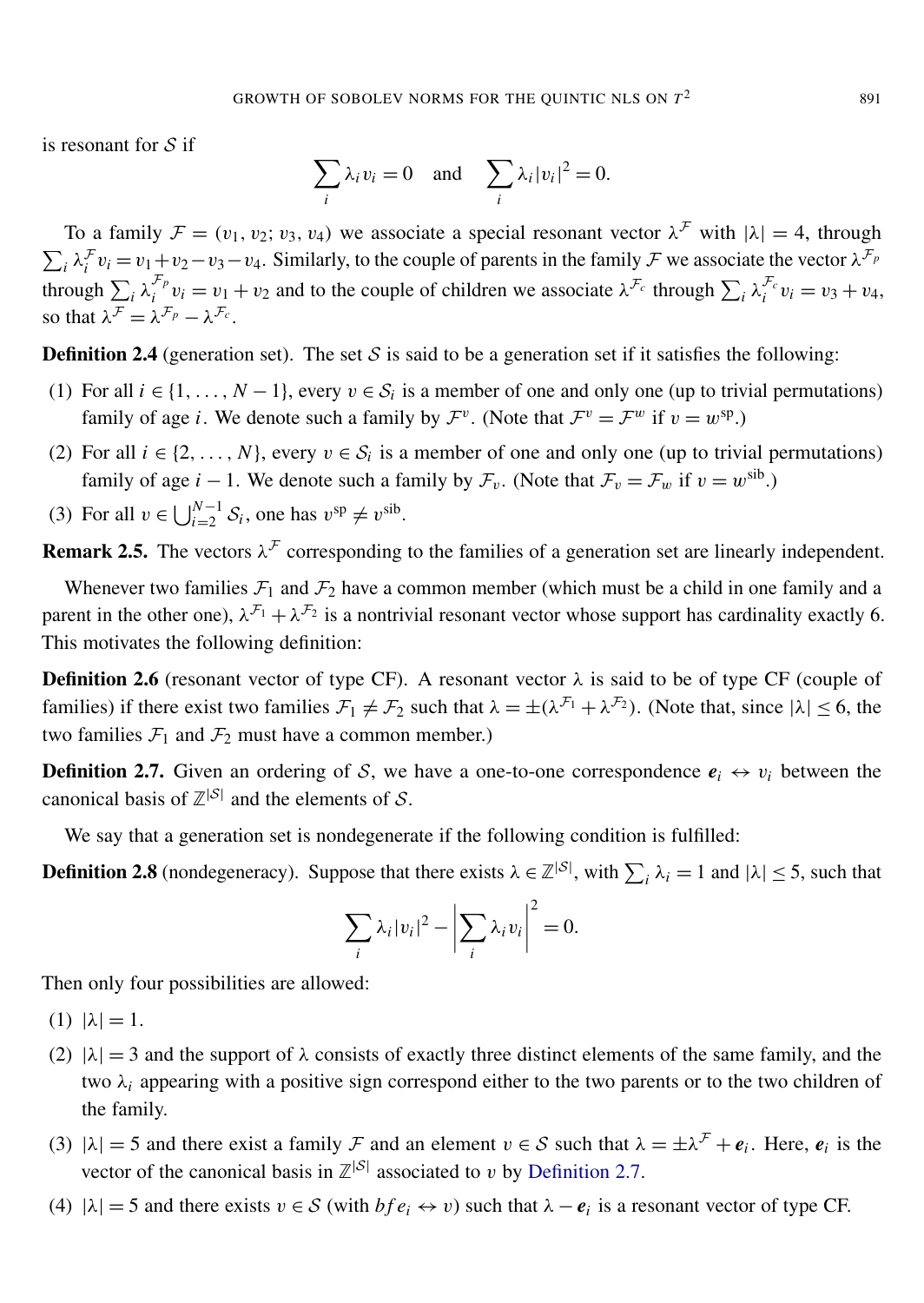Note that, if S is a nondegenerate generation set and  $\lambda$  is a resonant vector, then either  $\lambda = \pm \lambda^{\mathcal{F}}$  for some family  $\mathcal F$  or  $\lambda$  is a resonant vector of type CF.

In what follows we will assume that S is a nondegenerate generation set. This implies that S is complete and all the subsets  $S_i$  are pairwise disjoint, complete and action-preserving. Finally, the only resonances which appear are those induced by the family relations. Then, the Hamiltonian restricted to S is

<span id="page-10-1"></span>
$$
\mathcal{H}|_{\mathcal{S}} = \frac{1}{3} \Big( \sum_{j \in \mathcal{S}} |\beta_j|^6 + 9 \sum_{\substack{j,k \in \mathcal{S} \\ j \neq k}} |\beta_j|^4 |\beta_k|^2 + 36 \sum_{\substack{j,k,m \in \mathcal{S} \\ j \prec k \prec m}} |\beta_j|^2 |\beta_k|^2 |\beta_m|^2 \Big) \n+ 3 \sum_{i=1}^{N-1} \sum_{j \in \mathcal{S}_i} (\beta_j \beta_{j^{sp}} \bar{\beta}_{j^{ch_1}} \bar{\beta}_{j^{ch_2}} + \bar{\beta}_j \bar{\beta}_j^{sp} \beta_{j^{ch_1}} \beta_{j^{ch_2}}) \Big( 2 \sum_{\substack{k \in \mathcal{S} \\ k \notin \mathcal{F}^j}} |\beta_k|^2 + \sum_{m \in \mathcal{F}^j} |\beta_m|^2 \Big) \n+ 12 \sum_{i=2}^{N-1} \sum_{j \in \mathcal{S}_i} (\beta_{j^{par_1}} \beta_{j^{par_2}} \beta_{j^{sp}} \bar{\beta}_{j^{sh}} \bar{\beta}_{j^{ch_1}} \bar{\beta}_{j^{ch_2}} + \beta_{j^{ch_1}} \beta_{j^{ch_2}} \beta_{j^{sh}} \bar{\beta}_{j^{sp}} \bar{\beta}_{j^{par_1}} \bar{\beta}_{j^{par_2}}). \tag{2-1}
$$

We restrict to the invariant subspace  $D \subset S$  where  $\beta_k = b_i$  for all  $k \in S_i$  and  $i = 1, ..., N$ . Denote by *n* (which must be an even integer) the cardinality of each generation. Following the construction in [\[CKSTT\],](#page-39-1) one has  $n = 2^{N-1}$ . A straightforward computation (involving some easy combinatorics) of the Hamiltonian yields

<span id="page-10-0"></span>
$$
\frac{3}{n}\mathcal{H}|_{\mathcal{D}} = \sum_{k=1}^{N} |b_k|^6 + 9 \Big[ (n-1) \sum_{k=1}^{N} |b_k|^6 + n \sum_{\substack{k,\ell=1 \ k \neq \ell}}^{N} |b_k|^4 |b_\ell|^2 \Big] \n+ 6 \Big[ (n-1)(n-2) \sum_{k=1}^{N} |b_k|^6 + 3n(n-1) \sum_{\substack{k,\ell=1 \ k \neq \ell}}^{N} |b_k|^4 |b_\ell|^2 \Big] + 36n^2 \sum_{\substack{k,\ell,m=1 \ k < \ell < m}}^{N} |b_k|^2 |b_\ell|^2 |b_m|^2 \n+ 18 \sum_{k=1}^{N-1} \Big( -|b_k|^2 - |b_{k+1}|^2 + n \sum_{\ell=1}^{N} |b_\ell|^2 \Big) (b_k^2 \bar{b}_{k+1}^2 + b_{k+1}^2 \bar{b}_k^2) \n+ 36 \sum_{k=2}^{N-1} |b_k|^2 (b_{k-1}^2 \bar{b}_{k+1}^2 + b_{k+1}^2 \bar{b}_{k-1}^2).
$$
\n(2-2)

The equations of motion for the toy model can be deduced by considering the effective Hamiltonian  $h(b, \bar{b}) := \mathcal{H}|_{\mathcal{D}}(b, \bar{b})/n$ , endowed with the symplectic form  $\Omega = i \, db \wedge d\bar{b}$ .

Due to the conservation of the total mass *L*, the quantity

$$
J := \frac{L}{n} = \sum_{k=1}^{N} |b_k|^2
$$

is a constant of motion.

 $\overline{1}$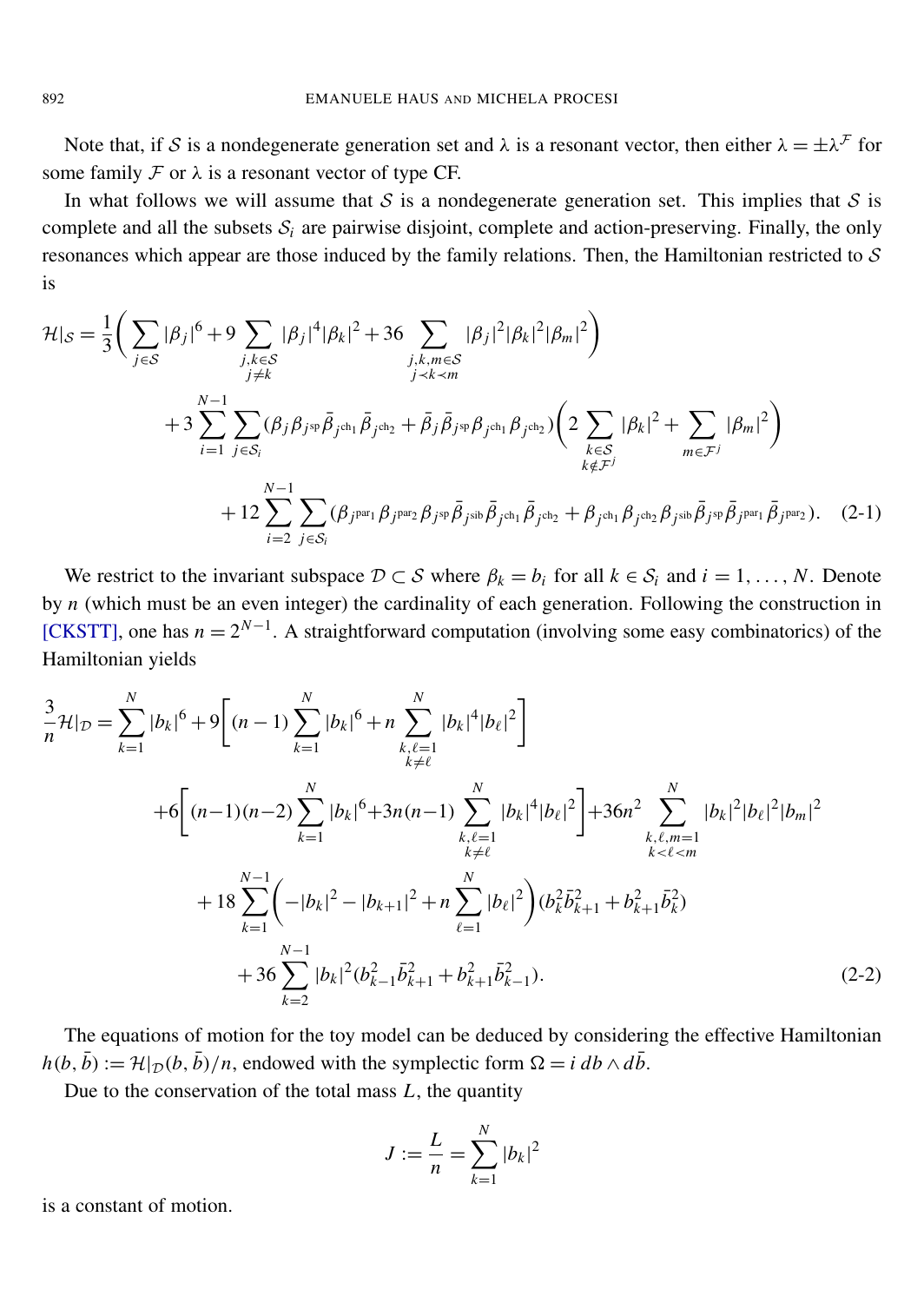We use this conservation law in order to remove from the right-hand side of  $(2-2)$  the terms depending on  $n^2$ . We compute the quantity  $3h - 6n^2 J^3$ : Up to a global phase shift, the subtraction of the constant term  $6n^2J^3$  can be ignored, so with an abuse of notation we keep denoting it by 3*h*. We get

$$
3h = 4 \sum_{k=1}^{N} |b_k|^6 - 9n \sum_{h=1}^{N} |b_h|^2 \bigg[ \sum_{k=1}^{N} |b_k|^4 - 2 \sum_{k=1}^{N-1} (b_k^2 \overline{b}_{k+1}^2 + b_{k+1}^2 \overline{b}_k^2) \bigg] + 18 \sum_{k=1}^{N-1} (-|b_k|^2 - |b_{k+1}|^2) (b_k^2 \overline{b}_{k+1}^2 + b_{k+1}^2 \overline{b}_k^2) + 36 \sum_{k=2}^{N-1} |b_k|^2 (b_{k-1}^2 \overline{b}_{k+1}^2 + b_{k+1}^2 \overline{b}_{k-1}^2). \tag{2-3}
$$

2A. *Invariant subspaces.* Since *J* is a constant of motion, the dynamics is confined to its level sets. For simplicity, we will restrict to  $J = 1$ , that is, to

<span id="page-11-0"></span>
$$
\Sigma := \left\{ b \in \mathbb{C}^N : \sum_{k=1}^N |b_k|^2 = 1 \right\}.
$$

All the monomials in the toy model Hamiltonian have even degree in each of the modes  $(b_j, \bar{b}_j)$ , which implies that

$$
Supp(b) := \{1 \le j \le N \mid b_j \ne 0\}
$$

is invariant in time. This automatically produces many invariant subspaces, some of which will play a specially important role, namely:

(i) The subspaces  $M_j$  corresponding to  $\text{Supp}(b) = \{j\}$  for some  $1 \le j \le N$ . In this case the dynamics is confined to the circle  $|b_j|^2 = J$ , with

<span id="page-11-2"></span><span id="page-11-1"></span>
$$
b_j(t) = \sqrt{J} \exp[-i(3n - \frac{4}{3})J^2 t].
$$
 (2-4)

The intersection of  $M_j$  with  $\Sigma$  is a single periodic orbit, which we denote by  $\mathbb{T}_j$ .

(ii) The subspaces generated by  $M_j$  and  $M_{j+1}$  (corresponding to Supp(b) = { $j, j + 1$ }) for some  $1 \leq j \leq N-1$ . Here, the Hamiltonian becomes

$$
3h_{2g} = 4(|b_j|^6 + |b_{j+1}|^6) - 9n(|b_j|^2 + |b_{j+1}|^2)[|b_j|^4 + |b_{j+1}|^4 - 2(b_j^2\bar{b}_{j+1}^2 + b_{j+1}^2\bar{b}_j^2)]
$$
  
- 18(|b\_j|^2 + |b\_{j+1}|^2)(b\_j^2\bar{b}\_{j+1}^2 + b\_{j+1}^2\bar{b}\_j^2). (2-5)

Passing to symplectic polar coordinates

$$
b_j = \sqrt{I_1}e^{i\theta_1}, \quad b_{j+1} = \sqrt{I_2}e^{i\theta_2},
$$

we have

$$
3h_{2g} = (4-9n)(I_1 + I_2)^3 + 6(I_1 + I_2)I_1I_2(3n - 2 + 6(n - 1)\cos(2(\theta_1 - \theta_2)))
$$

since  $J = I_1 + I_2$  is a conserved quantity, the dynamics is integrable and easy to study.

We pass to the symplectic variables

$$
J, I_1, \theta_2 \quad \text{and} \quad \varphi = \theta_2 - \theta_1
$$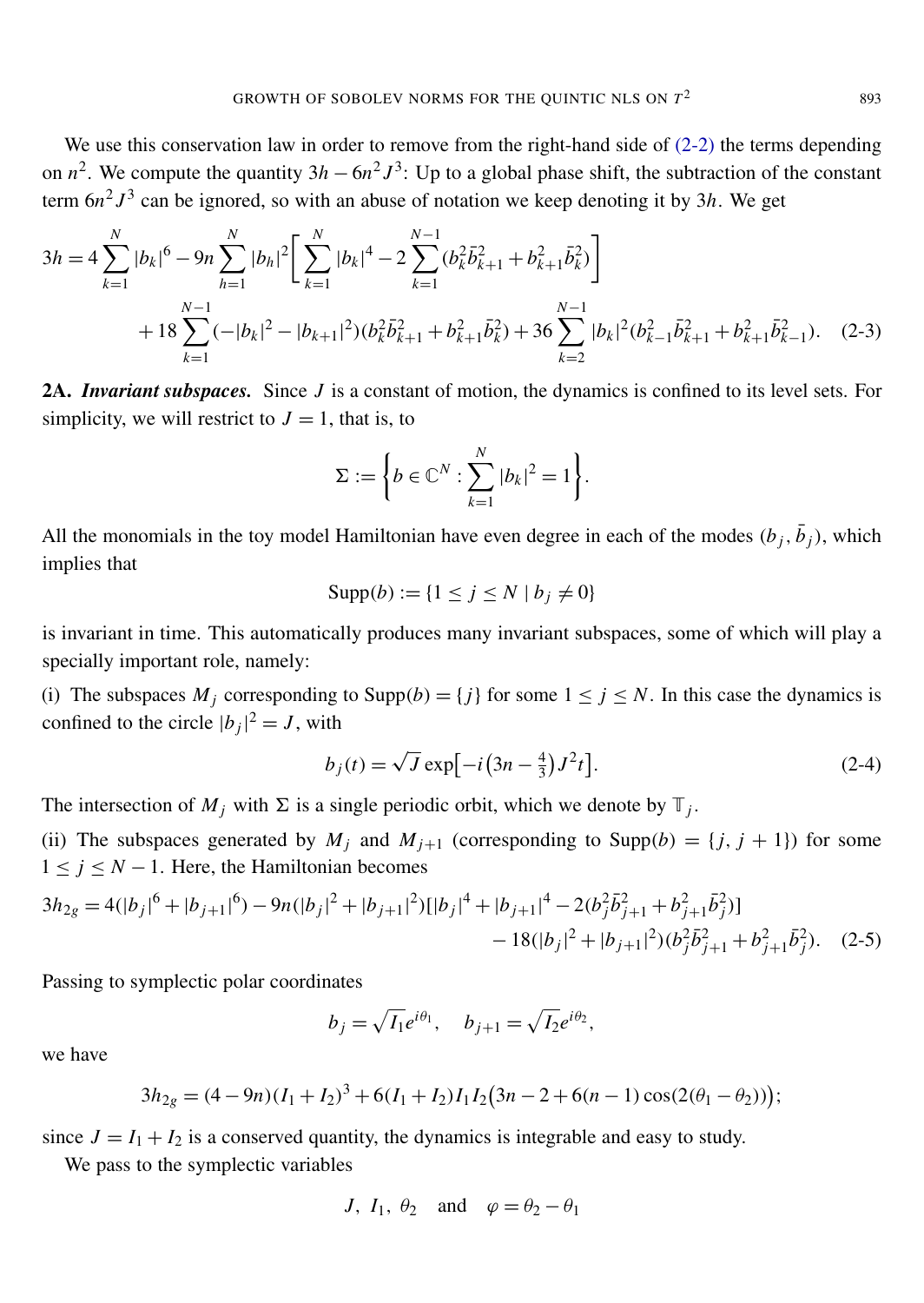<span id="page-12-0"></span>

Figure 1. Phase portrait of the two-generation Hamiltonian  $h_{2g}$  on  $\Sigma$ .

and obtain the Hamiltonian

$$
3h_{2g} = (4-9n)J^3 + 6JI_1(J-I_1)(3n-2+6(n-1)\cos(2\varphi)).
$$

The phase portrait (ignoring the evolution of the cyclic variable  $\theta_2$ ) restricted to  $\Sigma$  is described in [Figure 1.](#page-12-0)

**Remark 2.9.** The coordinates  $I_1$ ,  $\varphi$  and the domain given by the cylinder  $(\varphi, I_1) \in \mathbb{S}^1 \times [0, 1]$  are singular, since the angle  $\varphi = \theta_2 - \theta_1$  is ill-defined when  $I_1 = 0$  or  $I_1 = 1$ . In the correct picture for the reduced dynamics, each of the lines  $I_1 = 0$  and  $I_1 = 1$  should be shrunk to a single point, thus obtaining (topologically) a two-dimensional sphere (see [Figure 2\)](#page-14-0).

This can also be seen in the following way. The level set  $J = 1$  is a three-dimensional sphere  $\mathbb{S}^3$ , with the gauge symmetry group  $\mathbb{S}^1$  acting freely on it. Due to the Hopf fibration, the topology of the quotient space is  $\mathbb{S}^2$ .

As for the case of the cubic NLS (see [\[CKSTT\]](#page-39-1) and [\[Guardia and Kaloshin 2015\]](#page-39-2)), there exist heteroclinic connections linking  $\mathbb{T}_j$  to  $\mathbb{T}_{j+1}$ . Again as in the cubic case, the orbits have fixed angle

$$
\varphi(t) = \varphi_0 = \frac{1}{2} \arccos\left(-\frac{3n-2}{6(n-1)}\right), \quad I_1(t) = \frac{e^{2\lambda t}}{1 + e^{2\lambda t}},
$$

where  $\lambda = 2$ √  $(9n-8)(3n-4)$ . Our aim will be to construct slider solutions that are very concentrated on the mode  $b_3$  at the time  $t = 0$  and very concentrated on the mode  $b_{N-2}$  at the time  $t = T$ . These solutions will start very close to the periodic orbit  $\mathbb{T}_3$  and then use the heteroclinic connections in order to slide from  $\mathbb{T}_3$  to  $\mathbb{T}_4$  and so on until  $\mathbb{T}_{N-2}$ .

2B. *Symplectic reduction.* Now, since we are interested in studying the dynamics close to the *j*-th periodic orbit  $\mathbb{T}_j$ , we introduce a set of coordinates that are in phase with it and give a symplectic reduction with respect to the constant of motion *J* . This procedure is the same as was carried out, for the cubic NLS, in [\[Guardia and Kaloshin 2015\]](#page-39-2) and, substantially, already in [\[CKSTT\].](#page-39-1)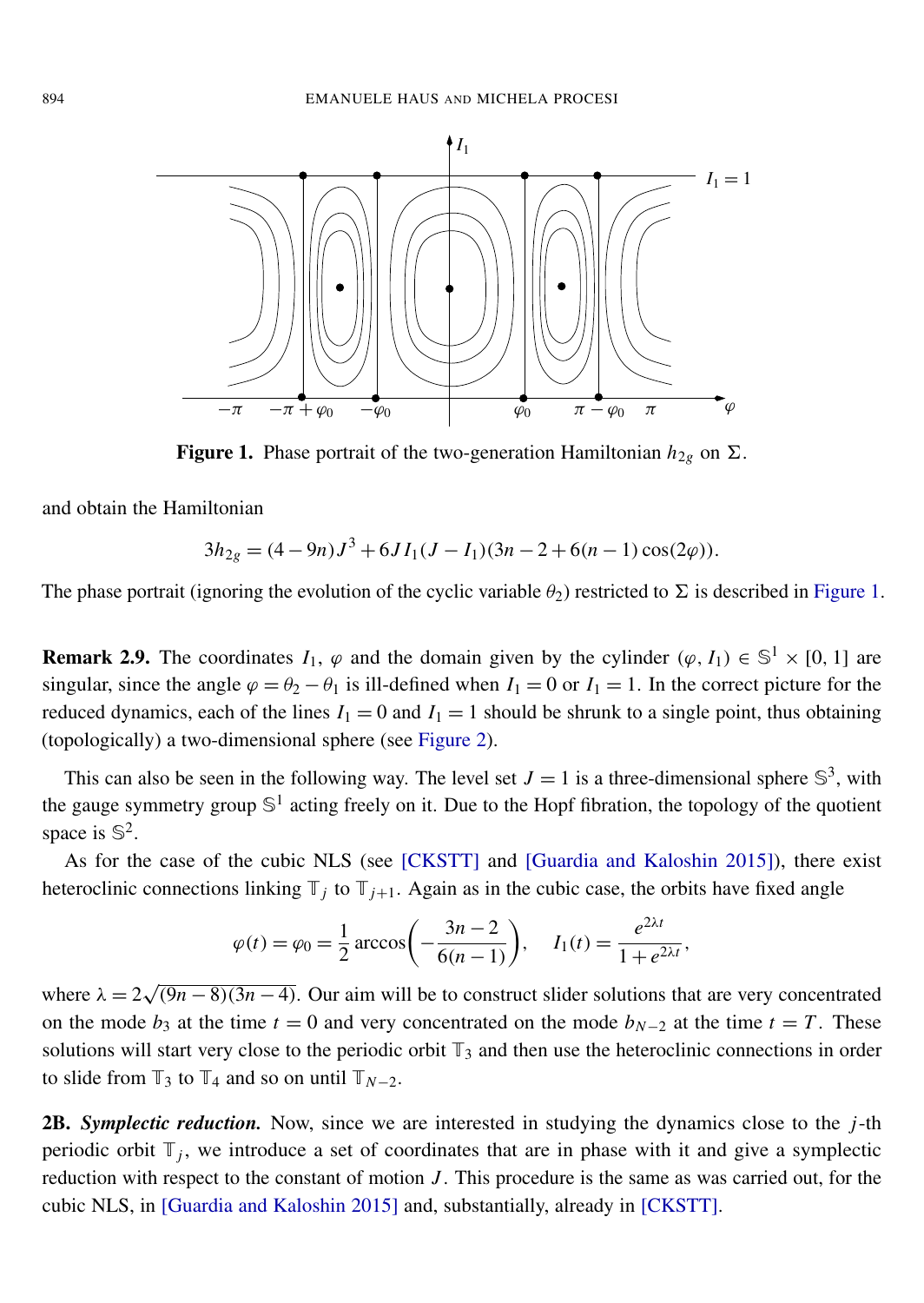Let  $\vartheta^{(j)}$  be the phase of the complex number  $b_j$ . Then, for  $k \neq j$ , let  $c_k^{(j)}$  $\binom{f}{k}$  the variable obtained by conjugating  $b_k$  with the phase  $\vartheta^{(j)}$ , i.e.,

$$
c_k^{(j)} = b_k e^{-i\vartheta^{(j)}}.
$$

Then, the change of coordinates (which is well-defined on  ${b_j \neq 0}$ ) given by

$$
(b_1, \ldots, b_N, \bar{b}_1, \ldots, \bar{b}_N) \mapsto (c_1^{(j)}, \ldots, c_{j-1}^{(j)}, J, c_{j+1}^{(j)}, \ldots, c_N^{(j)}, \bar{c}_1^{(j)}, \ldots, \bar{c}_{j-1}^{(j)}, \vartheta^{(j)}, \bar{c}_{j+1}^{(j)}, \ldots, \bar{c}_N^{(j)})
$$

is symplectic. Namely, in the new coordinates the symplectic form is given by

<span id="page-13-0"></span>
$$
\Omega = i \, d c^{(j)} \wedge d \bar{c}^{(j)} + d J \wedge d \vartheta^{(j)}.
$$

Then, we rewrite the Hamiltonian *h* in terms of the new coordinates (from now on, in order to simplify the notation, we will omit the superscript (*j*) in the  $c^{(j)}$  variables, in their complex conjugates  $\bar{c}^{(j)}$  and in the phase  $\vartheta^{(j)}$ ). Thus, we get the expression

$$
3h = 4 \sum_{k \neq j} |c_k|^6 - 4\left(\sum_{k \neq j} |c_k|^2\right)^3 + (18n - 12)J^2 \sum_{k \neq j} |c_k|^2 - 9nJ \sum_{k \neq j} |c_k|^4 - (9n - 12)J\left(\sum_{k \neq j} |c_k|^2\right)^2
$$
  
+ 18  $\sum_{k=1}^{N-1} (-|c_k|^2 - |c_{k+1}|^2 + nJ)(c_k^2 \bar{c}_{k+1}^2 + c_{k+1}^2 \bar{c}_k^2)$   
+ 18  $\Biggl[\sum_{k=1}^{N} |c_k|^2 + (n - 1)J\Biggr] \Biggl(J - \sum_{\substack{\ell=1 \ \ell \neq j}}^{N} |c_\ell|^2\Biggr) (c_{j-1}^2 + \bar{c}_{j-1}^2)$   
+ 18  $\Biggl[\sum_{\substack{k=1 \ k \neq j, j+1}}^{N} |c_k|^2 + (n - 1)J\Biggr] \Biggl(J - \sum_{\substack{\ell=1 \ \ell \neq j}}^{N} |c_\ell|^2\Biggr) (c_{j+1}^2 + \bar{c}_{j+1}^2)$   
+ 36  $\sum_{\substack{k=2 \ k \neq j-1, j, j+1}}^{N-1} |c_k|^2 (c_{k-1}^2 \bar{c}_{k+1}^2 + c_{k+1}^2 \bar{c}_{k-1}^2) + 36|c_{j-1}|^2 \Biggl(J - \sum_{\substack{k=1 \ k \neq j}}^{N} |c_k|^2\Biggr) (c_{j-2}^2 + \bar{c}_{j-2}^2)$   
+ 36  $\Biggl(J - \sum_{\substack{k=1 \ k \neq j}}^{N} |c_k|^2\Biggr) (c_{j-1}^2 \bar{c}_{j+1}^2 + c_{j+1}^2 \bar{c}_{j-1}^2)$   
+ 36  $\Biggl(J - \sum_{\substack{k=1 \ k \neq j}}^{N} |c_k|^2\Biggr) (c_{j+2}^2 + \bar{c}_{j+2}^2).$  (2-6)

Observe that the Hamiltonian *h* does not depend on  $\vartheta$ . Since *J* is a constant of motion, the terms depending only on *J* can be erased from the Hamiltonian. Up to those constant terms, one has

$$
h = h_2 + r_4,\t\t(2-7)
$$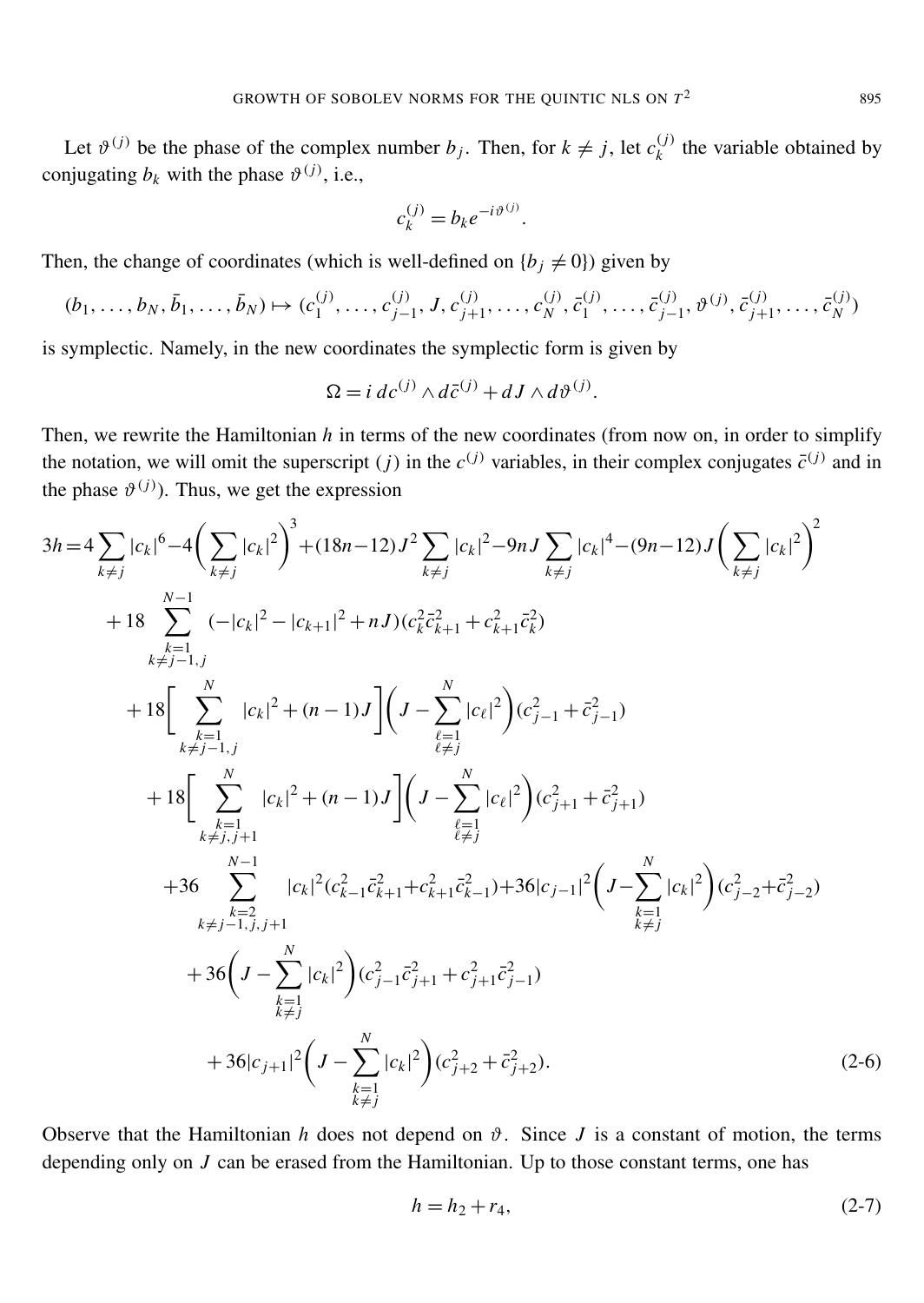<span id="page-14-0"></span>

Figure 2. A sketch of the phase portrait of the two-generation Hamiltonian  $h_{2g}$  on  $\Sigma$  in the correct topology.

where  $h_2$  is the part of order 2 in  $(c, \bar{c})$  (which corresponds to the linear part of the vector field) and  $r_4$  is of order at least 4 in  $(c, \bar{c})$ . By an explicit computation, one obtains

$$
h_2 = 2J^2 \bigg[ (3n-2) \sum_{\substack{k=1\\k \neq j}}^N |c_k|^2 + 3(n-1)(c_{j-1}^2 + \bar{c}_{j-1}^2 + c_{j+1}^2 + \bar{c}_{j+1}^2) \bigg].
$$
 (2-8)

It is easily seen that the dynamics associated to the vector field generated by  $h_2$  is elliptic in the modes  $c_k$ with  $1 \le k \le j - 2$  or  $j + 2 \le k \le N$ , while it is hyperbolic in the modes  $c_{j-1}$  and  $c_{j+1}$ . In order to put in evidence the hyperbolic dynamics, we perform a change of coordinates which diagonalizes the linear part of the vector field. Namely, for  $k = j - 1$ ,  $j + 1$ , we set

$$
c_k = \frac{1}{\sqrt{2\Im(\omega^2)}} (\bar{\omega}c_k^- + \omega c_k^+) \quad \text{and} \quad \bar{c}_k = \frac{1}{\sqrt{2\Im(\omega^2)}} (\omega c_k^- + \bar{\omega} c_k^+),
$$

where  $\omega = e^{i\varphi_0}$  with

$$
\varphi_0 = \frac{1}{2}\arccos\bigg(-\frac{3n-2}{6(n-1)}\bigg).
$$

Note that this change of variables affects only the hyperbolic modes, which are expressed in terms of the new variables  $(c_i^+)$ <sup>+</sup><sub>j−1</sub>,  $c^-$ <sub>j</sub> <sup>−</sup><sub>j−1</sub>,  $c$ <sup>+</sup><sub>j</sub>−</sup> <sup>+</sup><sub>j+1</sub>,  $c^-$ <sub>j</sub>−  $\bar{j}_{+1}$ ). This transformation is symplectic; writing  $h_2$  as a function of the new variables, we get

$$
h_2 = 2J^2 \left[ (3n-2) \sum_{\substack{k=1\\k \neq j-1, j, j+1}}^N |c_k|^2 + \sqrt{(9n-8)(3n-4)} (c_{j-1}^+ c_{j-1}^- + c_{j+1}^+ c_{j+1}^-) \right].
$$
 (2-9)

We have proved that the periodic orbit [\(2-4\)](#page-11-1) is hyperbolic and we have explicitly written the quadratic part of the Hamiltonian in the local variables. Similarly to the case of the cubic NLS, these local variables are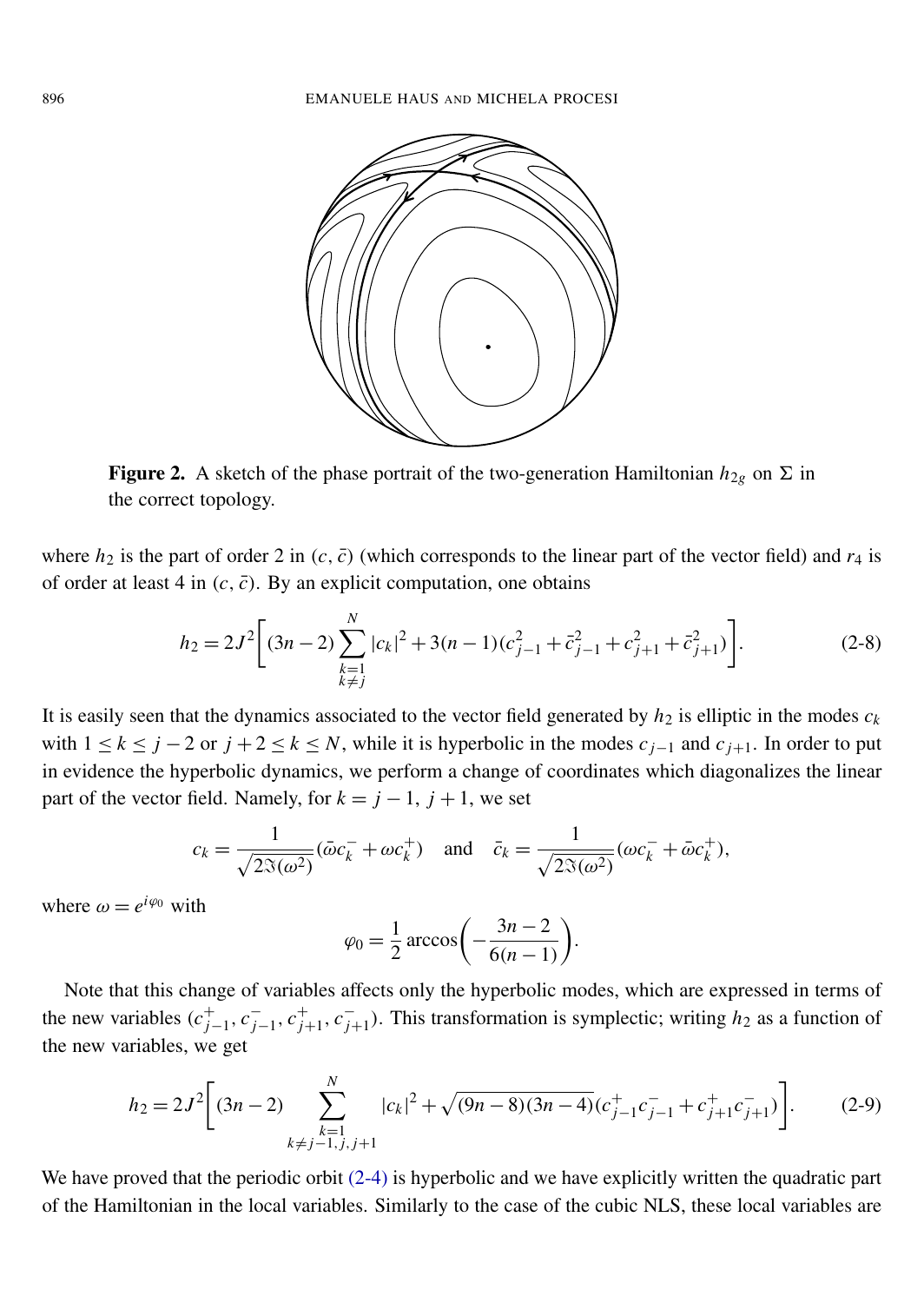actually well adapted to describing also the global dynamics connecting two periodic orbits, as discussed in the previous section.

To this purpose, we study the integrable *two-generation* Hamiltonian [\(2-5\)](#page-11-2) after all the changes of variables described in this section, i.e., in the variables  $c_{i}^{+}$  $j+1$  and  $c^{-}$  $\bar{j}_{j+1}$ . Direct substitution shows that the Hamiltonian is given by

$$
h_{2g} = 2J\sqrt{(9n-8)(3n-4)}c_{j+1}^{+}c_{j+1}^{-}\left\{J - \frac{1}{2\Im(\omega^{2})}[(c_{j+1}^{+})^{2} + (c_{j+1}^{-})^{2} + 2\Re(\omega^{2})c_{j+1}^{+}c_{j+1}^{-}] \right\}.
$$

It is important to note that all the monomials in  $h_{2g}$  contain both  $c_{j}^{+}$  $j+1$  and  $c^{-}$  $\bar{i}_{j+1}$ , so the subspaces  $c_{j+1}^+ = 0$ and  $c_{j+1}^- = 0$  (which correspond to the heteroclinic connections) are invariant for the 2-generation dynamics. It is useful to let  $c^* = \{c_h\}_{h \neq j-1, j, j+1}$ , so that the dynamical variables of the Hamiltonian [\(2-6\)](#page-13-0) become  $(c_i^+)$ <sup>+</sup><sub>j−1</sub>,  $c^-$ <sub>j</sub> <sup>−</sup><sub>j−1</sub>,  $c$ <sup>+</sup><sub>j</sub>−</sup> <sup>+</sup><br>*j*+1</sub>, *c*<sup>*j*</sup>- $\bar{c}^*, \bar{c}^*$ ).

Now, since

<span id="page-15-0"></span>
$$
h_{2g} = h|_{c_{j-1}^+ = c_{j-1}^- = q_1 = 0, c^* = 0},
$$

exploiting also the symmetry between  $(c_i^+)$ <sup>+</sup><sub>j−1</sub>,  $c^-$ <sub>j</sub>  $\bar{f}_{j-1}$ ) and  $(c_j^+)$ <sup>+</sup><sub>*j*+1</sub>, *c*<sup>−</sup><sub>*j*−</sub>  $\bar{j}_{+1}$ ), this implies that, in *h*, none of the monomials in  $(c_i^+)$ <sup>+</sup><sub>j−1</sub>,  $c^-$ <sub>j</sub> <sup>−</sup><sub>j−1</sub>,  $c$ <sup>+</sup><sub>j</sub>−</sup> <sup>+</sup><sub>j+1</sub>,  $c^-$ <sub>j</sub>−  $\bar{c}$ <sub>*j*+1</sub>,  $c^*$ ,  $\bar{c}^*$ ) depends only on one of the variables  $c^+$ <sup>+</sup><sub>j−1</sub>,  $c^-$ <sub>j</sub> <sup>−</sup><sub>j−1</sub>,  $c$ <sup>+</sup><sub>j</sub>−</sup> *j*+1 , *c* − –<br>*j*+1·

Finally, we recall that all the monomials in  $h(c_i)$ <sup>+</sup><sub>j−1</sub>,  $c^-$ <sub>j</sub> <sup>−</sup><sub>j−1</sub>,  $c$ <sup>+</sup><sub>j</sub>−</sup> <sup>+</sup><sub>j+1</sub>,  $c^-$ <sub>j</sub>−  $\bar{j}_{j+1}$ ,  $c^*$ ) have even degree in each of the couples  $(c_k^*)$  $\bar{c}_k^*, \bar{c}_k^*$  $k$ ) and in both couples  $(c_k^+)$  $k^+$ ,  $c_k^$ *k* ).

From these observations, and from the bound  $O(c^2) \lesssim J = O(1)$ , we immediately deduce the following relations about the Hamilton equations associated to *h*:

$$
\begin{aligned}\n\dot{c}_{j-1}^+ &= -2J^2\sqrt{(9n-8)(3n-4)}c_{j-1}^- + O(c^2c_{j-1}^-) + O(c_{\neq j-1}^2c_{j-1}^+), \\
\dot{c}_{j-1}^+ &= 2J^2\sqrt{(9n-8)(3n-4)}c_{j-1}^+ + O(c^2c_{j-1}^+) + O(c_{\neq j-1}^2c_{j-1}^-), \\
\dot{c}_{j+1}^- &= -2J^2\sqrt{(9n-8)(3n-4)}c_{j+1}^- + O(c^2c_{j+1}^-) + O(c_{\neq j+1}^2c_{j+1}^+), \\
\dot{c}_{j+1}^+ &= 2J^2\sqrt{(9n-8)(3n-4)}c_{j+1}^+ + O(c^2c_{j+1}^+) + O(c_{\neq j+1}^2c_{j+1}^-), \\
\dot{c}^+ &= 2J^2(3n+2)i\dot{c}^+ + O(c^2c^*),\n\end{aligned} \tag{2-10}
$$

where we denote  $c = (c_i^+$ <sup>+</sup><sub>j−1</sub>,  $c^-$ <sub>j</sub> <sup>−</sup><sub>j−1</sub>,  $c$ <sup>+</sup><sub>j</sub>−</sup> <sup>+</sup><sub>*j*+1</sub>, *c*<sup>-</sup><sub>*j*−</sub>  $\overline{f}_{j+1}$ ,  $c^*$ ),  $c_{\neq j-1} = (c^+_{j-1})$ <sup>+</sup><sub>*j*+1</sub>, *c*<sup>-</sup><sub>*j*−</sub>  $\overline{f}_{j+1}$ ,  $c^*$ ),  $c_{\neq j+1} = (c^+_{j+1})$ <sup>+</sup><sub>j−1</sub>,  $c^-$ <sub>j</sub>− *j*−1 , *c* ∗ ). These relations are the precise analogue of [\[CKSTT,](#page-39-1) Proposition 3.1]; the factor  $2J^2\sqrt{(9n-8)(3n-4)}$ These relations are the precise analogue of the replaces the factor  $\sqrt{3}$  in [\[CKSTT\].](#page-39-1)

From the equations of motion [\(2-10\),](#page-15-0) we deduce that

$$
-i\dot{c}_{j+1} = \frac{\partial h_{2g}}{\partial \bar{c}_{j+1}} + O(c_{j+1}c_{\neq j+1}^2).
$$

We have

$$
h_{2g} = 2J\sqrt{(9n-8)(3n-4)}c_{j+1}^{+}c_{j+1}^{-}(J-|c_{j+1}|^{2}),
$$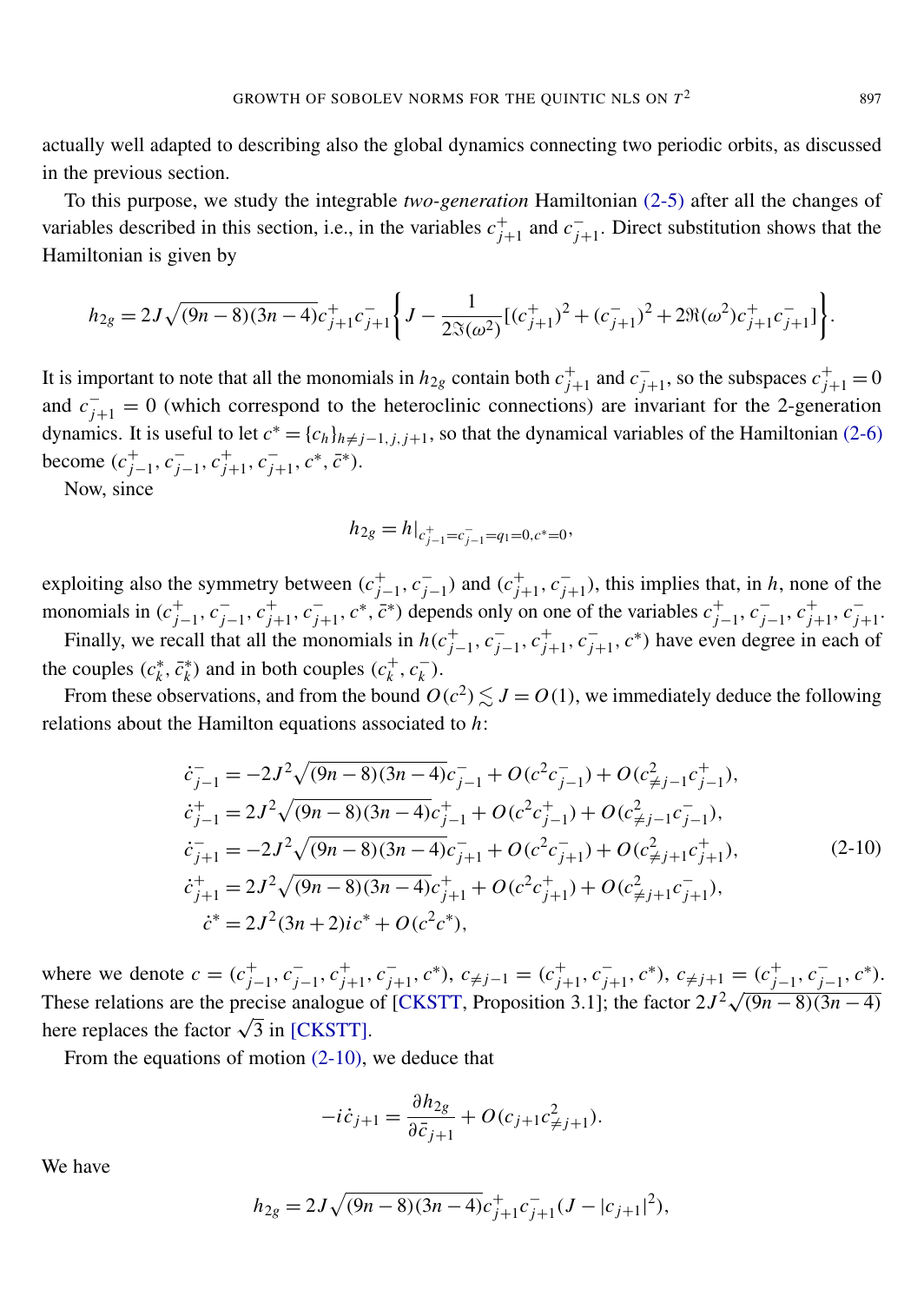where  $c_{i}^{+}$  $j_{j+1}$  and  $c_{j}^ \bar{j}_{j+1}$  can be thought of as functions of  $(c_{j+1}, \bar{c}_{j+1})$ . Then

$$
\dot{c}_{j+1} = 2i J \sqrt{(9n-8)(3n-4)}(J - |c_{j+1}|^2) \frac{\partial (c_{j+1}^+ c_{j+1}^-)}{\partial \bar{c}_{j+1}} + O(c_{j+1}c_{j+1}^+ c_{j+1}^-) + O(c_{j+1}c_{j+1}^2).
$$

We compute

<span id="page-16-2"></span><span id="page-16-1"></span>
$$
2i \frac{\partial (c_{j+1}^+ c_{j+1}^-)}{\partial \bar{c}_{j+1}} = \sqrt{\frac{2}{\Im(\omega^2)}} (\omega c_{j+1}^+ - \bar{\omega} c_{j+1}^-),
$$

from which we deduce

$$
\dot{c}_{j+1} = J \sqrt{\frac{2(9n-8)(3n-4)}{3(\omega^2)}} (\omega c_{j+1}^+ - \bar{\omega} c_{j+1}^-)(J - |c_{j+1}|^2) + O(c_{j+1}c_{j+1}^+ c_{j+1}^-) + O(c_{j+1}c_{j+1}^2),
$$
 (2-11)

which is the analogue for  $c_{j+1}$  of equation (3.19) in [\[CKSTT\].](#page-39-1) In the same way, one deduces

$$
\dot{c}_{j-1} = J \sqrt{\frac{2(9n-8)(3n-4)}{3(\omega^2)} (\omega c_{j-1}^+ - \bar{\omega} c_{j-1}^-)(J - |c_{j-1}|^2) + O(c_{j-1}c_{j-1}^+ c_{j-1}^-) + O(c_{j-1}c_{j+1}^2)},
$$
 (2-12)

which is the analogue of equation (3.19) in [\[CKSTT\]](#page-39-1) for the evolution of  $c_{j-1}$ .

2C. *Existence of a "slider solution".* In this section, we are going to prove the following proposition (which is the analogue of Proposition 2.2 in [\[CKSTT\]\)](#page-39-1), which establishes the existence of a slider solution.

<span id="page-16-0"></span>**Proposition 2.10.** *For all*  $\epsilon > 0$  *and*  $N \ge 6$ *, there exist a time*  $T_0 > 0$  *and an orbit of the toy model such that*

$$
|b_3(0)| \ge 1 - \epsilon, \qquad |b_j(0)| \le \epsilon, \quad j \ne 3,
$$
  

$$
|b_{N-2}(T_0)| \ge 1 - \epsilon, \qquad |b_j(T_0)| \le \epsilon, \quad j \ne N - 2.
$$

*Furthermore, one has*  $||b(t)||_{\ell^{\infty}} \sim 1$  *for all t* ∈ [0, *T*<sub>0</sub>]*.* 

*More precisely, there exists a point*  $x_3$  *within*  $O(\epsilon)$  *of*  $\mathbb{T}_3$  (*using the usual metric on*  $\Sigma$ *), a point*  $x_{N-2}$ within  $O(\epsilon)$  of  $\mathbb{T}_{N-2}$  and a time  $T_0 \ge 0$  such that  $S(T_0)x_3 = x_{N-2}$ , where  $S(t)x$  is the dynamics at time t *of the toy model Hamiltonian with initial datum x.*

In order to prove [Proposition 2.10,](#page-16-0) we completely rely on the proof of the analogous Proposition 2.2 in [\[CKSTT\].](#page-39-1) In order to keep our notations as close as possible to those of [\[CKSTT\],](#page-39-1) we rescale the time  $t = 2$  $\sqrt{(9n-8)(n-4/3)}\tau$  in our toy model; this means rescaling *h* to  $\sqrt{3}h/2$ ٍ.<br>⁄  $\sqrt{(9n-8)(3n-4)}$ , where  $h = 2\sqrt{(9n-6)(n-4)}$ ; in our toy model; this means rescaling  $h$  to  $\sqrt{3}n/2\sqrt{(9n-6)(3n-4)}$ , where  $h$  is defined in [\(2-3\),](#page-11-0) so that the Lyapunov exponents of the linear dynamics are  $\sqrt{3}$ . We hence prove [Proposition 2.10](#page-16-0) for the rescaled toy model. By formulae  $(2-10)$ ,  $(2-11)$ ,  $(2-12)$ , we have the analogue of Proposition 3.1 and of equation (3.19) of [\[CKSTT\].](#page-39-1)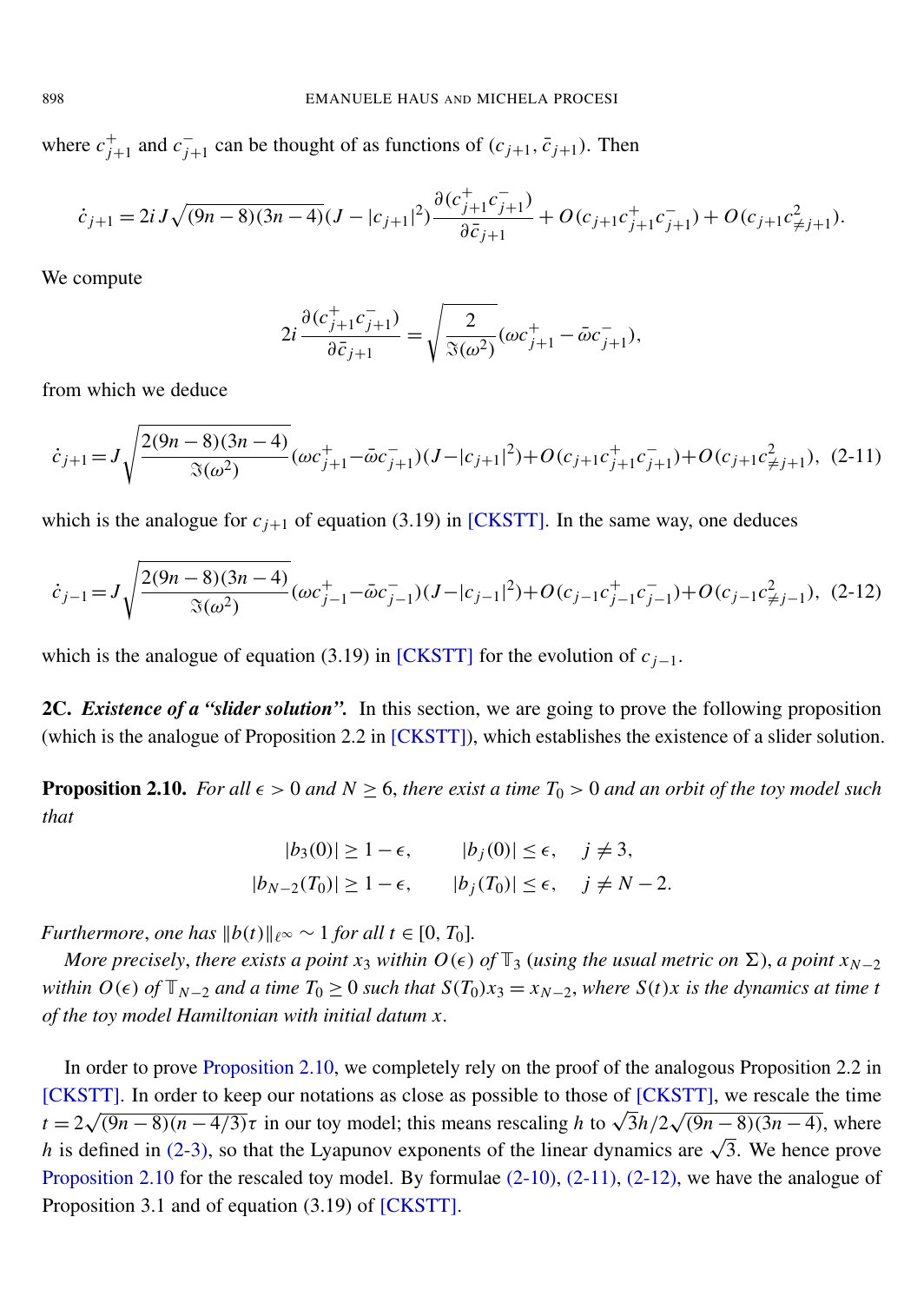**Proposition 2.11.** *Let*  $3 \le j \le N - 2$  *and let*  $b(\tau)$  *be a solution of the rescaled toy model living on*  $\Sigma$  *and with b*<sup>*j*</sup>( $\tau$ )  $\neq$  0*. We have the system of equations* 

<span id="page-17-0"></span>
$$
\dot{c}_{j-1}^- = -\sqrt{3}c_{j-1}^- + O(c^2 c_{j-1}^-) + O(c_{\neq j-1}^2 c_{j-1}^+),\tag{2-13a}
$$

$$
\dot{c}_{j-1}^{+} = \sqrt{3}c_{j-1}^{+} + O(c^{2}c_{j-1}^{+}) + O(c_{\neq j-1}^{2}c_{j-1}^{-}),
$$
\n(2-13b)

$$
\dot{c}_{j+1}^- = -\sqrt{3}c_{j+1}^- + O(c^2c_{j+1}^-) + O(c_{\neq j+1}^2c_{j+1}^+),
$$
\n(2-13c)

$$
\dot{c}_{j+1}^{+} = \sqrt{3}c_{j+1}^{+} + O(c^{2}c_{j+1}^{+}) + O(c_{\neq j+1}^{2}c_{j+1}^{-}),
$$
\n(2-13d)

<span id="page-17-6"></span><span id="page-17-3"></span><span id="page-17-2"></span>
$$
\dot{c}^* = i\kappa c^* + O(c^2 c^*), \quad \kappa = \frac{\sqrt{3}(3n-2)}{\sqrt{(9n-8)(3n-4)}}.
$$
\n(2-13e)

*Moreover*,

<span id="page-17-4"></span>
$$
\dot{c}_{j+1} = \sqrt{\frac{3}{2\Im(\omega^2)}} (\omega c_{j+1}^+ - \bar{\omega} c_{j+1}^-)(J - |c_{j+1}|^2) + O(c_{j+1}c_{j+1}^+ c_{j+1}^-) + O(c_{j+1}c_{j+1}^2)
$$
(2-14)

<span id="page-17-5"></span>*and*

$$
\dot{c}_{j-1} = \sqrt{\frac{3}{2\Im(\omega^2)}} (\omega c_{j-1}^+ - \bar{\omega} c_{j-1}^-)(J - |c_{j-1}|^2) + O(c_{j-1}c_{j-1}^+ c_{j-1}^-) + O(c_{j-1}c_{j-1}^2).
$$
 (2-15)

*Finally*, *since the equations* [\(2-13\)](#page-17-0) *come from the Hamiltonian* [\(2-6\),](#page-13-0) *which is an even polynomial of degree six, one has that all the symbols*  $O(c^3)$  are actually  $O(c^3) + O(c^5)$ .<sup>[4](#page-17-1)</sup> For instance,

$$
O(c^2c_{j-1}^-) = O(c^2c_{j-1}^-) + O(c^4c_{j-1}^-), \quad O(c_{\neq j-1}^2c_{j-1}^+) = O(c_{\neq j-1}^2c_{j-1}^+) + O(c^2c_{\neq j-1}^2c_{j-1}^+).
$$
 (2-16)

The only difference with [\[CKSTT\]](#page-39-1) is that our remainder terms (of type  $O(c^2c_i^-)$  $\bar{C}_{j-1}$ ),  $O(c_{\neq j-1}^2 c_{j-1}^+$ *j*−1 ), etc.) are not homogeneous of degree three but have also a term of degree five (which is completely irrelevant in the analysis).

We now introduce some definitions and notations of [\[CKSTT\].](#page-39-1)

**Definition 2.12** (targets). A target is a triple  $(M, d, R)$ , where M is a subset of  $\Sigma$ , *d* is a semimetric on  $\Sigma$ and  $R > 0$  is a radius. We say that a point  $x \in \Sigma$  is within a target  $(M, d, R)$  if we have  $d(x, y) < R$ for some  $y \in M$ . Given two points  $x, y \in \Sigma$ , we say that x hits y, and write  $x \mapsto y$ , if we have  $y = S(t)x$  for some  $t \ge 0$ . Given an initial target  $(M_1, d_1, R_1)$  and a final target  $(M_2, d_2, R_2)$ , we say that  $(M_1, d_1, R_1)$  can cover  $(M_2, d_2, R_2)$ , and write  $(M_1, d_1, R_1) \rightarrow (M_2, d_2, R_2)$ , if for every  $x_2 \in M_2$  there exists an  $x_1 \in M_1$  such that, for any point  $y_1 \in \Sigma$  with  $d(x_1, y_1) < R_1$ , there exists a point  $y_2 \in \Sigma$  with  $d_2(x_2, y_2) < R_2$  such that  $y_1$  hits  $y_2$ .

We refer the reader to pp. 64–66 of [\[CKSTT\]](#page-39-1) for a presentation of the main properties of targets.

We need a number of parameters: First, an increasing set of exponents

$$
1 \ll A_3^0 \ll A_3^+ \ll A_4^- \ll \cdots \ll A_{N-2}^- \ll A_{N-2}^0,
$$

<span id="page-17-1"></span><sup>&</sup>lt;sup>4</sup>As in [\[CKSTT\],](#page-39-1) we use the *schematic notation*  $\mathcal{O}(\cdot)$ . The symbol  $\mathcal{O}(y)$  indicates a linear combination of terms that resemble *y* up to the presence of multiplicative constants and complex conjugations. So, for instance, a term like  $2i\bar{c}_{j+1}|c_{j+2}|^2c_{j+3}^2 - 3c_{j+1}|c_{j+2}|^4$  is of the form  $\mathcal{O}(c^5)$  and, more precisely,  $\mathcal{O}(c_{j+1}c_{\neq j+1}^4)$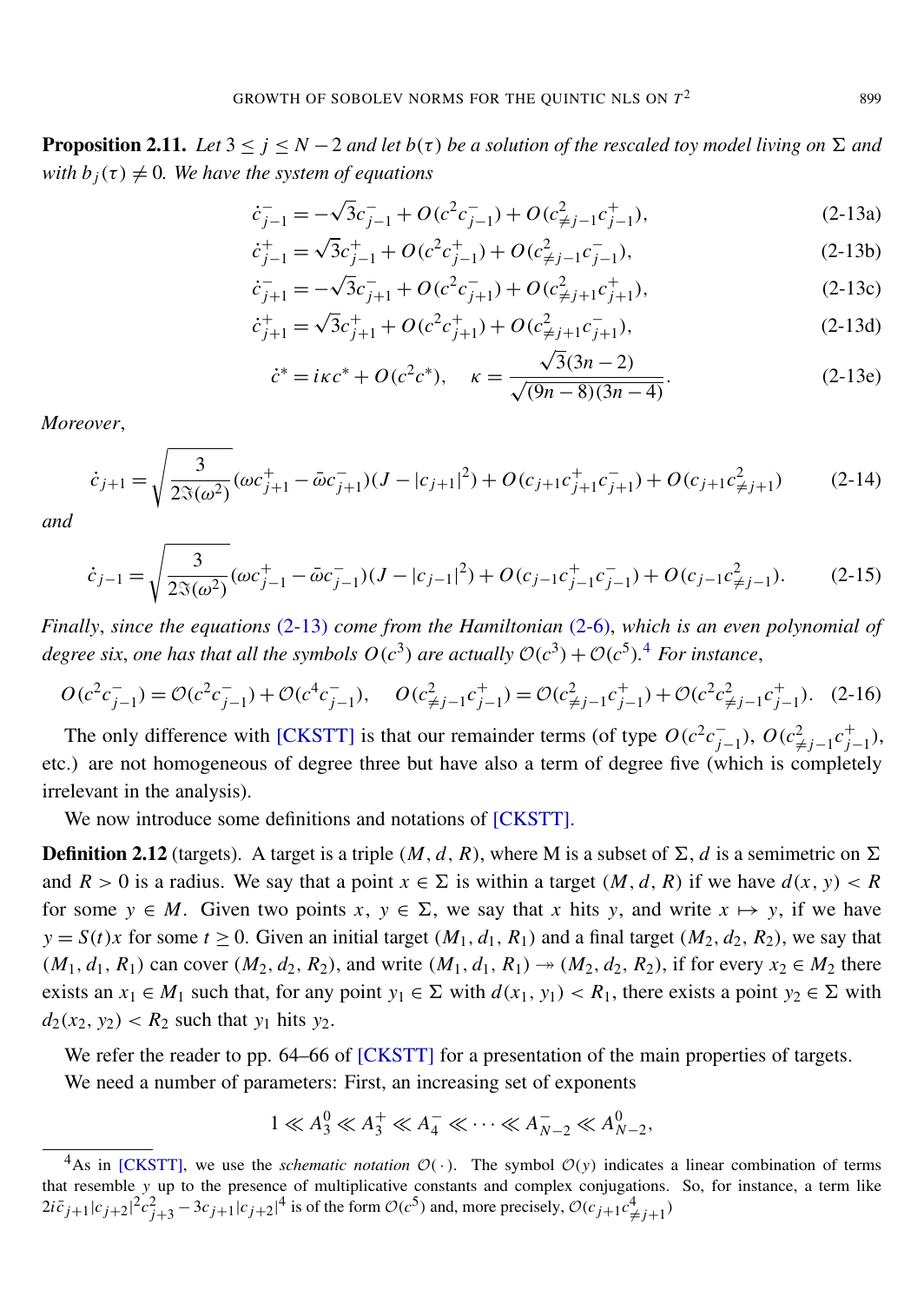which, for sake of concreteness, we will take to be consecutive powers of 10. Next, we shall need a small parameter  $0 < \sigma \ll 1$  depending on *N* and the exponents *A* which basically measures the distance to  $\mathbb{T}_i$ at which the quadratic Hamiltonian dominates the quartic terms. Then, we need a set of scale parameters

$$
1 \ll r_{N-2}^0 \ll r_{N-2}^- \ll r_{N-2}^+ \ll r_{N-3}^- \ll \cdots \ll r_3^+ \ll r_3^0,
$$

where each parameter is assumed to be sufficiently large, depending on the preceding parameters and on  $\sigma$  and the *A*'s. These parameters represent a certain shrinking of each target from the previous one (in order to guarantee that each target can be covered by the previous). Finally, we need a very large time parameter  $T \gg 1$  that we shall assume to be as large as necessary depending on all the previous parameters.

Setting

$$
\{c_1, \ldots, c_h\} := c_{\leq h}, \quad \{c_h, c_{h+1}, \ldots, c_N\} = c_{\geq h},
$$

we call *c*<sup>≤</sup> *<sup>j</sup>*−<sup>1</sup> the *trailing modes*, *c*<sup>≥</sup> *<sup>j</sup>*+<sup>1</sup> the *leading modes*, *c*<sup>≤</sup> *<sup>j</sup>*−<sup>2</sup> the *trailing peripheral modes*, and finally  $c_{\geq j+2}$  the *leading peripheral modes*. We construct a series of targets:

• An incoming target  $(M_i^-)$  $\overline{j}$ ,  $d_{\overline{j}}$  $\frac{1}{j}$ ,  $R_j^$ *j*) (located near the stable manifold of  $\mathbb{T}_j$ ) defined as follows:  $M_j^ \frac{1}{j}$  is the subset of  $\Sigma$  where

$$
c_{\leq j-2}, c_{j-1}^+ = 0, \quad c_{j-1}^- = \sigma, \quad |c_{\geq j+1}| \leq r_j^- e^{-2\sqrt{3}T},
$$

 $R_j^- = T^{A_j^-}$  and the semimetric is

$$
d_j^-(x,\tilde{x}):=e^{2\sqrt{3}T}|c_{\leq j-2}-\tilde{c}_{\leq j-2}|+e^{\sqrt{3}T}|c_{j-1}^--\tilde{c}_{j-1}^-|+e^{4\sqrt{3}T}|c_{j-1}^++\tilde{c}_{j-1}^+|+e^{3\sqrt{3}T}|c_{\geq j+1}-\tilde{c}_{\geq j+1}|
$$

• A ricochet target  $(M_j^0, d_j^0, R_j^0)$  (located very near  $\mathbb{T}_j$  itself), defined as follows:  $M_j^0$  is the subset of  $\Sigma$  where √ √

$$
c_{\leq j-1}, c_{j+1}^- = 0, \quad |c_{j+1}^+| \leq r_j^0 e^{-\sqrt{3}T}, \quad |c_{\geq j+2}| \leq r_j^0 e^{-2\sqrt{3}T},
$$

 $R_j^- = T^{A_j^0}$  and the semimetric is

$$
d_j^0(x, \tilde{x}) := e^{2\sqrt{3}T} (|c_{\leq j-2} - \tilde{c}_{\leq j-2}| + |c_{j+1}^+ + \tilde{c}_{j+1}^+|) + e^{\sqrt{3}T} |c_{j-1}^- - \tilde{c}_{j-1}^-|
$$
  
+  $e^{3\sqrt{3}T} (|c_{j-1}^+ + \tilde{c}_{j-1}^+| + |c_{j+1}^- + \tilde{c}_{j+1}^-| + |c_{\geq j+2}^- - \tilde{c}_{\geq j+2}|)$ 

• An outgoing target  $(M_i^+)$  $j^+$ ,  $d_j^+$ <sup>+</sup>,  $R_j^+$ <sup>*j*</sup>)</sub> (located near the unstable manifold of  $\mathbb{T}_j$ ) defined as follows:  $M_i^+$  $j^+$  is the subset of  $\Sigma$  where

$$
c_{\leq j-1}, c_{j+1}^- = 0, c_{j+1}^+ = \sigma, |c_{\geq j+2}| \leq r_j^+ e^{-2\sqrt{3}T},
$$

 $R_j^-$  =  $T^{A_j^+}$  and the semimetric is

$$
d_j^+(x,\tilde{x}) := e^{2\sqrt{3}T}|c_{\leq j-1} - \tilde{c}_{\leq j-1}| + e^{4\sqrt{3}T}|c_{j+1} - \tilde{c}_{j+1}^-| + e^{\sqrt{3}T}|c_{j+1}^+ + \tilde{c}_{j+1}^+| + e^{3\sqrt{3}T}|c_{\geq j+2} - \tilde{c}_{\geq j+2}|.
$$

<span id="page-18-0"></span>By Section 3.5 of [\[CKSTT\],](#page-39-1) [Proposition 2.10](#page-16-0) follows from: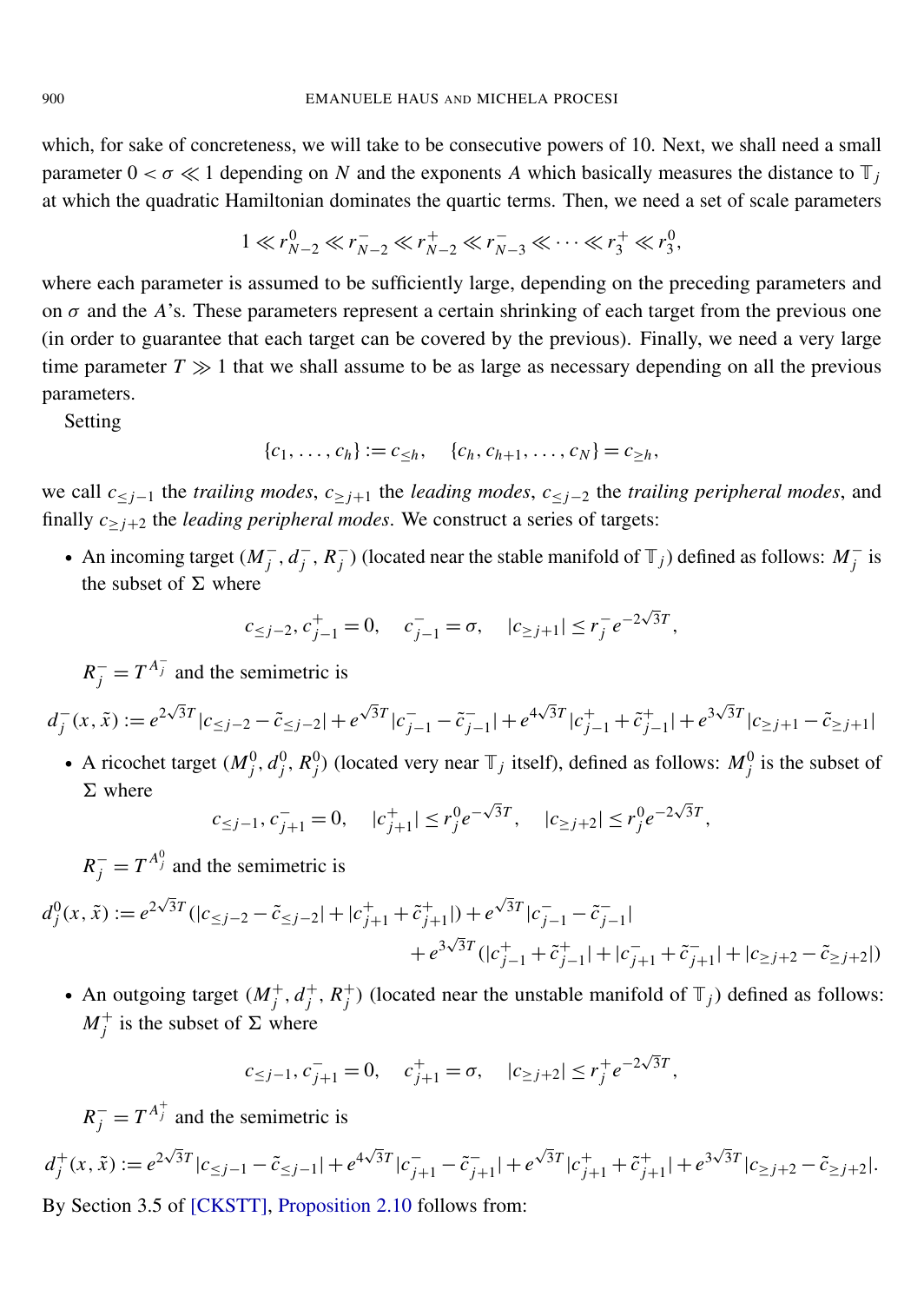#### Proposition 2.13. −  $\overline{j}$ ,  $d\overline{j}$  $\frac{1}{j}$ ,  $R_j^$  $f_j^ \rightarrow$   $(M_j^0, d_j^0, R_j^0)$  *for all*  $3 < j \le N - 2$ ,  $(M_j^0, d_j^0, R_j^0) \rightarrow M_j^+$  $j^+$ ,  $d_j^+$ <sup>+</sup>,  $R_j^+$  $f_j^+$ ) *for all*  $3 \le j < N-2$ ,  $(M_i^+$  $j^+$ ,  $d_j^+$ <sup>+</sup>,  $R_j^+$ <sup>+</sup><sub>j</sub></sub> →  $(M^-_{j^-}$ <sup>−</sup><sub>*j*+1</sub>, *d*<sup>−</sup><sub>*j*−</sub>  $\frac{1}{j+1}, R_j^ \frac{1}{j+1}$ ) *for all* 3 ≤ *j* < *N* − 2.

*Proof.* See [Appendix A.](#page-31-0)

*Proof of [Proposition 2.10.](#page-16-0)* By [\[CKSTT,](#page-39-1) Lemma 3.1] we deduce the covering relations

$$
(M_3^0, d_3^0, R_3^0) \to (M_{N-2}^0, d_{N-2}^0, R_{N-2}^0);
$$
\n(2-17)

in turn this implies that there is at least one solution  $b(t)$  which starts within the ricochet target  $(M_3^0, d_3^0, R_3^0)$ at some time  $t_0$  and ends up within the ricochet target  $(M_{N-2}^0, d_{N-2}^0, R_{N-2}^0)$  at some later time  $t_1 > t_0$ . But, from the definition of these targets, we thus see that  $b(t_0)$  lies within a distance  $O(r_3^0e^{-\sqrt{3}T})$  of  $\mathbb{T}_3$ , while *b*(*t*<sub>1</sub>) lies within a distance *O*( $r_{N-2}^0e^{-\sqrt{3}T}$ ) of  $\mathbb{T}_{N-2}$ . The claim follows. □

#### 3. Construction of the set  $S$

<span id="page-19-1"></span><span id="page-19-0"></span>3A. *The density argument and the norm explosion property.* The perturbative argument for the con-struction of the frequency set S works exactly as in [\[CKSTT,](#page-39-1) Section 4]. However, for the convenience of the reader, we recall here the main points.

A convenient way to construct a generation set is to first fix a "genealogical tree", i.e., an abstract combinatorial model of the parenthood and brotherhood relations, and then to choose a placement function, embedding this abstract combinatorial model in  $\mathbb{R}^2$ . Our choice of the abstract combinatorial model is the one described in [\[CKSTT,](#page-39-1) pp. 99–100]. Then, once the combinatorial model is fixed, the choice of the embedding in  $\mathbb{R}^2$  is equivalent to the choice of the following free parameters:

- the placement of the first generation  $S_1$  (which implies the choice of a parameter in  $\mathbb{R}^{2^N}$ );
- the choice of a procreation angle  $\vartheta^{\mathcal{F}}$  for each family of the generation set (which globally implies the choice of a parameter in  $\mathbb{T}^{(N-1)2^{N-2}}$ , since  $(N-1)2^{N-2}$  is the number of families).

We let  $S(S_1, \vartheta^{\mathcal{F}})$  be the corresponding generation set and write  $\mathcal{X} := \mathbb{R}^{2^N} \times \mathbb{T}^{(N-1)2^{N-2}}$  for the space of parameters.

The set of parameters producing *degenerate* generation sets is *small*; more precisely, we have the following:

<span id="page-19-2"></span>**Proposition 3.1.** *There exists a closed set of zero measure*  $D \subset \mathcal{X}$  *such that the generation set*  $S(S_1, \vartheta^{\mathcal{F}})$ *is nondegenerate for all*  $(S_1, \vartheta^{\mathcal{F}}) \in \mathcal{X} \setminus \mathcal{D}$ .

For the proof, see [Section 3B.](#page-22-0)

We claim that the set of  $(S_1, \vartheta^{\mathcal{F}}) \in \mathcal{X}$  such that  $S(S_1, \vartheta^{\mathcal{F}}) \subset \mathbb{Q}^2 \setminus \{0\}$  is dense in X. This is a consequence of two facts:

- the density of  $\mathbb{Q}^2 \setminus \{0\}$  in  $\mathbb{R}^2$  (for the placement of the first generation);
- the density of (nonzero) rational points on circles having a diameter with rational endpoints.

<sup>2</sup> 901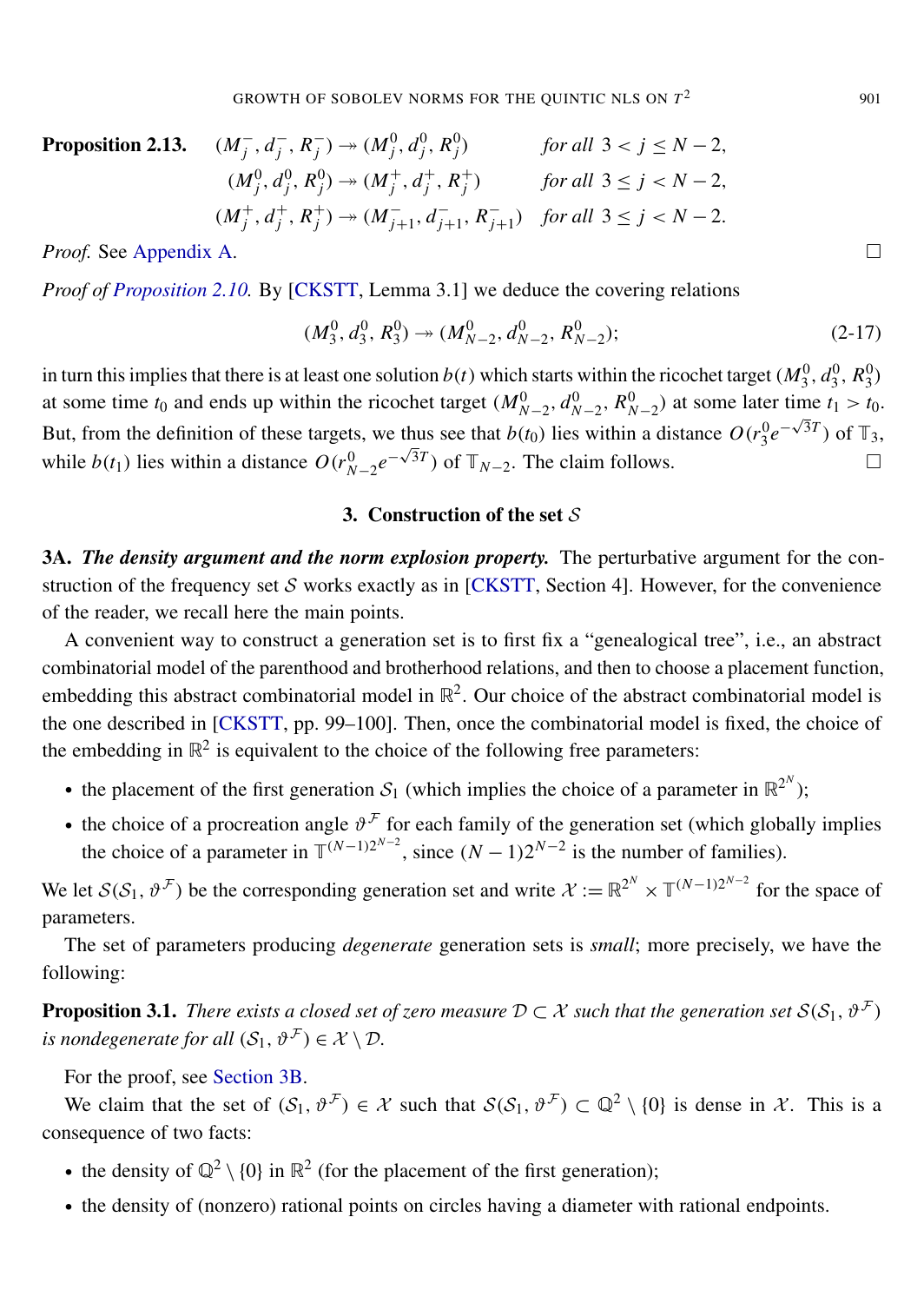<span id="page-20-1"></span>

Figure 3. The prototype embedding with five generations. Note that this is a highly degenerate realization of the abstract combinatorial model of [\[CKSTT\].](#page-39-1) Since  $N = 5$ , each generation contains 16 points; we have explicitly written the multiplicity of each point when it is not one. In zero there are: 0 points of the first generation, 8 points of the second, 12 of the third, 14 of the fourth and 15 points of the fifth generation.

These two points imply that the set of  $(S_1, \vartheta^{\mathcal{F}}) \in \mathcal{X}$  such that  $\mathcal{S}(S_1, \vartheta^{\mathcal{F}})$  is nondegenerate *and*  $S(S_1, \vartheta^{\mathcal{F}}) \subset \mathbb{Q}^2 \setminus \{0\}$  is dense in X.

In order to prove the growth of Sobolev norms, we require a further property on the generation set  $S$ , the *norm explosion property*

<span id="page-20-0"></span>
$$
\sum_{k \in S_{N-2}} |k|^{2s} > \frac{1}{2} 2^{(s-1)(N-5)} \sum_{k \in S_3} |k|^{2s}.\tag{3-1}
$$

Given *N*  $\gg$  1, our aim is to prove the existence of a nondegenerate generation set  $S \subset \mathbb{Q}^2 \setminus \{0\}$ satisfying [\(3-1\).](#page-20-0) The fact that [\(3-1\)](#page-20-0) is an open condition on the space of parameters  $\chi$ , together with the above remarks, implies that it is enough to prove the existence of a (possibly degenerate) generation set S  $\subset \mathbb{R}^2$  satisfying [\(3-1\),](#page-20-0) which is achieved by the *prototype embedding* described in [\[CKSTT,](#page-39-1) pp. 101–102] (see [Figure 3\)](#page-20-1).

For the reader's convenience, we recall the construction of the prototype embedding. Let

$$
S_1 = \{1, i\}, \quad S_2 = \{0, i + 1\};
$$

then the  $2^{N-1}$  elements of the *k*-th generation are identified with

$$
(z_1, \ldots, z_{k-1}, z_k, \ldots, z_{N-1}) \in S_2^{k-1} \times S_1^{N-k} := \Sigma_k.
$$
 (3-2)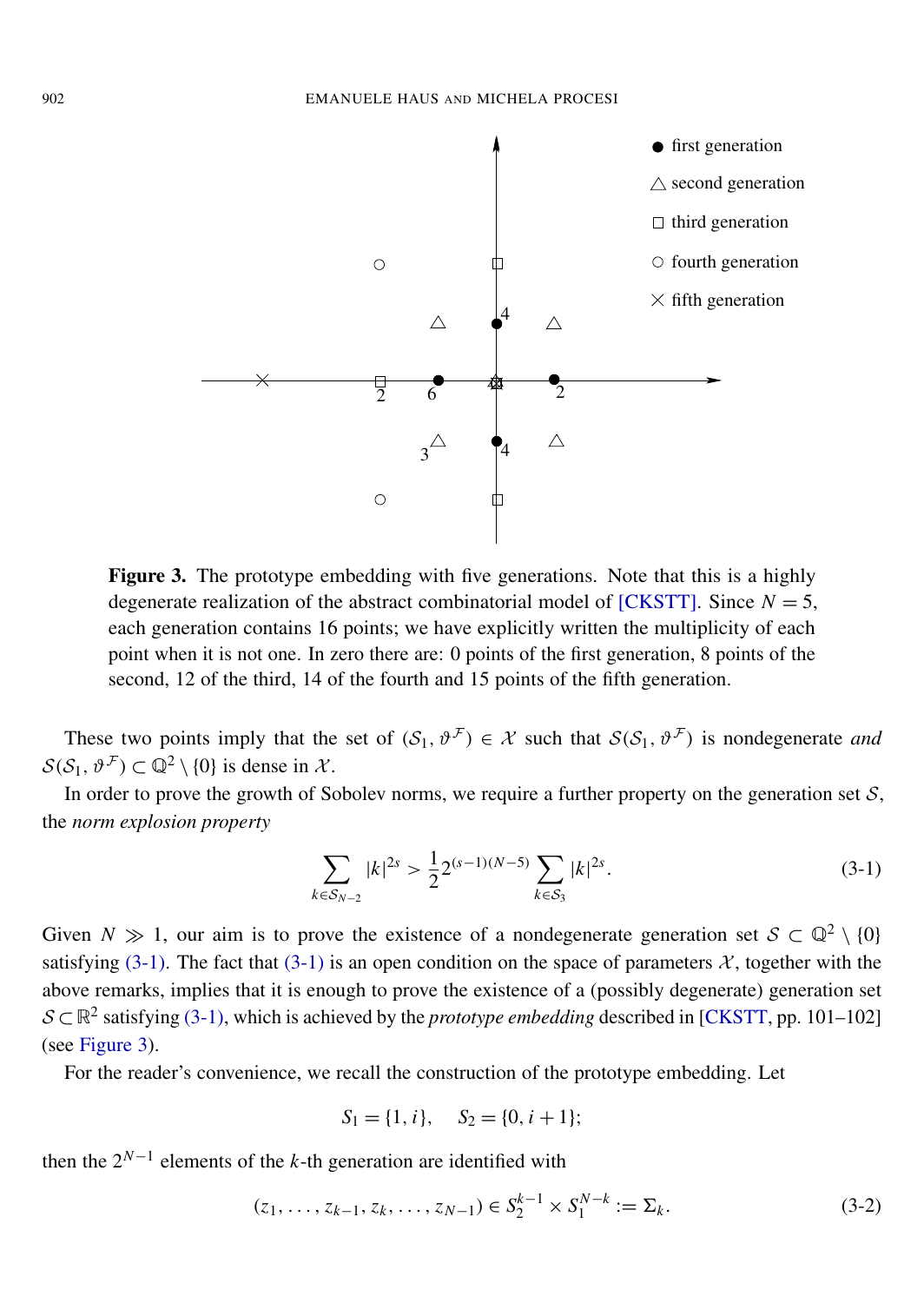The union of the  $\Sigma_k$  is denoted by  $\Sigma$ . For all  $1 \leq k \leq N-1$ , a combinatorial nuclear family with parents in the *k*-th generation and children in the  $(k+1)$ -st generation is a quadruple

$$
(z_1, \ldots, z_{k-2}, w, z_k, \ldots, z_{N-1}), \quad w \in S_1 \cup S_2,
$$
\n
$$
(3-3)
$$

where all the  $z_j$  with  $j \neq k - 1$  are fixed, with  $z_j \in S_2$  if  $1 \leq j \leq k - 2$  and  $z_j \in S_1$  if  $k \leq j \leq N - 1$ . Then, the prototype embedding  $f : \Sigma \to \mathbb{C} \simeq \mathbb{R}^2$  is the one defined by

$$
f(z_1, \ldots, z_{N-1}) = \prod_{j=1}^{N-1} z_j.
$$
 (3-4)

<span id="page-21-0"></span>**Remark 3.2.** For any given positive integer  $\ell$ , the function  $F : \mathbb{S}^{\ell-1} \to \mathbb{R}$ , where

$$
\mathbb{S}^{\ell-1} = \left\{ (x_1, \ldots, x_\ell) \in \mathbb{R}^\ell \; \middle| \; \sum_{i=1}^\ell x_i^2 = 1 \right\},\
$$

defined by

$$
F(x_1,\ldots,x_\ell)=\sum_{i=1}^\ell x_i^{2s}
$$

attains its minimum (since  $s > 1$ ) at

$$
(x_1, \ldots, x_\ell) = (\ell^{-1/2}, \ldots, \ell^{-1/2})
$$

and its maximum at

$$
(x_1, x_2, \ldots, x_\ell) = (1, 0, \ldots, 0).
$$

From this, one deduces that, for each family F with parents  $v_1$ ,  $v_2$  and children  $v_3$ ,  $v_4$ , one must have

$$
\frac{|v_3|^{2s} + |v_4|^{2s}}{|v_1|^{2s} + |v_2|^{2s}} \le 2^{s-1}
$$

and therefore, for all  $1 \le i \le N - 1$ ,

$$
\frac{\sum_{k \in S_{i+1}} |k|^{2s}}{\sum_{k \in S_i} |k|^{2s}} \le 2^{s-1},
$$

which implies

$$
\frac{\sum_{k \in S_j} |k|^{2s}}{\sum_{k \in S_i} |k|^{2s}} \le 2^{(s-1)(j-i)}
$$

for all  $1 \le i \le j \le N$ . This means that we have to choose N large if we want the ratio

$$
\frac{\sum_{k \in S_{N-2}} |k|^{2s}}{\sum_{k \in S_3} |k|^{2s}}
$$

to be large.

Moreover, since

$$
F(\ell^{-1/2}, \ldots, \ell^{-1/2}) = \ell^{-s+1}, \quad F(1, 0, \ldots, 0) = 1,
$$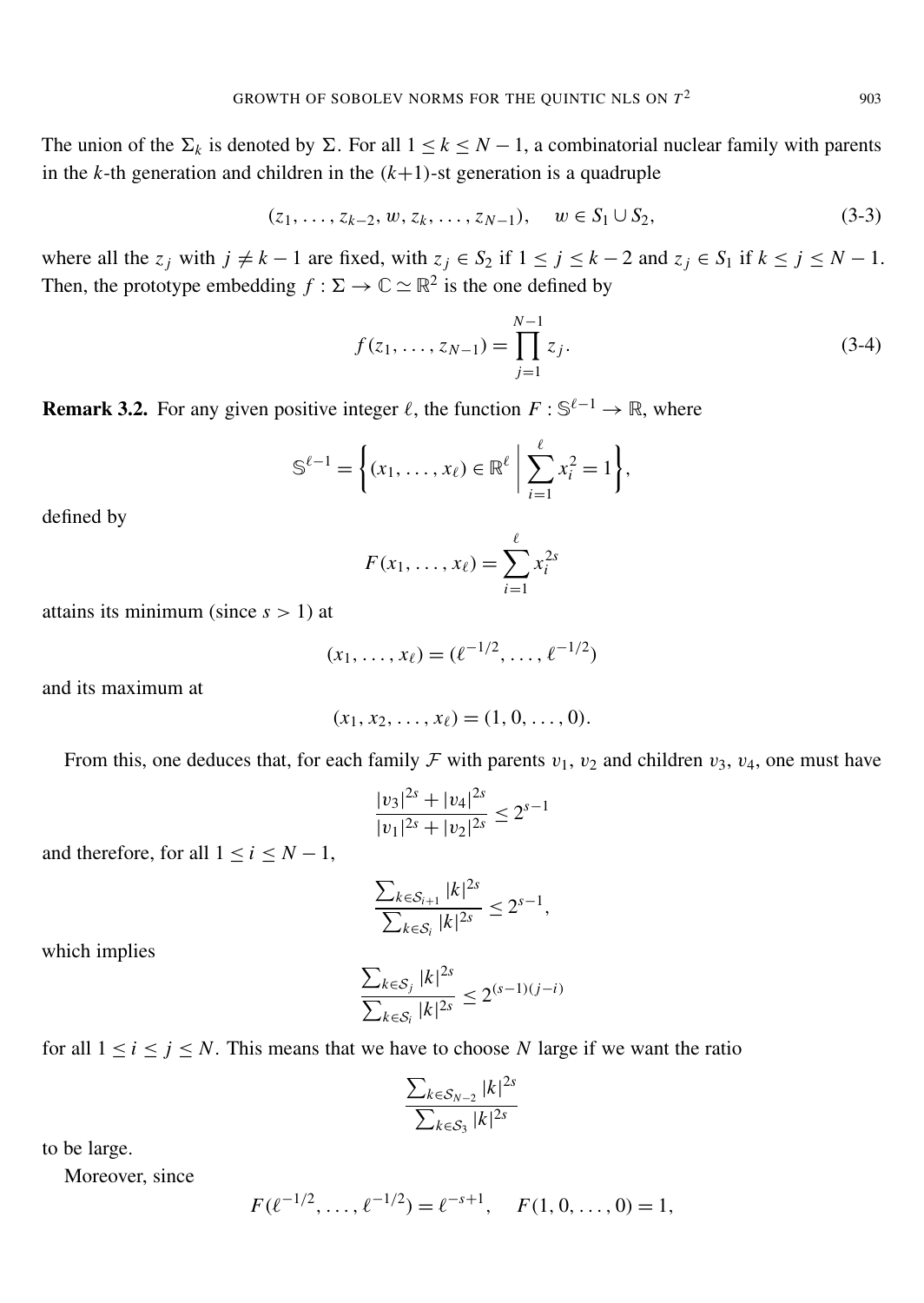we have, for all  $1 \leq i, j \leq N$ ,

$$
\frac{\sum_{k\in S_j} |k|^{2s}}{\sum_{k\in S_i} |k|^{2s}} \leq n^{s-1},
$$

which implies that *n* (the number of elements in each generation) also has to be chosen large enough.

In this sense, the prototype embedding and the choice  $n = 2^{N-1}$  are optimal, because they attain the maximum possible growth of the quantity  $\sum_{k \in S_i} |k|^{2s}$  both at each step and between the first and the last generation.

Trivially there exists a one-to-one map from  $\Sigma$  to S which preserves the *age*, then the same map identifies  $\Sigma$  with the basis vectors of  $\mathbb{Z}^{|S|}$ . This defines the family relations of our generation set. Then, once we are given a nondegenerate generation set contained in  $\mathbb{Q}^2 \setminus \{0\}$  and satisfying [\(3-1\),](#page-20-0) it is enough to multiply by any integer multiple of the least common denominator of its elements in order to get a nondegenerate generation set  $S \in \mathbb{Z}^2 \setminus \{0\}$  and satisfying [\(3-1\)](#page-20-0) (note that (3-1) is invariant by dilations of the set S). Note that we can dilate S as much as we wish, so we can make  $\min_{k \in S} |k|$  as large as desired.

These considerations are summarized by the following proposition (the analogue of Proposition 2.1 in [\[CKSTT\]\)](#page-39-1):

<span id="page-22-3"></span>**Proposition 3.3.** For all K,  $\delta$ ,  $\mathcal{R} > 0$ , there exist  $N \gg 1$  and a nondegenerate generation set  $S \subset \mathbb{Z}^2$  such *that*

$$
\frac{\sum_{k \in S_{N-2}} |k|^{2s}}{\sum_{k \in S_3} |k|^{2s}} \gtrsim \frac{K^2}{\delta^2}
$$
\n(3-5)

*and such that*

$$
\min_{k \in S} |k| \ge \mathcal{R}.\tag{3-6}
$$

<span id="page-22-0"></span>3B. *Proof of [Proposition 3.1.](#page-19-2)* The proof is composed of several steps. First, we need a lemma ensuring that any linear relation among the elements of the generation set that is not a linear combination of the family relations is generically not fulfilled.

<span id="page-22-2"></span>**Lemma 3.4.** Let  $\mu \in \mathbb{Z}^{N2^{N-1}}$ ,  $i = 1, ..., M$  be an integer vector, linearly independent from the subspace *of*  $\mathbb{R}^{N2^{N-1}}$  generated by all the vectors  $\lambda^{\mathcal{F}}$  associated to the families. Then, for an open set of full *measure*  $\mathfrak{S} \subset \mathcal{X}$ , *one has that*, *if*  $(S_1, \vartheta^{\mathcal{F}}) \in \mathfrak{S}$ , *then*  $S(S_1, \vartheta^{\mathcal{F}})$  *is such that* 

<span id="page-22-1"></span>
$$
\sum_{j=1}^{N2^{N-1}} \mu_j v_j \neq 0.
$$
 (3-7)

*Proof.* We denote the elements of S by  $v_1, \ldots, v_{|\mathcal{S}|}$ , with  $|\mathcal{S}| = N2^{N-1}$ . For simplicity and without loss of generality, we order the  $v_j$  so that couples of siblings always have consecutive subindices.

For each family  $F$ , both the linear and the quadratic relations

$$
\sum_{j} \lambda_j^{\mathcal{F}} v_j = 0 \quad \text{and} \quad \sum_{j} \lambda_j^{\mathcal{F}} |v_j|^2 = 0
$$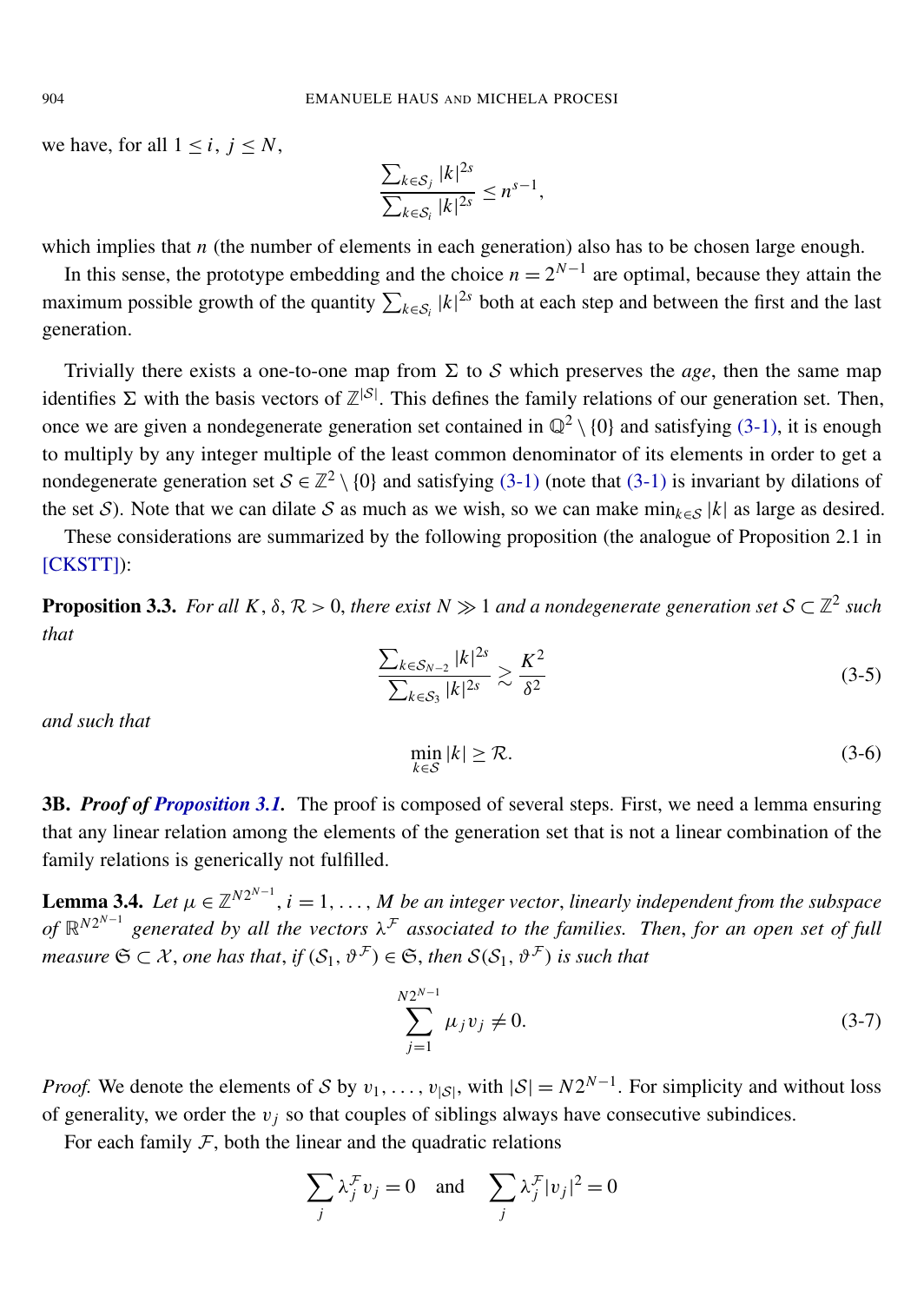are satisfied. The coefficients of the linear relations can be collected in a matrix  $\Lambda^{\mathcal{F}}$  with  $(N-1)2^{N-2}$ rows (as many as the number of families) and  $N2^{N-1}$  columns (as many as the elements of S), so that the linear relations become

$$
\Lambda^{\mathcal{F}} v = 0.
$$

We choose to order the rows of  $\Lambda^{\mathcal{F}}$  so that the matrix is in *lower row echelon* form (see figure).

| $w_1$ $w_2$ $w_3$ $w_4$ $w_5$ $p_5$ $w_6$ $p_6$ $w_7$ $p_7$ $w_8$ $p_8$ |  |  |  |  |  |
|-------------------------------------------------------------------------|--|--|--|--|--|
| 1 1 0 0 -1 -1 0 0 0 0 0 0 0                                             |  |  |  |  |  |
| $0 \t 0 \t 1 \t 1 \t 0 \t 0 \t 1 \t -1 \t 0 \t 0 \t 0 \t 0$             |  |  |  |  |  |
| $0 \t 0 \t 0 \t 0 \t 1 \t 0 \t 1 \t 0 \t 1 \t 1 \t 0 \t 0$              |  |  |  |  |  |
| $0 \t 0 \t 0 \t 0 \t 0 \t 1 \t 0 \t 1 \t 0 \t 0 \t -1 \t -1$            |  |  |  |  |  |

Each row of a matrix in lower row echelon form has a *pivot*, the first nonzero coefficient of the row starting from the right. Being in lower row echelon form means that the pivot of a row is always strictly to the right of the pivot of the row above it. In the matrix  $\Lambda^{\mathcal{F}}$ , the pivots are all equal to −1 and they correspond to one and only one of the children from each family. In order to use this fact, we accordingly rename the elements of the generation set by writing  $v = (p, w) \in \mathbb{R}^{2a} \times \mathbb{R}^{2b}$  with  $a = (N - 1)2^{N-2}$ ,  $b = N2^{N-1} - a = (N + 1)2^{N-2}$ , where the  $p_j \in \mathbb{R}^2$  are the elements of the generation set corresponding to the pivots and the  $w_\ell \in \mathbb{R}^2$  are all the others, that is, all the elements of the first generation and one and only one child (the nonpivot) from each family. Here, the index  $\ell$  ranges from 1 to  $b$ , while the index  $j$ ranges from  $2^{N-1} + 1$  to *b* (note that  $a + 2^{N-1} = b$ ), so that a couple  $(p_j, w_\ell)$  corresponds to a couple of siblings if and only if  $j = \ell$ . Then, the linear relations  $\Lambda^F v = 0$  can be used to write each  $p_j$  as a linear combination of the  $w_{\ell}$  with  $\ell \leq j$  only:

<span id="page-23-0"></span>
$$
p_j = \sum_{\ell \le j} \eta_\ell w_\ell, \quad \eta_\ell \in \mathbb{Q}.\tag{3-8}
$$

Finally, the quadratic relations  $\Lambda^F |v|^2 = 0$  constrain each  $w_\ell$  with  $\ell > 2^{N-1}$  (i.e., not in the first generation) to a circle depending on the  $w_j$  with  $j < \ell$ ; note that this circle has positive radius provided that the parents of  $w_{\ell}$  are distinct. Then, [\(3-8\)](#page-23-0) implies that the left-hand side of [\(3-7\)](#page-22-1) can be rewritten in a unique way as a linear combination of the  $w_\ell$  only, so we have

<span id="page-23-1"></span>
$$
\sum_{\ell=1}^{b} v_{\ell} w_{\ell} = 0.
$$
 (3-9)

Hence, the assumption that  $\mu$  is linearly independent from the space generated by the  $\lambda^{\mathcal{F}}$  is equivalent to the fact that  $v \in \mathbb{R}^{2b}$  does not vanish.

Now, let

<span id="page-23-2"></span>
$$
\bar{\ell}:=\max\{\ell\mid \nu_\ell\neq 0\},
$$

so that [\(3-9\)](#page-23-1) is equivalent to

$$
w_{\bar{\ell}} = -\frac{1}{\nu_{\bar{\ell}}} \sum_{\ell < \bar{\ell}} \nu_{\ell} w_{\ell}.
$$
\n(3-10)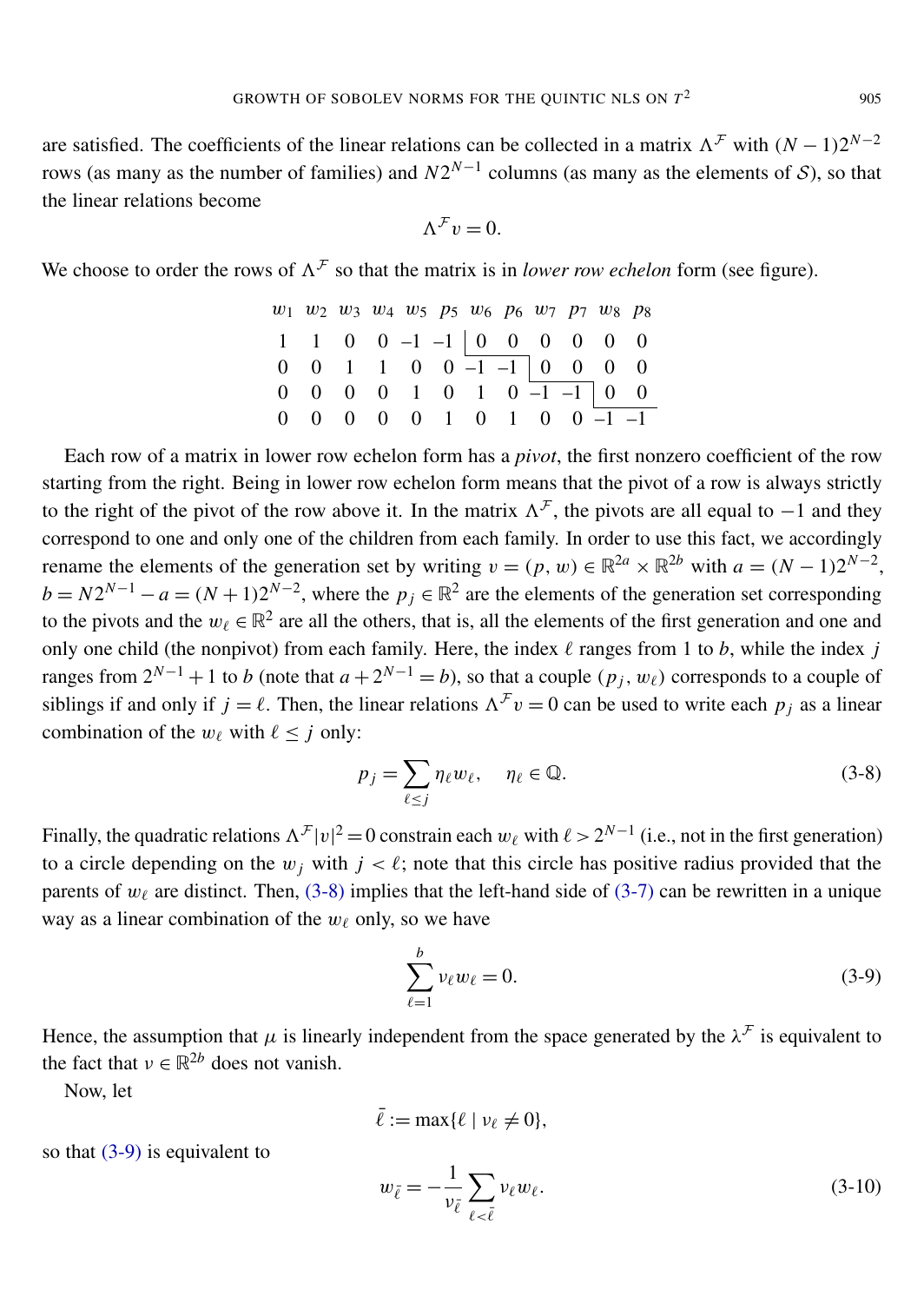If  $\bar{\ell} \leq 2^{N-1}$ , then  $w_{\bar{\ell}}$  is in the first generation. Since there are no restrictions (either linear or quadratic) on the first generation, the statement is trivial. Hence, assume  $\bar{\ell} > 2^{N-1}$ . We can assume (by removing from X a closed subset of zero measure) that  $v_h \neq v_k$  for all  $h \neq k$ . Then the quadratic constraint on  $w_{\bar{\ell}} \in \mathbb{R}^2$ gives a circle of positive radius. By excluding at most one point of this circle, we can ensure that the relation  $(3-10)$  is not fulfilled, which proves the thesis of the lemma.

In view of [Lemma 3.4,](#page-22-2) those vectors  $\mu \in \mathbb{Z}^{|\mathcal{S}|}$  that are linear combinations of the family vectors assume a special importance, since that is the only case in which the relation  $\sum \mu_i v_i = 0$  cannot be excluded when constructing the set S. In that case, we will refer to  $\mu \sim 0$  as a *formal identity*. In general, we will write  $\mu \sim \lambda$  whenever the vector  $\mu - \lambda$  is a linear combination of the family relations.

We introduce some more notation: given a vector  $\lambda \in \mathbb{Z}^{|\mathcal{S}|}$ , we denote by  $\pi_j \lambda$  the projection of  $\lambda$  on the *j*-th generation, namely the projection of  $\lambda$  on  $A_j \subset \mathbb{Z}^{|S|}$  defined by

 $A_j := \text{Span}(\{e_i \mid v_i \text{ belongs to the } j\text{-th generation}\}; \mathbb{Z}).$ 

Now, let  $R_{\alpha} = \sum_i \alpha_i \lambda^{\mathcal{F}_i}$  be a linear combination with integer coefficients of the family vectors. We denote by  $n_{R_{\alpha}}$  the number of families on which the linear combination is supported, the cardinality of  $\{i \mid \alpha_i \neq 0\}$ . Moreover, we denote by  $n_{R_\alpha}^k$  the number of families of age *k* on which  $R_\alpha$  is supported, the cardinality of

 $\{i \mid \alpha_i \neq 0 \text{ and } \mathcal{F}_i \text{ is a family of age } k\}.$ 

Finally, we denote respectively by  $m_{R_{\alpha}}$  and  $M_{R_{\alpha}}$  the minimal and the maximal age of families on which  $R_{\alpha}$  is supported. Then, we make the two following simple remarks.

<span id="page-24-0"></span>**Remark 3.5.** If  $n_{R_{\alpha}}^{k} = n_{R_{\alpha}}^{k+1}$  $R_{R_{\alpha}}^{k+1} = 1$ , then  $\pi_{k+1}R_{\alpha}$  is supported on at least two distinct elements.

<span id="page-24-1"></span>**Remark 3.6.** If  $n_{R_\alpha}^k \neq n_{R_\alpha}^{k+1}$  $R_{\alpha}^{k+1}$ , then  $\pi_{k+1}R_{\alpha}$  is supported on at least two distinct elements.

Before proving the main result of this section, we need some lemmas.

<span id="page-24-2"></span>**Lemma 3.7.** *If*  $n_{R_{\alpha}} \geq 3$ , *then*  $R_{\alpha}$  *is supported on at least* 8 *distinct elements.* 

*Proof.* For simplicity of notation, here we put  $m := m_{R_\alpha}$  and  $M := M_{R_\alpha}$ . First, observe that  $\pi_m R_\alpha$  is supported on  $2n_{R_\alpha}^m$  elements and that  $\pi_{M+1}R_\alpha$  is supported on  $2n_{R_\alpha}^M$  elements. So, if  $n_{R_\alpha}^m + n_{R_\alpha}^M \ge 4$ , the thesis is trivial.

Up to symmetry between parents and children, we may choose  $n_{R_\alpha}^m \le n_{R_\alpha}^M$ . So, the only nontrivial cases to consider are  $(n_{R_\alpha}^m, n_{R_\alpha}^M) = (1, 1)$  and  $(n_{R_\alpha}^m, n_{R_\alpha}^M) = (1, 2)$ .

*Case (1,1)*: We must have  $M \ge m + 2$ , since there must be at least three families in  $R_\alpha$ . Now, let  $C := \max_i n_{R_\alpha}^i$ . If  $C = 1$  then, by [Remark 3.5,](#page-24-0) the support of  $R_\alpha$  involves at least 4 generations and at least 2 elements for each generation, so it includes at least 8 elements. If  $C > 1$ , then there exist  $m \leq i, j < M$  with  $i \neq j$  such that  $n_{R_\alpha}^i < n_{R_\alpha}^{i+1}$  $\frac{i+1}{R_{\alpha}}$  and  $n_{R_{\alpha}}^{j+1}$  $\frac{j+1}{R_{\alpha}} < n_f^j$  $\frac{M}{R_{\alpha}}$ . Then, by [Remark 3.6,](#page-24-1)  $\pi_{i+1}R_{\alpha}$  and  $\pi_{j+1}R_{\alpha}$  are supported on at least 2 elements each. Since  $\pi_m R_{\alpha}$  and  $\pi_{M+1}R_{\alpha}$  are supported on exactly 2 elements and since the four indices  $m$ ,  $i + 1$ ,  $j + 1$ ,  $M + 1$  are all distinct, then we have the thesis.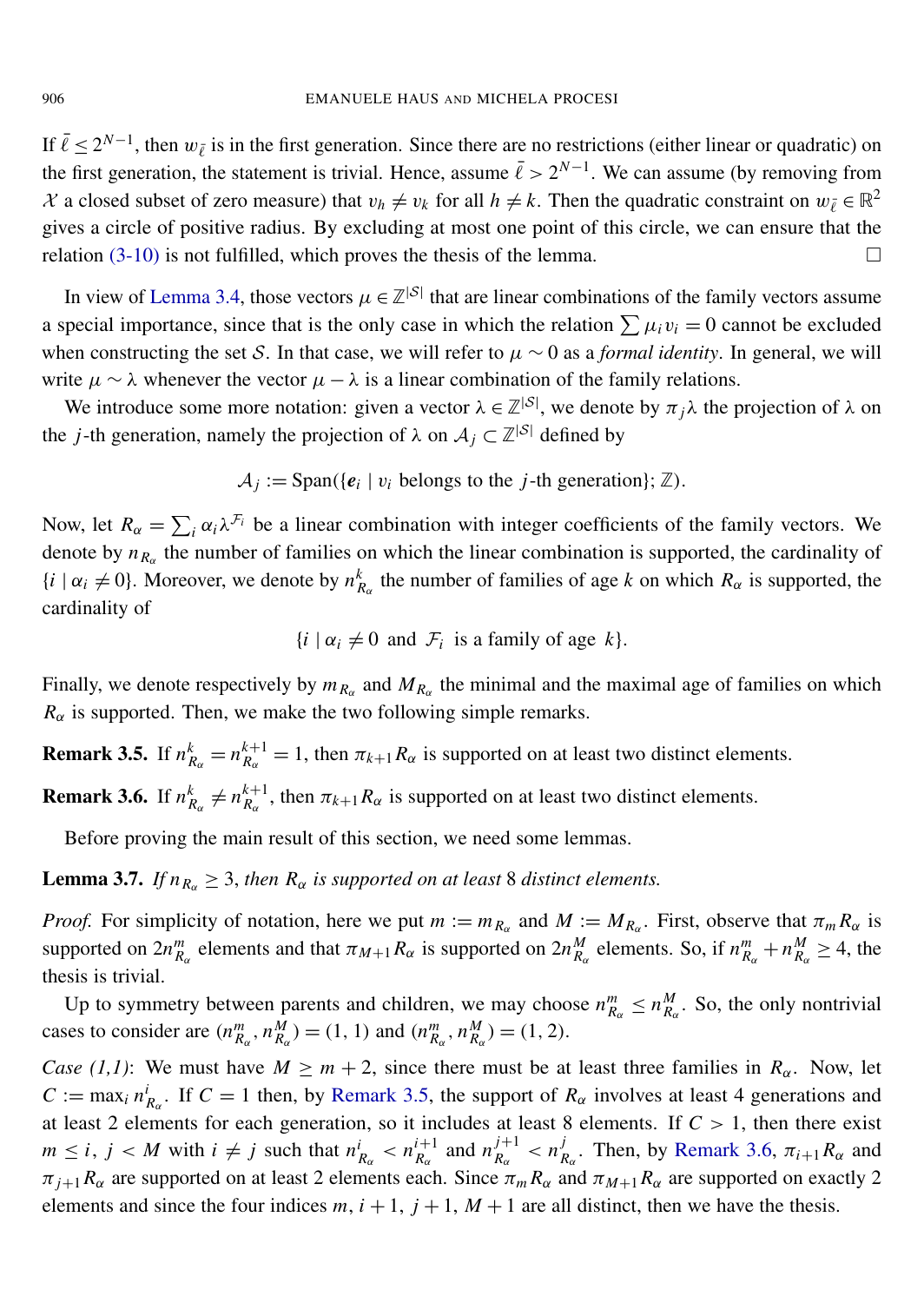*Case (1,2)*: Here,  $\pi_m R_\alpha$  is supported on 2 elements and  $\pi_M R_\alpha$  is supported on 4 elements. Moreover, there exists  $m \le i < M$  such that  $n_R^{i+1}$  $n_{R_{\alpha}}^{i+1} < n_{R_{\alpha}}^{i}$ , which, by [Remark 3.6,](#page-24-1) gives us at least 2 elements in the support of  $\pi_{i+1}R_{\alpha}$ . Thus, we have the thesis.

From [Lemma 3.7,](#page-24-2) the next corollary follows immediately.

<span id="page-25-0"></span>**Corollary 3.8.** *If*  $R_\alpha$  *is supported on at most* 7 *elements, then*  $R_\alpha$  *is an integer multiple of either a family vector or a resonant vector of type CF.*

**Lemma 3.9.** *Let A, B, C*  $\in \mathbb{R}$ *, R* > 0 *and p, q*  $\in \mathbb{R}^2 \simeq \mathbb{C}$  *be fixed. Let* 

 $c_1(\vartheta) := p + Re^{i\vartheta}, \quad c_2(\vartheta) := p - Re^{i\vartheta}.$ 

*Then, the function*  $F : \mathbb{S}^1 \to \mathbb{R}$  *defined by* 

$$
F(\vartheta) := A|c_1(\vartheta)|^2 + B|c_2(\vartheta)|^2 + C - |Ac_1(\vartheta) + Bc_2(\vartheta) + q|^2
$$

*is an analytic function of*  $\vartheta$ , *and it is a constant function only if*  $A = B$  *or if*  $(A + B - 1)p + q = 0$ .

*Proof.* An explicit computation yields

$$
F(\vartheta) = 2R(B - A)\langle (A + B - 1)p + q, e^{i\vartheta} \rangle + K,
$$

where *K* is a suitable constant that does not depend on  $\vartheta$ .

<span id="page-25-2"></span>**Corollary 3.10.** *If*  $A \neq B$  *and*  $(A + B - 1)p + q \neq 0$ *, then the zeros of F are isolated.* 

<span id="page-25-1"></span>**Lemma 3.11.** Let  $\mathcal{F} = (p_1, p_2; c_1, c_2) \equiv (v_{i_1}, v_{i_2}; v_{i_3}, v_{i_4})$  be a family of age i in S and let  $\lambda^{\mathcal{F}_p} := e_{i_1} + e_{i_2}$ *be the abstract vector corresponding to the sum of the parents of the family F. Moreover, let*  $\mu \in \mathbb{Z}^{|S|}$ *be another vector with*  $|\mu| \le 5$  *such that*  $\pi_j \mu = 0$  *for all*  $j > i + 1$  *and such that the support of*  $\mu$  *and the support of the abstract vector*  $\lambda^{\mathcal{F}_c} := e_{i_3} + e_{i_4}$  corresponding to the sum of the children of  $\mathcal F$  are *disjoint. Finally, let*  $h, k \in \mathbb{Z} \setminus \{0\}$ . Assume that the formal identity  $h\mu + k\lambda^{\mathcal{F}_p} \sim 0$  holds. Then, only two *possibilities are allowed*:

- (1)  $h\mu + k\lambda^{\mathcal{F}_p} = 0;$
- (2)  $h\mu + k\lambda^{\mathcal{F}_p}$  is an integer multiple of  $\lambda^{\tilde{\mathcal{F}}},$  where  $\tilde{\mathcal{F}}$  is a family of age  $i-1$ , one of whose children is a *parent in* F*.*

*Proof.* We first remark that  $h\mu + k\lambda^{\mathcal{F}_p}$  is supported on at most 7 elements. Moreover, since it is a linear combination of some family vectors (because of the formal identity  $h\mu + k\lambda^{\mathcal{F}_p} \sim 0$ ), we are in a position to apply [Corollary 3.8](#page-25-0) and conclude that  $h\mu + k\lambda^{\mathcal{F}_p}$  must be an integer multiple of either a family vector or a resonant vector of type CF.

Now, assume by contradiction that  $h\mu + k\lambda^{\mathcal{F}_p}$  is a nonzero integer multiple of a resonant vector of type CF. Then, the support of  $h\mu + k\lambda^{\mathcal{F}_p}$  cannot include both parents of the family  $\mathcal{F}$ , since the support of a CF vector including a couple of parents of age  $i$  should include also a couple of children of age  $i + 2$ , but we know by the assumptions of this lemma that the support of  $h\mu + k\lambda^{\mathcal{F}_p}$  does not include elements of age greater than  $i + 1$ . Therefore, at least one of the elements in  $\lambda$  must cancel out with one of the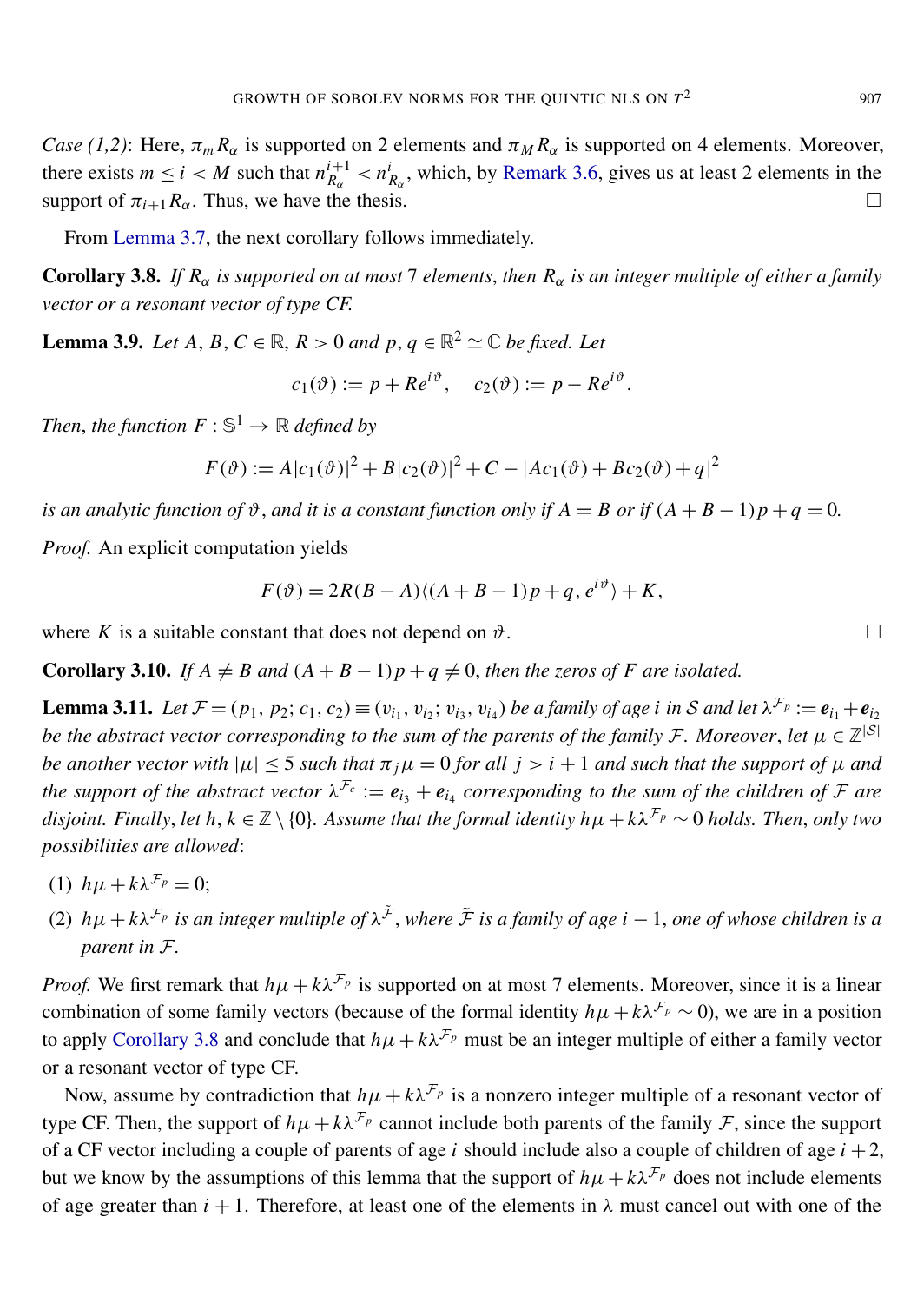elements in  $\lambda^{\mathcal{F}_p}$ , but then the support of  $h\mu + k\lambda^{\mathcal{F}_p}$  can include at most 5 elements, and therefore it cannot be a vector of type CF.

Then, if  $h\mu + k\lambda^{\mathcal{F}_p}$  is a nonzero integer multiple of a single family vector  $\tilde{\mathcal{F}}$ , observe that its support must contain one and only one of the parents of  $\mathcal F$ . In fact, if both canceled out, then the support of  $h\mu + k\lambda^{\mathcal{F}_p}$  could contain at most 3 elements, which is absurd. If none of them canceled out, then we should have  $\tilde{\mathcal{F}} = \mathcal{F}$ , which in turn is absurd since, by the assumptions of this lemma, the support of  $h\mu + k\lambda^{\mathcal{F}_p}$  cannot include any of the children of the family F. This concludes the proof of the lemma.  $\Box$ 

We can now prove the main proposition.

*Proof of [Proposition 3.1.](#page-19-2)* The proof is based on the following induction procedure. At each step, we assume we have already fixed *i* generations and say  $h < 2^{N-2}$  families with children in the  $(i+1)$ -st generation. Our induction hypothesis is that the nondegeneracy condition is satisfied for the vectors  $\mu$ whose support involves only the elements that we have already fixed. Then, our aim is to show that the nondegeneracy condition holds true also for the set of vectors supported on the already fixed elements plus the two children of a new family (whose procreation angle has to be chosen accordingly) with children in the  $(i+1)$ -st generation, up to removing from  $\mathcal X$  a closed set of null measure.

First, we observe that, at the inductive step zero, that is, when placing the first generation  $S_1$ , the set of parameters that satisfy both nondegeneracy and nonvanishing of any fixed finite number of linear relations that are not formal identities is obviously open and of full measure.

Then, we have to study what happens when choosing a procreation angle, i.e., when generating the children of a family  $\mathcal{F} = (p_1, p_2; c_1, c_2) \equiv (v_{i_1}, v_{i_2}; v_{i_3}, v_{i_4})$  whose parents  $(p_1, p_2) \equiv (v_{i_1}, v_{i_2})$  have already been fixed. We need to study the nondegeneracy condition associated to the vector  $\lambda(A, B, \mu) \in \mathbb{Z}^{|S|}$ given by

$$
\lambda(A, B, \mu) := Ae_{i_3} + Be_{i_4} + \mu,
$$

where  $\mu$  satisfies the same properties as in the assumptions of [Lemma 3.11,](#page-25-1) and

$$
|A| + |B| + |\mu| \le 5
$$
 and  $A + B + \sum_{j} \mu_{j} = 1$ .

If  $A \neq B$  and if  $(A+B-1)(p_1+p_2)+2\sum_j \mu_j v_j \neq 0$ , then we are done, because, thanks to [Corollary 3.10,](#page-25-2) the nondegeneracy condition is satisfied for any choice of the generation angle except at most a finite number. Therefore, we have to study separately the case  $A = B$  and, for  $A \neq B$ , we have to prove that  $(A+B-1)\lambda^{F_p}+2\mu \sim 0$  holds as a formal identity only in the cases allowed by [Definition 2.8.](#page-9-0) Whenever the formal identity  $(A+B-1)\lambda^{\mathcal{F}_p}+2\mu \sim 0$  does not hold, we can impose  $(A+B-1)(p_1+p_2)+2\sum_j \mu_j v_j \neq 0$ by just removing from  $\mathcal X$  a closed set of measure zero, thanks to [Lemma 3.4.](#page-22-2)

*Case*  $A = B$ : If  $(A, B) = (0, 0)$  there is nothing to prove, thanks to the induction hypothesis. Then we have to study  $(A, B) = \pm(1, 1)$ . In this case, thanks to the linear relation defining the family F, we have the formal identity

$$
\lambda(A, B, \mu) \sim \pm \lambda^{\mathcal{F}_p} + \mu =: \nu^{\pm}
$$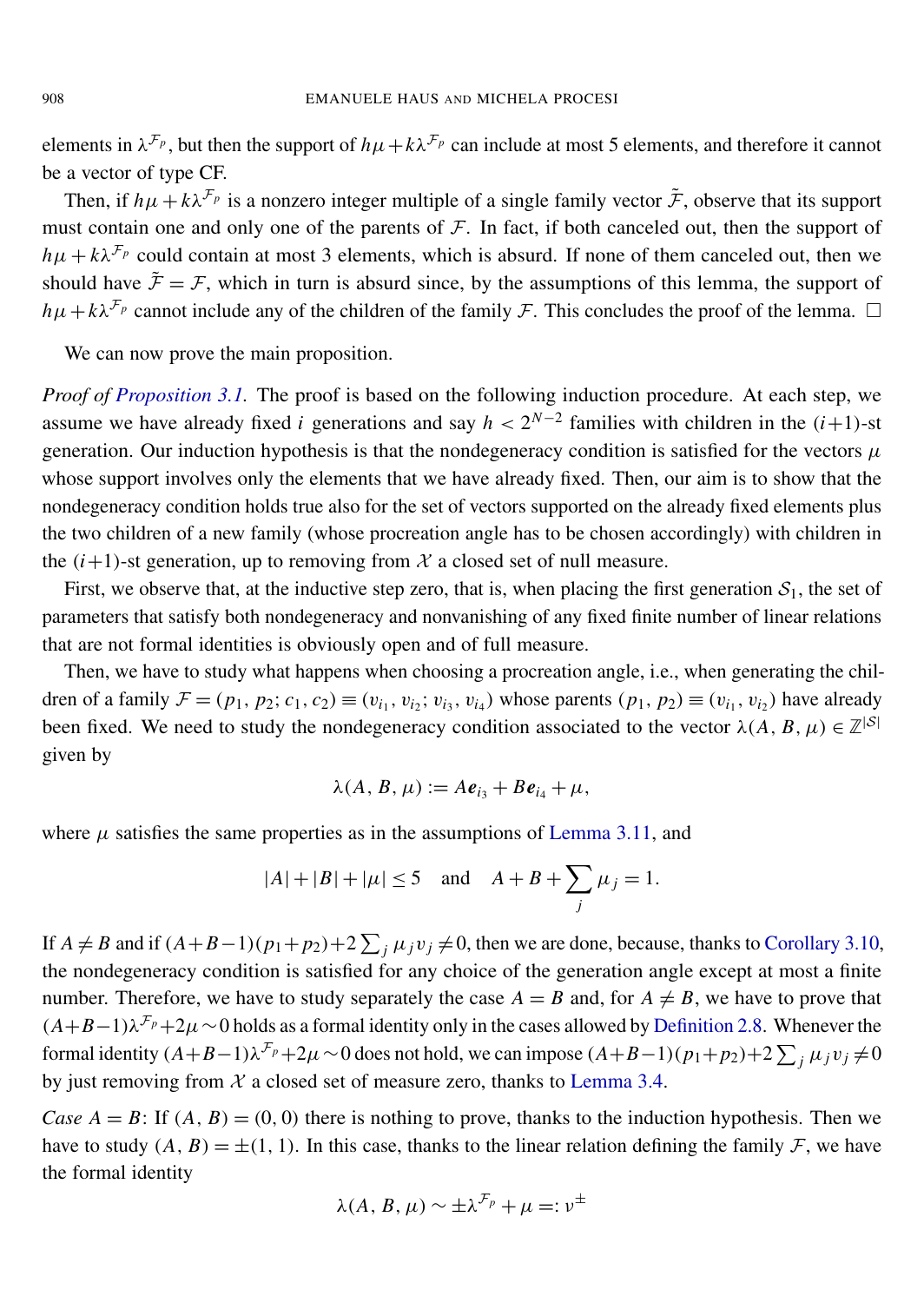with  $|\mu| \leq 3$ ,  $\sum_j v_j^+ = -1$  and  $\sum_j v_j^- = 3$ . The good point is that  $v^{\pm}$  is entirely supported on the elements of the generation set that have already been fixed, so we can apply the induction hypothesis of nondegeneracy to  $v^{\pm}$  and distinguish the 4 cases given by [Definition 2.8:](#page-9-0) we have to verify that  $\lambda(A, B, \mu)$  accordingly falls into one of the allowed cases:

- $v^{\pm}$  satisfies (1) of [Definition 2.8.](#page-9-0) Then one readily verifies that  $\lambda(A, B, \mu)$  satisfies either (2) or (3) of [Definition 2.8.](#page-9-0)
- $v^{\pm}$  satisfies (2) of [Definition 2.8.](#page-9-0) Observe that the family involved by the statement of (2) cannot be F, since  $v^{\pm}$  cannot be supported on either child of the family F. Then  $\mu$  must cancel out one of the two parents appearing in  $\pm \lambda^{\mathcal{F}_p}$ . It cannot be supported on both parents because that would not be consistent with  $|\mu| \le 3$  and  $|\nu^{\pm}| = 3$ . Then one verifies that  $\lambda(A, B, \mu)$  satisfies (4) of [Definition 2.8.](#page-9-0)
- $v^{\pm}$  satisfies (3) of [Definition 2.8.](#page-9-0) Since  $|v^{\pm}| = 1$ , then nothing cancels out, so the support of  $v^{\pm}$ includes both parents of  $F$ . But this is absurd, so this case cannot happen.
- $v^{\pm}$  satisfies (4) of [Definition 2.8.](#page-9-0) This case is again absurd, since  $v^{\pm}$  should be supported on 5 of the 6 elements of a CF vector, including the two parents of the family  $\mathcal{F}$ .

*Case*  $A \neq B$ : By symmetry, we may suppose  $|A| > |B|$ . Assume that  $(A + B - 1)\lambda^{T_p} + 2\mu \sim 0$  holds as a formal identity; we must prove that this can be true only in the cases allowed by [Definition 2.8.](#page-9-0) First, we consider the case  $A + B - 1 = 0$ : then, we must have the formal identity  $\mu \sim 0$  with  $|\mu| < 5$ : so, by [Corollary 3.8,](#page-25-0) either  $\mu$  is (up to the sign) a family vector (which may happen only if  $(A, B) = (1, 0)$ due to the constraint  $|A| + |B| + |\mu| < 5$  or  $\mu = 0$ . Consider the case  $(A, B) = (1, 0)$ : if  $\mu$  is a family vector, then  $\lambda(A, B, \mu)$  falls into case (3) of [Definition 2.8;](#page-9-0) if  $\mu = 0$ , then  $\lambda(A, B, \mu)$  falls into case (1) of [Definition 2.8.](#page-9-0) If  $(A, B) = (2, -1)$  or  $(A, B) = (3, -2)$ , then  $\mu = 0$ . Then, in both cases, from

$$
\sum_{j} \lambda_j(A, B, \mu) |v_j|^2 - \left| \sum_{j} \lambda_j(A, B, \mu) v_j \right|^2
$$

with some explicit computations one deduces  $|c_1-c_2|^2 = 0$ , which is absurd, since the induction hypothesis implies  $p_1 \neq p_2$  and since the endpoints of a diameter of a circle with positive radius are distinct.

Now, if  $A + B - 1 \neq 0$  we can apply [Lemma 3.11](#page-25-1) and deduce that  $(A + B - 1)\lambda^{T_p} + 2\mu$  is either zero or an integer multiple of the vector of a family where one of the parents of  $F$  appears as a child. Suppose first  $(A + B - 1)\lambda^{F_p} + 2\mu = 0$ . Then  $A + B - 1$  must be even. If  $(A, B) = (-1, 0)$ , then  $\mu = \lambda^{F_p}$  and  $\lambda(A, B, \mu)$  falls into case (2) of [Definition 2.8.](#page-9-0) If  $(A, B) = (2, 1)$ , then  $\mu = -\lambda^{\mathcal{F}_p}$  and  $\lambda(A, B, \mu)$  falls into case (3) of [Definition 2.8.](#page-9-0) These are the only possible cases if  $(A + B - 1)\lambda^{\mathcal{F}_p} + 2\mu = 0$ . Finally, assume that  $(A + B - 1)\lambda^{F_p} + 2\mu$  is an integer multiple of the vector of a family where one of the parents of F appears as a child. Then  $\mu$  must be such that the other parent of F is canceled out, so  $A + B - 1$ again has to be even. If  $(A, B) = (-1, 0)$ , then  $\mu - \lambda^{\mathcal{F}_p}$  is the vector of a family where one of the parents of F appears as a child and  $\lambda(A, B, \mu)$  falls into case (4) of [Definition 2.8.](#page-9-0) This is the only possible case, since the support of  $\mu$  must include one parent of  $\mathcal F$  and the other three members of the family where the other parent of  $\mathcal F$  appears as a child. This also concludes the proof of the proposition.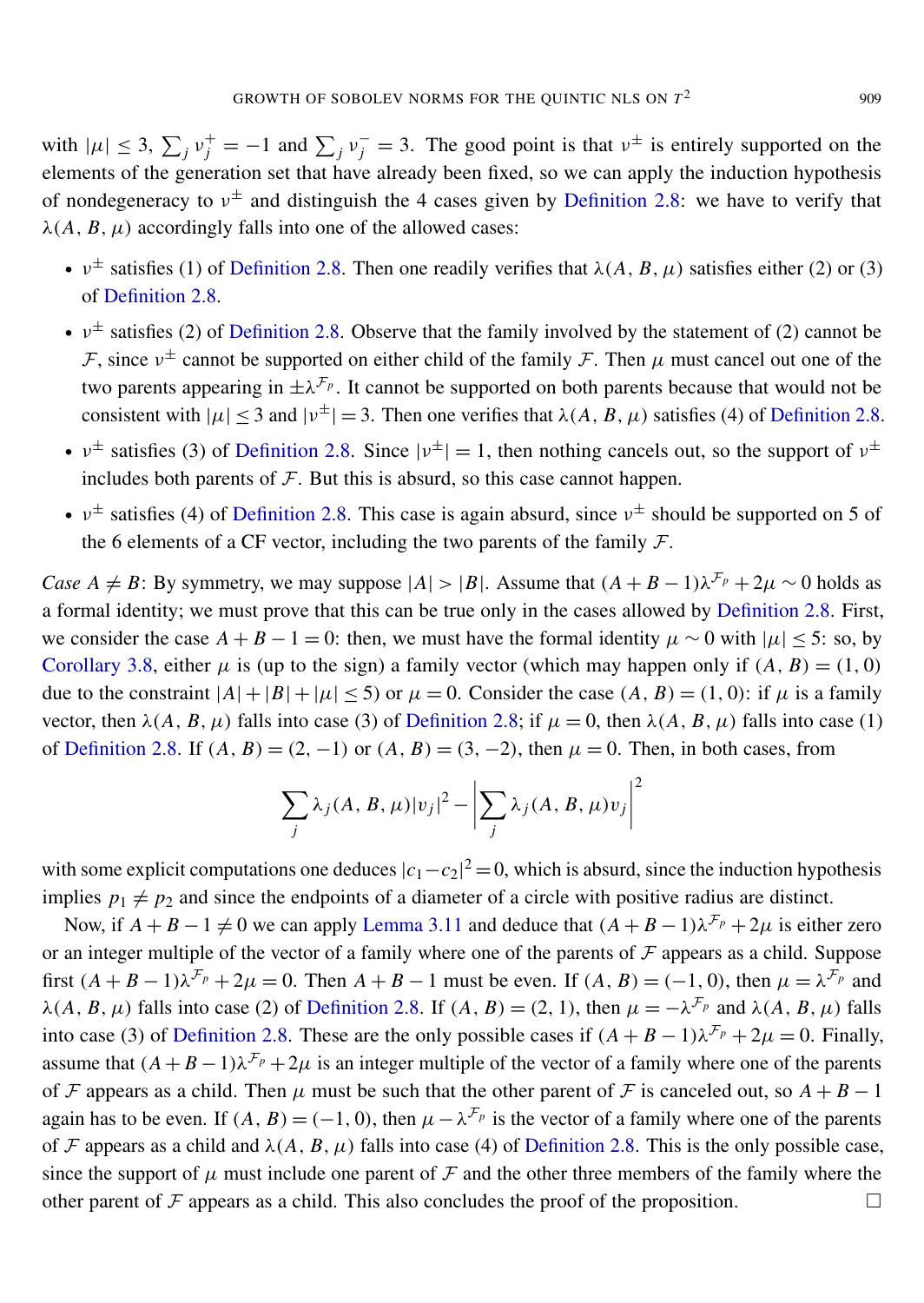#### 4. Proof of [Theorem 1.1](#page-1-2)

<span id="page-28-0"></span>In the previous sections we have proved the existence of nondegenerate sets  $S$  on which the Hamiltonian is [\(2-1\)](#page-10-1) and the existence of a *slider solution* for its dynamics. We now turn to the NLS equation [\(1-4\)](#page-3-1) with the purpose of proving the persistence of this type of solution.

As in [\[CKSTT\],](#page-39-1) one can easily prove that [\(1-4\)](#page-3-1) is locally well-posed in  $\ell^1(\mathbb{Z}^2)$ : to this end, one first introduces the multilinear operator

<span id="page-28-2"></span>
$$
\mathcal{N}(t): \ell^1(\mathbb{Z}^2) \times \ell^1(\mathbb{Z}^2) \times \ell^1(\mathbb{Z}^2) \times \ell^1(\mathbb{Z}^2) \times \ell^1(\mathbb{Z}^2) \to \ell^1(\mathbb{Z}^2)
$$

defined by

$$
\left(\mathcal{N}(t)(a,b,c,d,f)\right)_j := \sum_{\substack{j_1,j_2,j_3,j_4,j_5 \in \mathbb{Z}^2\\j_1+j_2+j_3-j_4-j_5=j}} a_{j_1} b_{j_2} c_{j_3} \bar{d}_{j_4} \bar{f}_{j_5} e^{i\omega_6 t},\tag{4-1}
$$

so that [\(1-4\)](#page-3-1) can be rewritten as

$$
-i\dot{a}_j = (\mathcal{N}(t)(a, a, a, a, a))_j.
$$

Then, in order to obtain local well-posedness, it is enough to observe that the following multilinear estimate holds:

<span id="page-28-5"></span>
$$
\|\mathcal{N}(t)(a,b,c,d,f)\|_{\ell^1} \lesssim \|a\|_{\ell^1} \|b\|_{\ell^1} \|c\|_{\ell^1} \|d\|_{\ell^1} \|f\|_{\ell^1}.
$$
 (4-2)

<span id="page-28-1"></span>Lemma 4.1. *Let* 0 < σ < 1 *be an absolute constant* (*all implicit constants in this lemma may depend on*  $\sigma$ ). Let  $B \gg 1$ , and let  $T \ll B^4 \log B$ . Let  $g(t) := \{g_j(t)\}_{j \in \mathbb{Z}^2}$  be a solution of the equation

$$
\dot{g}(t) = i(\mathcal{N}(t)(g(t), g(t), g(t), g(t), g(t)) + \mathcal{E}(t))
$$
\n(4-3)

*for times*  $0 \le t \le T$ , where  $\mathcal{N}(t)$  *is defined in* [\(4-1\)](#page-28-2) *and the initial data*  $g(0)$  *is compactly supported. Assume also that the solution*  $g(t)$  *and the error term*  $\mathcal{E}(t)$  *obey bounds of the form* 

<span id="page-28-4"></span><span id="page-28-3"></span>
$$
||g(t)||_{\ell^1(\mathbb{Z}^2)} \lesssim B^{-1},\tag{4-4}
$$

$$
\left\| \int_0^t \mathcal{E}(\tau) \, d\tau \right\|_{\ell^1(\mathbb{Z}^2)} \lesssim B^{-1}.\tag{4-5}
$$

*We conclude that, if*  $a(t)$  *denotes the solution to the NLS* [\(1-4\)](#page-3-1) *with initial data*  $a(0) = g(0)$ *, then we have* 

$$
||a(t) - g(t)||_{\ell^1(\mathbb{Z}^2)} \lesssim B^{-1-\sigma/2}
$$
\n(4-6)

*for all*  $0 \le t \le T$ .

*Proof.* The proof is the transposition to the quintic case of the proof of Lemma 2.3 of [\[CKSTT\]](#page-39-1) and is postponed to [Appendix B.](#page-36-0)

Given  $\delta$ , *K*, construct *S* as in [Proposition 3.3.](#page-22-3) Note that we are free to specify  $\mathcal{R} = \mathcal{R}(\delta, K)$  (which measures the inner radius of the frequencies involved in  $S$ ) as large as we wish. This construction fixes  $N = N(\delta, K)$  (the number of generations). We introduce a further parameter  $\epsilon$  (which we are free to specify as a function of  $\delta$ ,  $K$ ) and construct the slider solution  $b(t)$  to the toy model concentrated at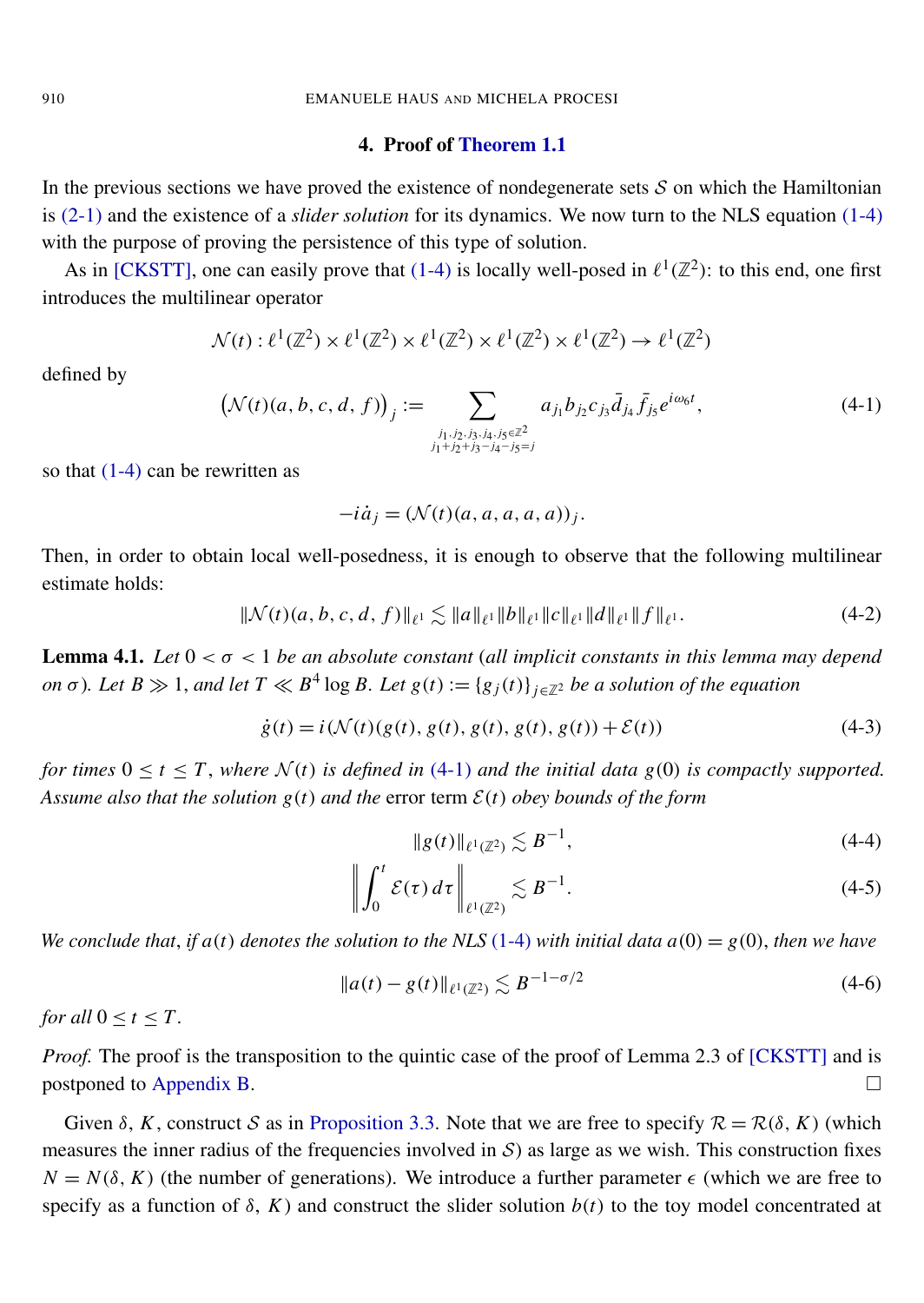scale  $\epsilon$  according to [Proposition 2.10](#page-16-0) above. This proposition also gives us a time  $T_0 = T_0(K, \delta)$ . Note that the toy model has the scaling

$$
b^{(\lambda)}(t) := \lambda^{-1} b\bigg(\frac{t}{\lambda^4}\bigg).
$$

We choose the initial data for NLS by setting

<span id="page-29-0"></span>
$$
a_j(0) = b_i^{(\lambda)}(0) \quad \text{for all } j \in \mathcal{S}_i \tag{4-7}
$$

and  $a_j(t) = 0$  when  $j \notin S$ . We want to apply the approximation lemma, [Lemma 4.1,](#page-28-1) with a parameter *B* chosen large enough so that

$$
B^4 \log B \gg \lambda^4 T_0. \tag{4-8}
$$

We set  $g(t) = {g_j(t)}_{j \in \mathbb{Z}^2}$  defined by the slider solution as

$$
g_j(t) = b_i^{(\lambda)}(t)
$$
 for all  $j \in S_i$ ,

 $g_i(t) = 0$  otherwise. Then we set  $\mathcal{E}(t) := {\{\mathcal{E}_j(t)\}}_{i \in \mathbb{Z}^2}$  with

$$
\mathcal{E}_j(t) = - \sum_{\substack{k_i \in S: k_1 + k_2 + k_3 - k_4 - k_5 = j \\ \omega_6 \neq 0}} g_{k_1} g_{k_2} g_{k_3} \bar{g}_{k_4} \bar{g}_{k_5} e^{i \omega_6 t},
$$

where  $\omega_6 = |k_1|^2 + |k_2|^2 + |k_3|^2 - |k_4|^2 - |k_5|^2 - |j|^2$ . We recall that the frequency support of *g*(*t*) is in *S* for all times. We choose  $B = C(N)\lambda$  and then show that, for large enough  $\lambda$ , the required conditions  $(4-4)$ ,  $(4-5)$  hold true. Observe that  $(4-8)$  holds true with this choice for large enough  $\lambda$ . Note first that, simply by considering its support, the fact that  $|S| = C(N)$ , and the fact that  $||b(t)||_{\ell^{\infty}} \sim 1$ , we can be sure that  $||b(t)||_{\ell^1(\mathbb{Z})} \sim C(N)$  and therefore

<span id="page-29-2"></span>
$$
||b^{(\lambda)}(t)||_{\ell^1(\mathbb{Z})}, \ ||g(t)||_{\ell^1(\mathbb{Z}^2)} \leq \lambda^{-1}C(N). \tag{4-9}
$$

Thus, [\(4-4\)](#page-28-3) holds with the choice  $B = C(N)\lambda$ . For the second condition, [\(4-5\),](#page-28-4) we claim

$$
\left\| \int_0^t \mathcal{E}(\tau) d\tau \right\|_{\ell^1} \lesssim C(N) (\lambda^{-5} + \lambda^{-9} T). \tag{4-10}
$$

This implies [\(4-5\)](#page-28-4) since  $B = \lambda C(N)$  and  $T = \lambda^4 T_0$ .

We now prove [\(4-10\).](#page-29-1) Since  $\omega_6$  does not vanish in the sum defining  $\mathcal{E}$ , we can replace  $e^{i\omega_6 \tau}$  by  $d[e^{i\omega_6\tau}/(i\omega_6)]/d\tau$  and then integrate by parts. Three terms arise: the boundary terms at  $\tau = 0$ , *T* and the integral term involving

<span id="page-29-1"></span>
$$
\frac{d}{d\tau}[g_{k_1}g_{k_2}g_{k_3}\bar{g}_{k_4}\bar{g}_{k_5}].
$$

For the boundary terms, we use [\(4-9\)](#page-29-2) to obtain an upper bound of  $C(N)\lambda^{-5}$ . For the integral term, the τ -derivative falls on one of the *g* factors. We replace this differentiated term using the equation to get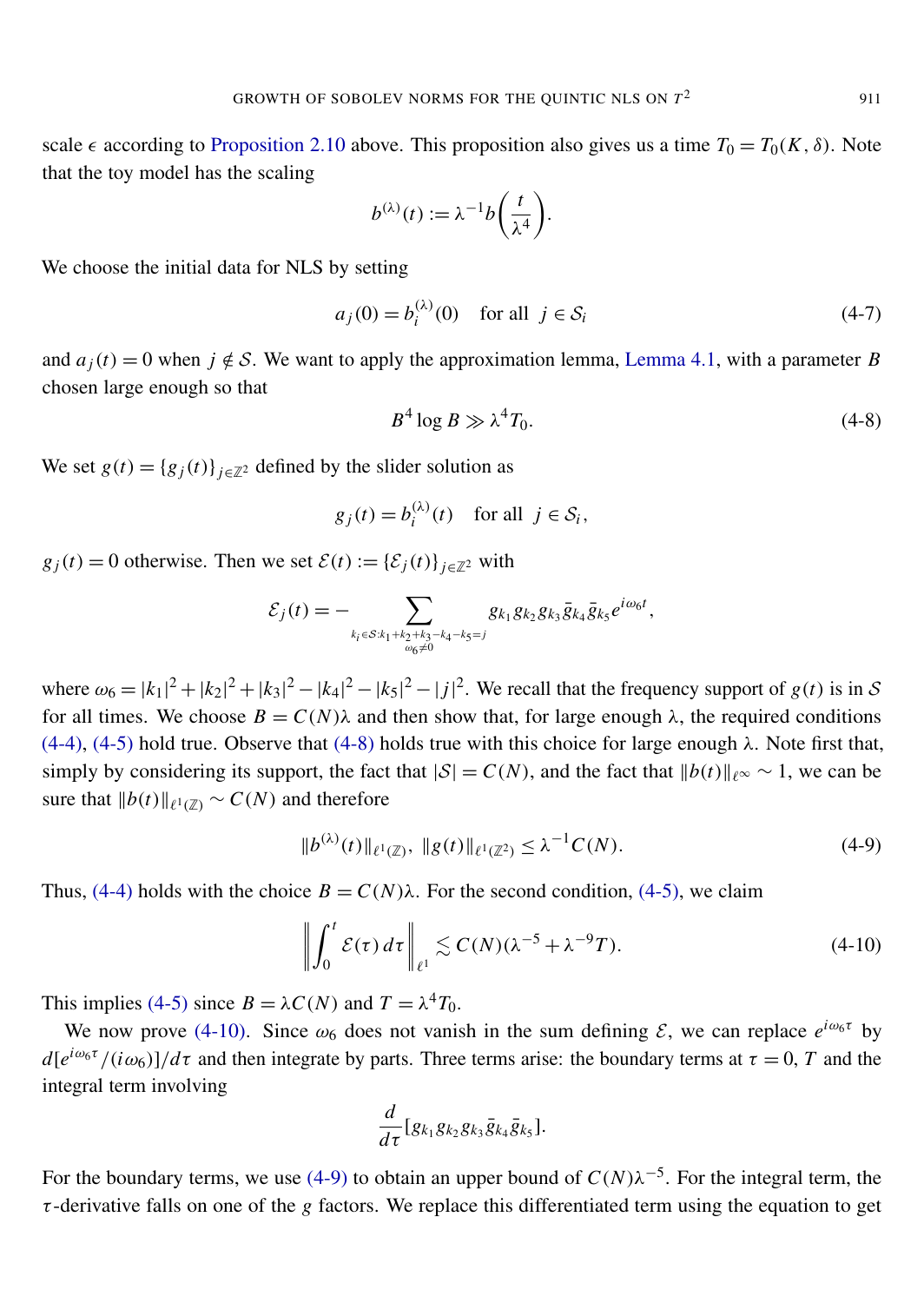an expression that is 9-linear in *g* and bounded by  $C(N)\lambda^{-9}T$ . Once  $\lambda$  has been chosen as above, we choose R sufficiently large so that the initial data  $g(0) = a(0)$  has the right size:

<span id="page-30-2"></span>
$$
\left(\sum_{j\in\mathcal{S}}|g_j(0)|^2|j|^{2s}\right)^{\frac{1}{2}}\sim\delta.
$$
\n(4-11)

This is possible since the quantity on the left scales like  $\lambda^{-1}$  and  $\mathcal{R}^s$  respectively in the parameters  $\lambda$ ,  $\mathcal{R}$ . The issue here is that our choice of frequencies S only gives us a large factor (that is,  $K/\delta$ ) by which the Sobolev norm of the solution will grow. If our initial datum is much smaller than  $\delta$  in size, the Sobolev norm of the solution will not grow to be larger than *K*. It remains to show that we can guarantee

$$
\left(\sum_{j\in\mathbb{Z}^2} |a_j(\lambda^4 T_0)|^2 |j|^{2s}\right)^{\frac{1}{2}} \ge K,\tag{4-12}
$$

where  $a(t)$  is the evolution of the initial datum  $g(0)$  under the NLS. We do this by first establishing

<span id="page-30-0"></span>
$$
\left(\sum_{j\in\mathcal{S}}|g_j(\lambda^4 T_0)|^2|j|^{2s}\right)^{\frac{1}{2}}\gtrsim K,\tag{4-13}
$$

<span id="page-30-1"></span>and then

$$
\sum_{j \in S} |g_j(\lambda^4 T_0) - a_j(\lambda^4 T_0)|^2 |j|^{2s} \lesssim 1.
$$
 (4-14)

In order to prove [\(4-13\),](#page-30-0) consider the ratio

$$
Q := \frac{\sum_{j \in S} |g_j(\lambda^4 T_0)|^2 |j|^{2s}}{\sum_{j \in S} |g_j(0)|^2 |j|^{2s}} = \frac{\sum_{i=1}^N |b_i^{(\lambda)}(\lambda^4 T_0)|^2 \sum_{j \in S_i} |j|^{2s}}{\sum_{i=1}^N |b_i^{(\lambda)}(0)|^2 \sum_{j \in S_i} |j|^{2s}}.
$$
\n(4-15)

Set  $\mathfrak{J}_i := \sum_{j \in \mathcal{S}_i} |j|^{2s}$ ; by construction,  $\mathfrak{J}_i / \mathfrak{J}_j \sim 2^{i-j}$  and, by the choice of *N*, one has  $\mathfrak{J}_3 / \mathfrak{J}_{N-2} \lesssim \delta^2 K^{-2}$ . Then one has

$$
\frac{\sum_{i=1}^{N} |b_i^{(\lambda)}(\lambda^4 T_0)|^2 \mathfrak{J}_i}{\sum_{i=1}^{N} |b_i^{(\lambda)}(0)|^2 \mathfrak{J}_i} \gtrsim \frac{\mathfrak{J}_{N-2}(1-\epsilon)}{\epsilon \sum_{i \neq 3} \mathfrak{J}_i + (1-\epsilon)\mathfrak{J}_3}
$$

$$
= \frac{1-\epsilon}{\epsilon \sum_{i \neq 3} \mathfrak{J}_i / \mathfrak{J}_{N-2} + (1-\epsilon)\mathfrak{J}_3 / \mathfrak{J}_{N-2}} = \frac{1}{\mathfrak{J}_3 / \mathfrak{J}_{N-2} + O(\epsilon)} \gtrsim \frac{K^2}{\delta^2}
$$

provided that  $\epsilon = \epsilon(N, K, \delta)$  is sufficiently small.

In order to prove [\(4-14\),](#page-30-1) we use the approximation lemma, [Lemma 4.1,](#page-28-1) to obtain that

$$
\sum_{j \in S} |g_j(\lambda^4 T_0) - a_j(\lambda^4 T_0)|^2 |j|^{2s} \lesssim \lambda^{-2-\sigma} \sum_{j \in S} |j|^{2s} \le \frac{1}{2}.
$$
 (4-16)

The last inequality is obtained by scaling  $\lambda$  by some (big) parameter *C* and *R* by  $C^{1/s}$  so that the bound [\(4-11\)](#page-30-2) still holds while  $\lambda^{-2-\sigma} \sum_{n \in S} |j|^{2s}$  scales as  $C^{-\sigma}$ .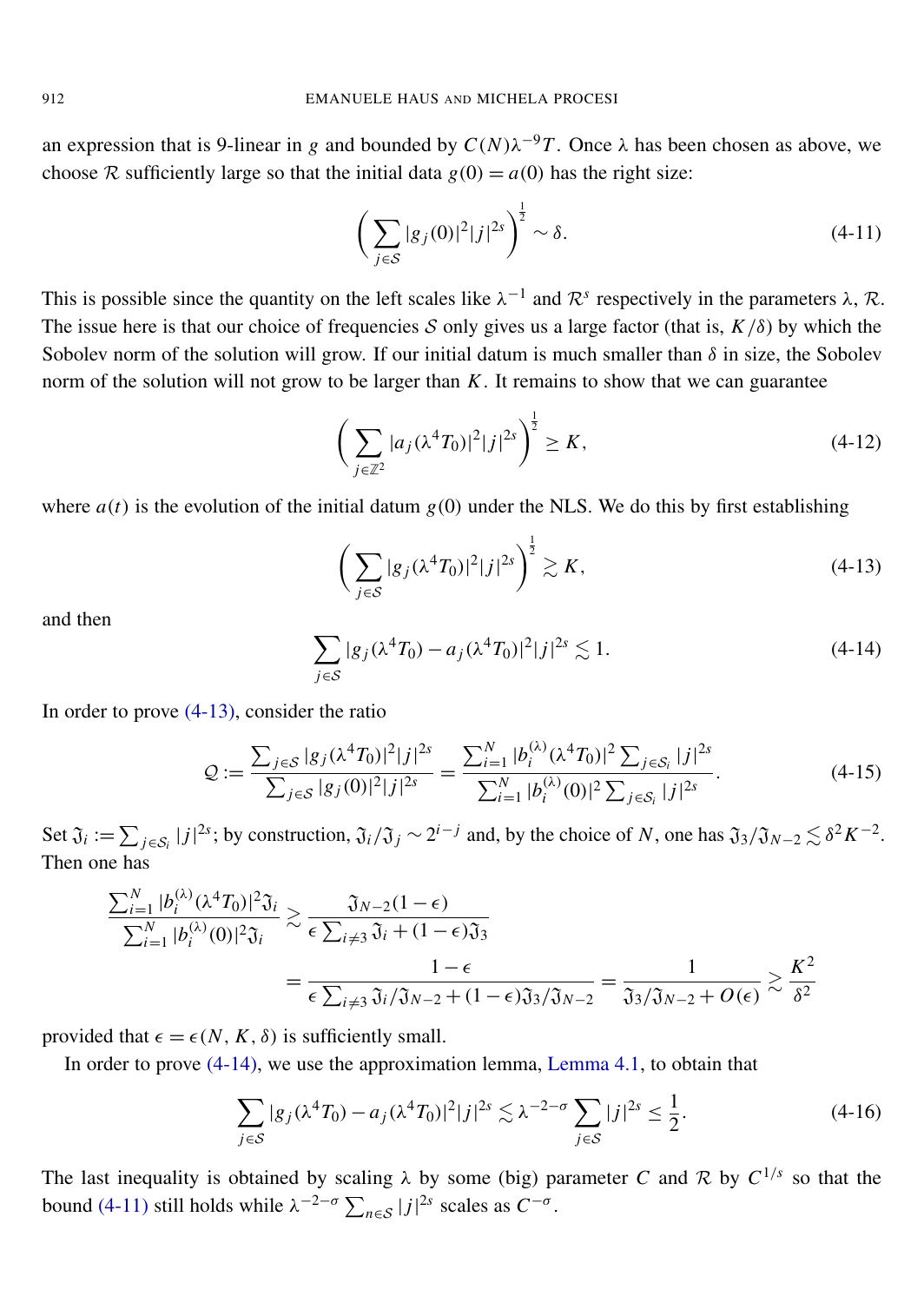#### Appendix A: Proof of [Proposition 2.13](#page-18-0)

<span id="page-31-0"></span>This proof is in fact exactly the same as in [\[CKSTT\],](#page-39-1) however in that paper all the results are stated for the cubic case (even though they are clearly more general) and so we give a schematic overview of the main steps.

<span id="page-31-1"></span>**Lemma A.1.** *Suppose that*  $[0, \tau]$  *is a time interval on which we have the smallness condition* 

$$
\int_0^\tau |c(s)|^2 ds \lesssim 1;
$$

*then we have the estimates*

$$
|c_{j\pm 1}^-(\tau)| \lesssim e^{-\sqrt{3}\tau} |c_{j\pm 1}^-(0)| + \int_0^{\tau} e^{-\sqrt{3}(\tau-s)} |c_{j\pm 1}^+(s)| |c_{\neq j\pm 1}|^2,
$$
  
\n
$$
|c_{j\pm 1}^+(\tau)| \lesssim e^{\sqrt{3}\tau} |c_{j\pm 1}^+(0)| + \int_0^{\tau} e^{\sqrt{3}(\tau-s)} |c_{j\pm 1}^-(s)| |c_{\neq j\pm 1}|^2,
$$
  
\n
$$
|c_{j\pm 1}(\tau)| \lesssim e^{\sqrt{3}\tau} |c_{j\pm 1}(0)|,
$$
  
\n
$$
|c^*(\tau)| \lesssim |c^*(0)|.
$$

*Proof.* As in [\[CKSTT\]](#page-39-1) this lemma follows from equations [\(2-13\)](#page-17-0) by Gronwall's inequality and the definition of  $O($ .).

We now prove that the incoming target covers the ricochet target. We start from some basic upper bounds on the flow.

<span id="page-31-2"></span>**Proposition A.2.** *Let*  $b(\tau)$  *be a solution to the toy model such that*  $b(0)$  *is within*  $(M<sub>i</sub>)$  $\overline{j}$ ,  $d\overline{j}$  $\frac{1}{j}$ ,  $R_j^$ *j*). Let  $c(\tau)$ *denote the coordinates of*  $b(\tau)$  *as in* [\(2-13\)](#page-17-0)*. Then, for all*  $0 \leq \tau \leq T$ *, we have the bounds* 

$$
|c^*(\tau)| = O(T^{A_f^-} e^{-2\sqrt{3}\tau}),
$$
  
\n
$$
|c_{j-1}^+(\tau)| = O(\sigma e^{-\sqrt{3}\tau}),
$$
  
\n
$$
|c_{j-1}^+(\tau)| = O(T^{2A_f^-+1} e^{-4\sqrt{3}\tau + \sqrt{3}\tau}),
$$
  
\n
$$
|c_{j+1}^-(\tau)| = O(r_j^-(1+\tau)e^{-2\sqrt{3}\tau - \sqrt{3}\tau}),
$$
  
\n
$$
|c_{j+1}^+(\tau)| = O(r_j^- e^{-2\sqrt{3}\tau + \sqrt{3}\tau}).
$$
\n(A-1)

*Proof.* This is Proposition 3.2 of [\[CKSTT\].](#page-39-1) The proof is an application of the continuity method and of [Lemma A.1.](#page-31-1)

Now, from these basic upper bounds and from the equations of motion [\(2-13\)](#page-17-0) and [\(2-16\),](#page-17-2) we deduce improved upper bounds on the dynamical variables. We first consider  $c_{i}^ \frac{1}{j-1}$ ; we have

$$
\dot{c}_{j-1}^- = -\sqrt{3}c_{j-1}^- + \mathcal{O}((c_{j-1}^-)^3) + \mathcal{O}((c_{j-1}^-)^5) + O(T^{A_j^-}e^{-2\sqrt{3}T})
$$

for some explicit expression  $\mathcal{O}((c_i^-))$  $\frac{1}{(c-1)^3}$ ) +  $\mathcal{O}((c_j^-)$  $\int_{j-1}^{j}$ <sup>5</sup>). Let *g* be the solution to the corresponding equation

$$
\dot{g} = -\sqrt{3}g + \mathcal{O}(g^3) + \mathcal{O}(g^5)
$$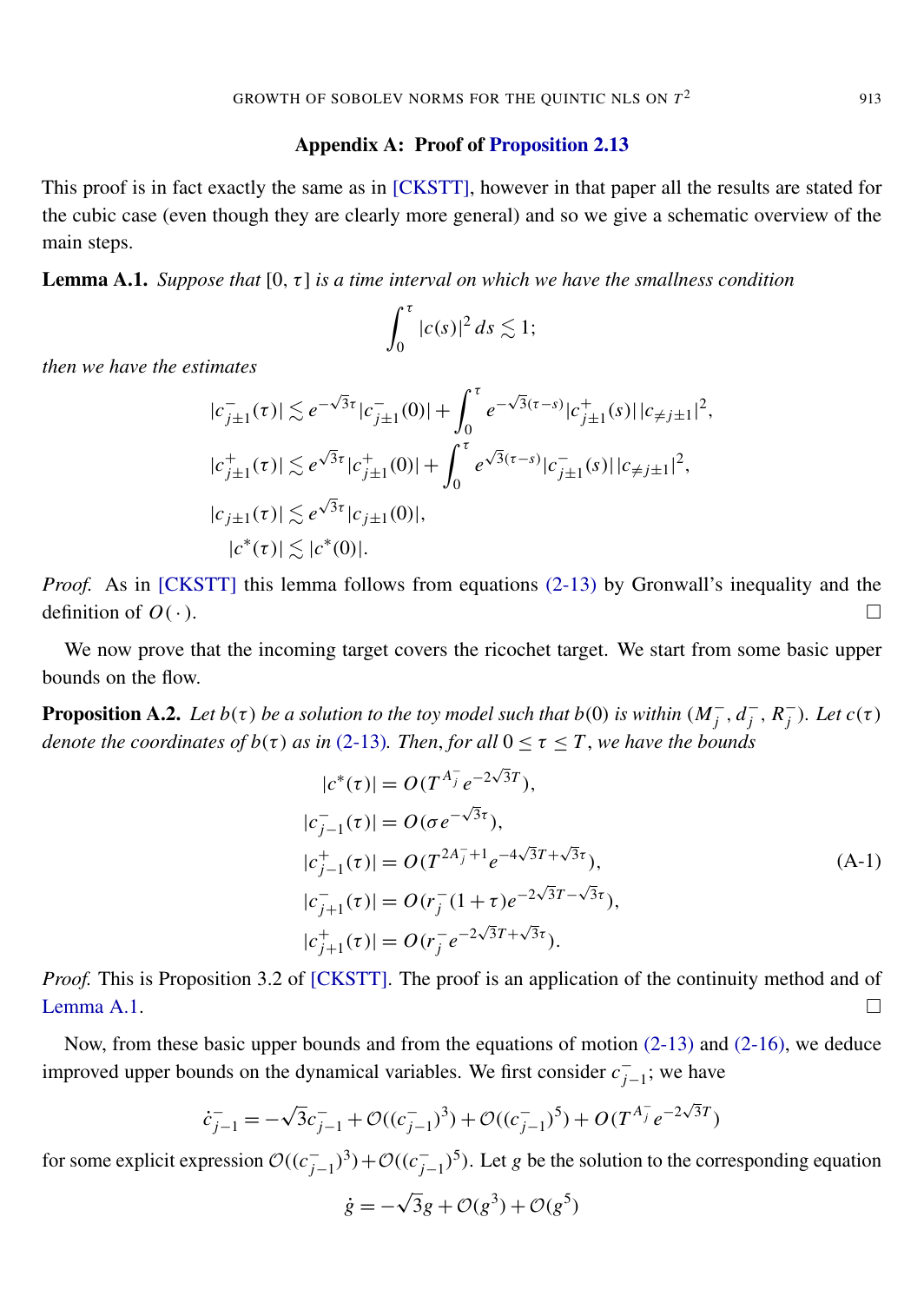<span id="page-32-2"></span><span id="page-32-1"></span><span id="page-32-0"></span>√

with the same initial datum  $g(0) = \sigma$ . One has the bound

$$
g(\tau) = O(\sigma e^{\sqrt{3}\tau}), \tag{A-2}
$$

which is formula (3.35) of [\[CKSTT\].](#page-39-1) Then, by estimating the *error term*  $E_{j-1}^- := c_{j-1}^- - g$ , one has

$$
c_{j-1}^-(\tau) = g(\tau) + O(T^{A_j^- + 1} e^{-2\sqrt{3}T}),
$$
\n(A-3a)

$$
\mathcal{O}(c^2) = \mathcal{O}(g^2) + O(T^{A_j^- + 1} e^{-2\sqrt{3}T}),
$$
 (A-3b)

$$
\mathcal{O}(c_{\neq j+1}^2) = \mathcal{O}(g^2) + O(T^{A_j^-+1}e^{-2\sqrt{3}T - \sqrt{3}\tau}),
$$
 (A-3c)

which are respectively formulae  $(3.36)$ – $(3.38)$  of [\[CKSTT\].](#page-39-1) Now we control the leading peripheral modes. Inserting  $(A-3b)$  in  $(2-13e)$ , we see that

$$
\dot{c}_{\geq j+2} = i\kappa c_{\geq j+2} + \mathcal{O}(c_{\geq j+2}g^2) + \mathcal{O}(c_{\geq j+2}g^4) + O(T^{A_j^-}e^{-2\sqrt{3}T}|c_{\geq j+2}|).
$$

We approximate this by the corresponding linear equation

$$
\dot{u} = i\kappa u + \mathcal{O}(u g^2) + \mathcal{O}(u g^4),
$$

where  $u(\tau) \in \mathbb{C}^{N-j-1}$ . This equation has a fundamental solution  $G_{\geq j+2}(\tau): \mathbb{C}^{N-j-1} \to \mathbb{C}^{N-j-1}$ . From [\(A-2\)](#page-32-1) and Gronwall's inequality, we have

$$
\int_0^T g^2(\tau) \, d\tau = O(1) \tag{A-4}
$$

and

$$
|G_{\geq j+2}|, |G_{\geq j+2}^{-1}| = O(1). \tag{A-5}
$$

Setting  $c_{\ge j+2}(0) = e^{-2\sqrt{3}T} a_{\ge j+2} + O(T^{A_j^-} e^{-3\sqrt{3}T})$ , we define

$$
E_{\geq j+2} := c_{\geq j+2} - e^{-2\sqrt{3}T} G_{\geq j+2} a_{\geq j+2}.
$$

Applying the bound on  $c_{\geq j+2}$  from [Proposition A.2](#page-31-2) and Gronwall's inequality, we conclude

$$
|E_{\geq j+2}(\tau)| = O(T^{A_j^-} e^{-3\sqrt{3}T})
$$

for all  $0 \leq \tau \leq T$ , and thus

$$
c_{\geq j+2}(\tau) = e^{-2\sqrt{3}T} G_{\geq j+2}(\tau) a_{\geq j+2} + O(T^{A_j^-} e^{-3\sqrt{3}T}). \tag{A-6}
$$

√

This is formula (3.41) of [\[CKSTT\].](#page-39-1)

Now we consider the two leading secondary modes  $c_i^+$ <sup>+</sup><sub>*j*+1</sub>, *c*<sup>-</sup><sub>*j*−</sub>  $j_{j+1}$  simultaneously. From [\(2-13\),](#page-17-0) [\(A-3\)](#page-32-2) and [Proposition A.2,](#page-31-2) we have the system

$$
\begin{pmatrix} \dot{c}_{j+1}^- \\ \dot{c}_{j+1}^+ \end{pmatrix} = \sqrt{3} \begin{pmatrix} -c_{j+1}^- \\ c_{j+1}^+ \end{pmatrix} + M(\tau) \begin{pmatrix} c_{j+1}^- \\ c_{j+1}^+ \end{pmatrix} + \begin{pmatrix} O(T^{A_j^-+1}e^{-4\sqrt{3}T}) \\ O(T^{A_j^-+1}e^{-4\sqrt{3}T} + \sqrt{3}\tau) \end{pmatrix}.
$$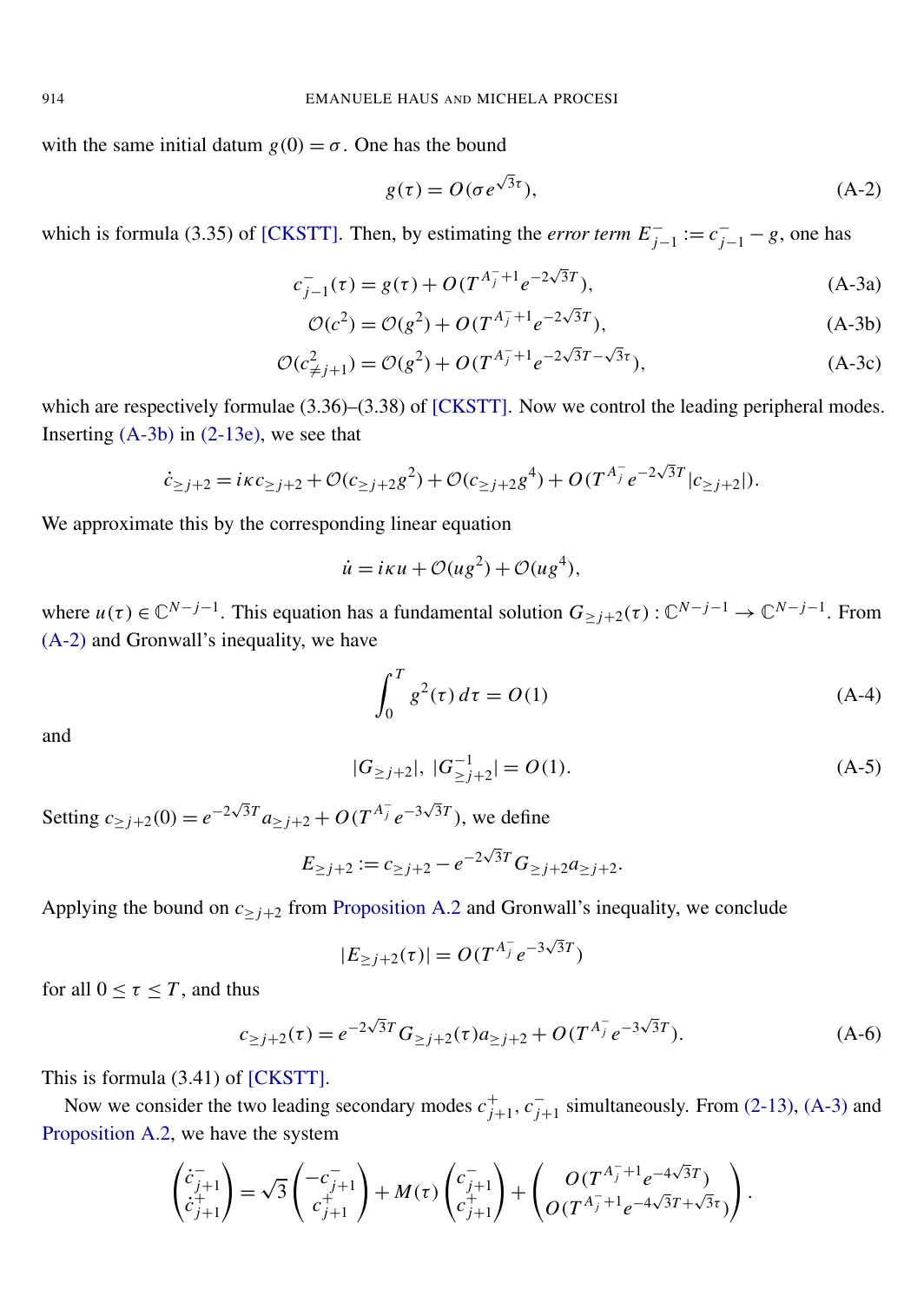Here  $M(\tau)$  is a two-by-two matrix with all entries  $\mathcal{O}(g^2) + \mathcal{O}(g^4)$ . Passing to the variables

$$
\tilde{a}_{j+1}(\tau) := \begin{pmatrix} \tilde{a}_{j+1}^-(\tau) \\ \tilde{a}_{j+1}^+(\tau) \end{pmatrix}
$$

where

$$
\tilde{a}_{j+1}^-(\tau) = e^{2\sqrt{3}T + \sqrt{3}\tau} c_{j+1}^-(\tau), \quad \tilde{a}_{j+1}^+(\tau) = e^{2\sqrt{3}T - \sqrt{3}\tau} c_{j+1}^+(\tau),
$$

we get the equation

$$
\begin{cases} \partial_{\tau}\tilde{a}_{j+1}(\tau) = A(\tau)\tilde{a}_{j+1}(\tau) + O(T^{A_j^{-}} + 1 e^{-2\sqrt{3}T + \sqrt{3}\tau}), \\ \tilde{a}_{j+1}(0) = a_{j+1} + O(T^{A_j^{-}} e^{-\sqrt{3}T}), \end{cases}
$$
 (A-7)

,

where  $A(\tau)$  is some known matrix which (by  $(A-2)$ ) has bounds

$$
A(\tau) = \sigma^2 \begin{pmatrix} O(e^{-2\sqrt{3}\tau}) & O(1) \\ O(e^{-4\sqrt{3}\tau}) & O(e^{-2\sqrt{3}\tau}) \end{pmatrix}.
$$

We have obtained formula (3.42) of [\[CKSTT\].](#page-39-1) Hence, following verbatim the proof given in [\[CKSTT\],](#page-39-1) we get √ √

$$
\begin{pmatrix} e^{2\sqrt{3}T + \sqrt{3}\tau} c_{j+1}^- \\ e^{2\sqrt{3}T - \sqrt{3}\tau} c_{j+1}^+ \end{pmatrix} = G_{j+1}(\tau) a_{j+1} + O(T^{A_j^- + 2} e^{-\sqrt{3}T}), \tag{A-8}
$$

which is formula  $(3.45)$  of [\[CKSTT\].](#page-39-1)

Then, following Section 3.7 of [\[CKSTT\]](#page-39-1) verbatim, we deduce that the incoming target covers the ricochet target.

Then, one has to prove that the ricochet target covers the outgoing target. In order to do this, one should adapt Sections 3.8–3.9 of [\[CKSTT\]](#page-39-1) exactly as we have done in the previous section. Since this is completely straightforward, we will not write it down.

The last step consists in proving that the outgoing target  $(M_i^+)$  $j^+$ ,  $d_j^+$  $j^+$ ,  $r_j^+$  $j<sup>+</sup>$ ) covers the next incoming target  $(M_{i-1}^-)$ <sup>−</sup><sub>*j*+1</sub>, *d*<sup>−</sup><sub>*j*−</sub> *j*+1 ,*r* −  $^{-}_{j+1}$ ). An initial datum in the outgoing target has the form

$$
c_{\leq j-1}(0) = O(T^{A_j^+} e^{-2\sqrt{3}T}),
$$
  
\n
$$
c_{j+1}^-(0) = O(T^{A_j^+} e^{-4\sqrt{3}T}),
$$
  
\n
$$
c_{j+1}^+(0) = \sigma + O(T^{A_j^+} e^{-\sqrt{3}T}),
$$
  
\n
$$
c_{\geq j+2}(0) = e^{-2\sqrt{3}T} a_{\geq j+2} + O(T^{A_j^+} e^{-3\sqrt{3}T})
$$

for some  $a_{\geq j+2}$  of magnitude at most  $r_j^+$  $j^+$ . From [\(2-13e\),](#page-17-3) [\(2-14\)](#page-17-4) and [\(2-15\)](#page-17-5) we deduce

<span id="page-33-0"></span>
$$
\dot{c}_{\neq j+1} = O(|c_{\neq j+1}|).
$$

Thus, for all  $0 \le \tau \le 10 \log(1/\sigma)$ , Gronwall's inequality gives

$$
c_{\neq j+1}(\tau) = O\left(\frac{1}{\sigma^{O(1)}} T^{A_j^+} e^{-2\sqrt{3}T}\right).
$$
 (A-9)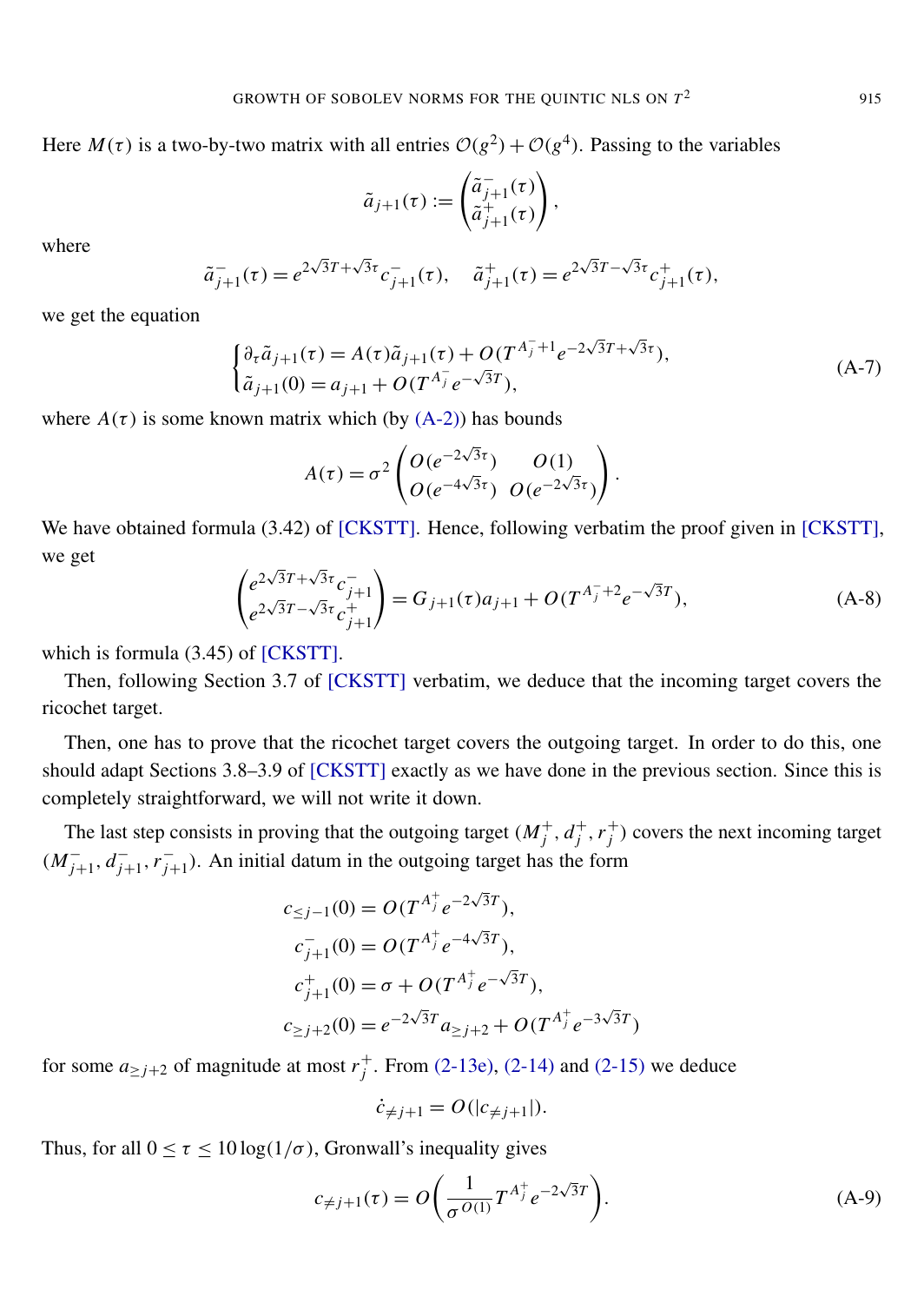The stable leading mode  $c_{i}^ \bar{j}_{j+1}$  can be controlled by [\(2-13c\),](#page-17-6) which, by [\(A-9\),](#page-33-0) becomes

$$
\dot{c}_{j+1}^- = O(|c_{j+1}^-|) + O\bigg(\frac{1}{\sigma^{O(1)}}T^{2A_j^+}e^{-4\sqrt{3}T}\bigg).
$$

By Gronwall's inequality we conclude

<span id="page-34-0"></span>
$$
c_{j+1}^-(\tau) = O\left(\frac{1}{\sigma^{O(1)}} T^{2A_j^+} e^{-4\sqrt{3}T}\right).
$$
 (A-10)

Then, taking the  $c_{i}^{+}$  $j_{j+1}^+$  component of [\(2-11\),](#page-16-1) we obtain, by [\(A-9\)](#page-33-0) and [\(A-10\),](#page-34-0)

$$
\dot{c}_{j+1}^+ = \sqrt{3}(1 - |c_{j+1}^+|^2)c_{j+1}^+ + O\left(\frac{1}{\sigma^{O(1)}}T^{2A_j^+}e^{-4\sqrt{3}T}\right).
$$

As in [\[CKSTT\],](#page-39-1) we define  $\hat{g}$  to be the solution to the ODE

$$
\partial_{\tau}\hat{g} = \sqrt{3}(1 - |\hat{g}|^2)\hat{g}
$$
 (A-11)

with initial datum  $\hat{g}(0) = \sigma$ . This solution can easily be computed and is given by

$$
\hat{g}(\tau) = \frac{1}{\sqrt{1 + e^{-2\sqrt{3}(\tau - \tau_0)}}},
$$

where  $\tau_0$  is defined by

$$
\frac{1}{\sqrt{1+e^{2\sqrt{3}\tau_0}}}=\sigma.
$$

We note that

$$
\hat{g}(2\tau_0) = \frac{1}{\sqrt{1 + e^{-2\sqrt{3}\tau_0}}} = \sqrt{1 - \sigma^2}
$$

and that  $2\tau_0 \le 10 \log(1/\sigma)$  if  $\sigma$  is small enough. Then, estimating as in [\[CKSTT\]](#page-39-1) (via Gronwall's inequality) the error

<span id="page-34-1"></span>
$$
E_{j+1}^+ := c_{j+1}^+ - \hat{g},
$$

we get

$$
c_{j+1}^{+}(\tau) = \hat{g}(\tau) + O\left(\frac{1}{\sigma^{O(1)}} T^{A_{j}^{+}} e^{-\sqrt{3}T}\right).
$$
 (A-12)

This (together with  $(A-9)$  and  $(A-10)$ ) implies

$$
\mathcal{O}(c^2) + \mathcal{O}(c^4) = \mathcal{O}(\hat{g}^2) + \mathcal{O}(\hat{g}^4) + O\left(\frac{1}{\sigma^{O(1)}} T^{A_j^+} e^{-\sqrt{3}T}\right).
$$
 (A-13)

Now, from [\(2-13c\),](#page-17-6) [\(A-9\)](#page-33-0) and [\(A-13\),](#page-34-1) we have

$$
\dot{c}_{\geq j+2} = i\kappa c_{\geq j+2} + \mathcal{O}(\hat{g}^2 c_{\geq j+2}) + \mathcal{O}(\hat{g}^4 c_{\geq j+2}) + O\left(\frac{1}{\sigma^{O(1)}} T^{2A_j^+} e^{-3\sqrt{3}T}\right).
$$

We approximate this flow by the linear equation

$$
\dot{u} = i\kappa u + \mathcal{O}(u\hat{g}^2) + \mathcal{O}(u\hat{g}^4),
$$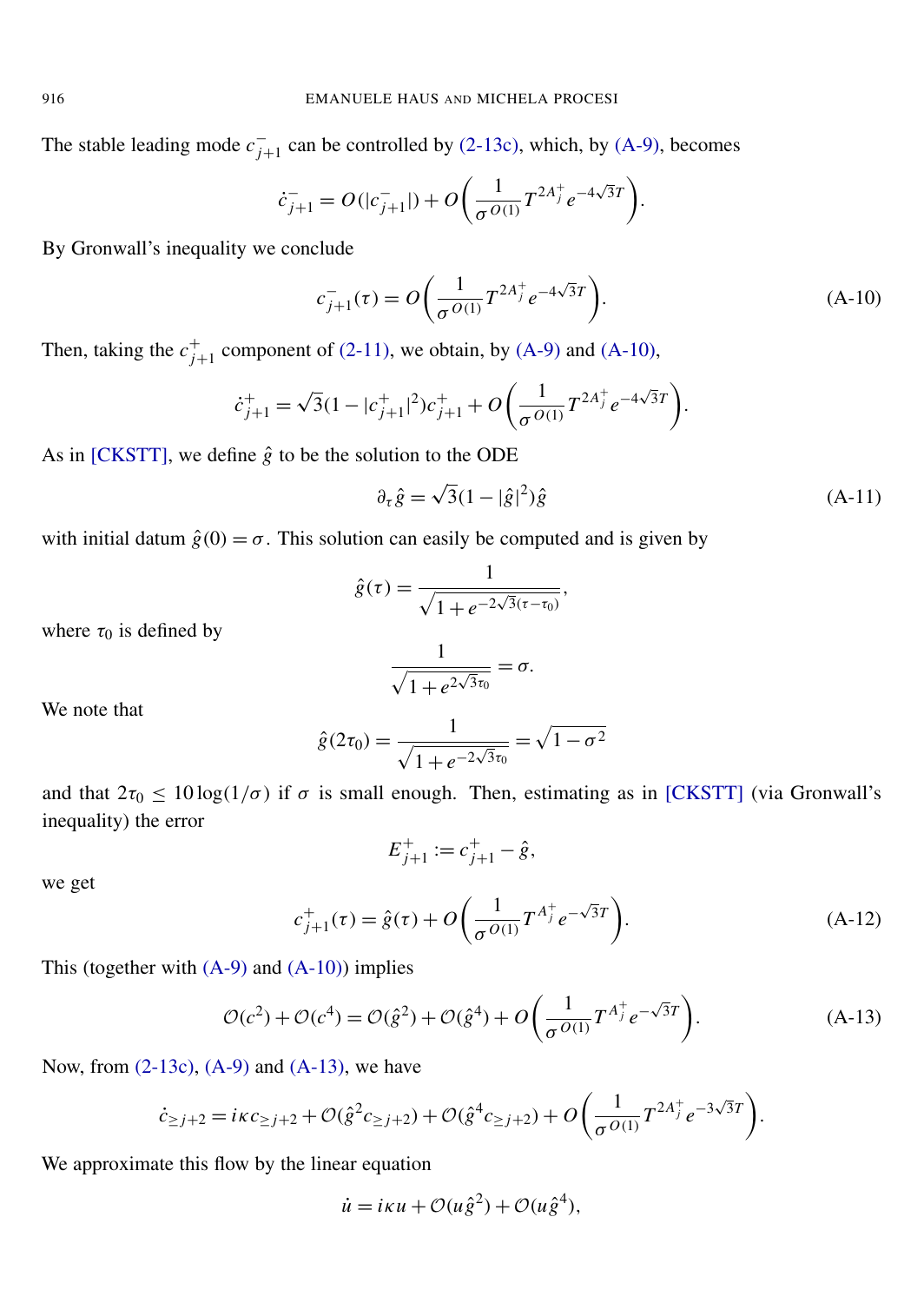where  $u(\tau) \in \mathbb{C}^{N-j-1}$ . This equation has a fundamental solution  $\hat{G}_{\geq j+2}(\tau) : \mathbb{C}^{N-j-1} \to \mathbb{C}^{N-j-1}$  for all  $\tau \geq 0$ ; from the boundedness of  $\hat{g}$  and Gronwall's inequality we get

<span id="page-35-0"></span>
$$
|\hat{G}_{\geq j+2}(\tau)|, \ |\hat{G}_{\geq j+2}^{-1}(\tau)| \lesssim \frac{1}{\sigma^{O(1)}}.
$$
 (A-14)

As in [\[CKSTT\],](#page-39-1) a Gronwall estimate of the error

$$
E_{\geq j+2}(\tau) := c_{\geq j+2}(\tau) - e^{-2\sqrt{3}T} \hat{G}_{\geq j+2}(\tau) a_{\geq j+2}
$$

gives

$$
c_{\geq j+2}(\tau) = e^{-2\sqrt{3}T} \hat{G}_{\geq j+2}(\tau) a_{\geq j+2} + O\left(\frac{1}{\sigma^{O(1)}} T^{2A_j^+} e^{-3\sqrt{3}T}\right),\tag{A-15}
$$

which is equation (3.62) of [\[CKSTT\].](#page-39-1) Then, at the time  $\tau = 2\tau_0 \le 10 \log(1/\sigma)$ , the estimates become

$$
c_{\leq j-1}(2\tau_0) = O\left(\frac{1}{\sigma^{O(1)}} T^{A_j^+} e^{-2\sqrt{3}T}\right),
$$
  
\n
$$
c_{j+1}^-(2\tau_0) = O\left(\frac{1}{\sigma^{O(1)}} T^{2A_j^+} e^{-4\sqrt{3}T}\right),
$$
  
\n
$$
c_{j+1}^+(2\tau_0) = \sqrt{1-\sigma^2} + O\left(\frac{1}{\sigma^{O(1)}} T^{A_j^+} e^{-\sqrt{3}T}\right),
$$
  
\n
$$
c_{\geq j+2}(2\tau_0) = e^{-2\sqrt{3}T} \hat{G}_{\geq j+2}(2\tau_0) a_{\geq j+2} + O\left(\frac{1}{\sigma^{O(1)}} T^{2A_j^+} e^{-3\sqrt{3}T}\right).
$$

From this, we deduce

$$
|b_j| = \left(1 - \sum_{k \neq j} |c_k|^2\right)^{\frac{1}{2}} = \sigma + O\left(\frac{1}{\sigma^{O(1)}} T^{A_j^+} e^{-\sqrt{3}T}\right).
$$

Moving back to the coordinates  $b_1, \ldots, b_N$ , this means that we have

$$
b_{\leq j-1}(2\tau_0) = O\left(\frac{1}{\sigma^{O(1)}} T^{A_j^+} e^{-2\sqrt{3}T}\right),
$$
  
\n
$$
b_j(2\tau_0) = \left[\sigma + \Re O\left(\frac{1}{\sigma^{O(1)}} T^{A_j^+} e^{-\sqrt{3}T}\right)\right] e^{i\vartheta^{(j)}(2\tau_0)},
$$
  
\n
$$
b_{j+1}(2\tau_0) = \left[\sqrt{1-\sigma^2} + \Re O\left(\frac{1}{\sigma^{O(1)}} T^{A_j^+} e^{-\sqrt{3}T}\right)\right] \bar{\omega} e^{i\vartheta^{(j)}(2\tau_0)} + O\left(\frac{1}{\sigma^{O(1)}} T^{2A_j^+} e^{-4\sqrt{3}T}\right),
$$
  
\n
$$
b_{\geq j+2}(2\tau_0) = e^{i\vartheta^{(j)}(2\tau_0)} e^{-2\sqrt{3}T} \hat{G}_{\geq j+2}(2\tau_0) a_{\geq j+2} + O\left(\frac{1}{\sigma^{O(1)}} T^{2A_j^+} e^{-3\sqrt{3}T}\right),
$$

where the notation  $f = \Re O(\cdot)$  means that both  $f = O(\cdot)$  and  $f \in \mathbb{R}$ . We now have to recast this in terms of the variables  $c_1^{(j+1)}$  $\binom{j+1}{1}, \ldots, \binom{j+1}{N}$  $N^{(j+1)}$  in phase with  $\mathbb{T}_{j+1}$ . Following [\[CKSTT\],](#page-39-1) we denote these variables by  $\tilde{c}_1, \ldots, \tilde{c}_N$ . We first note that

$$
\vartheta^{(j+1)}(2\tau_0) = \vartheta^{(j)}(2\tau_0) + \bar{\omega} + O\bigg(\frac{1}{\sigma^{O(1)}}T^{2A_j^+}e^{-4\sqrt{3}T}\bigg).
$$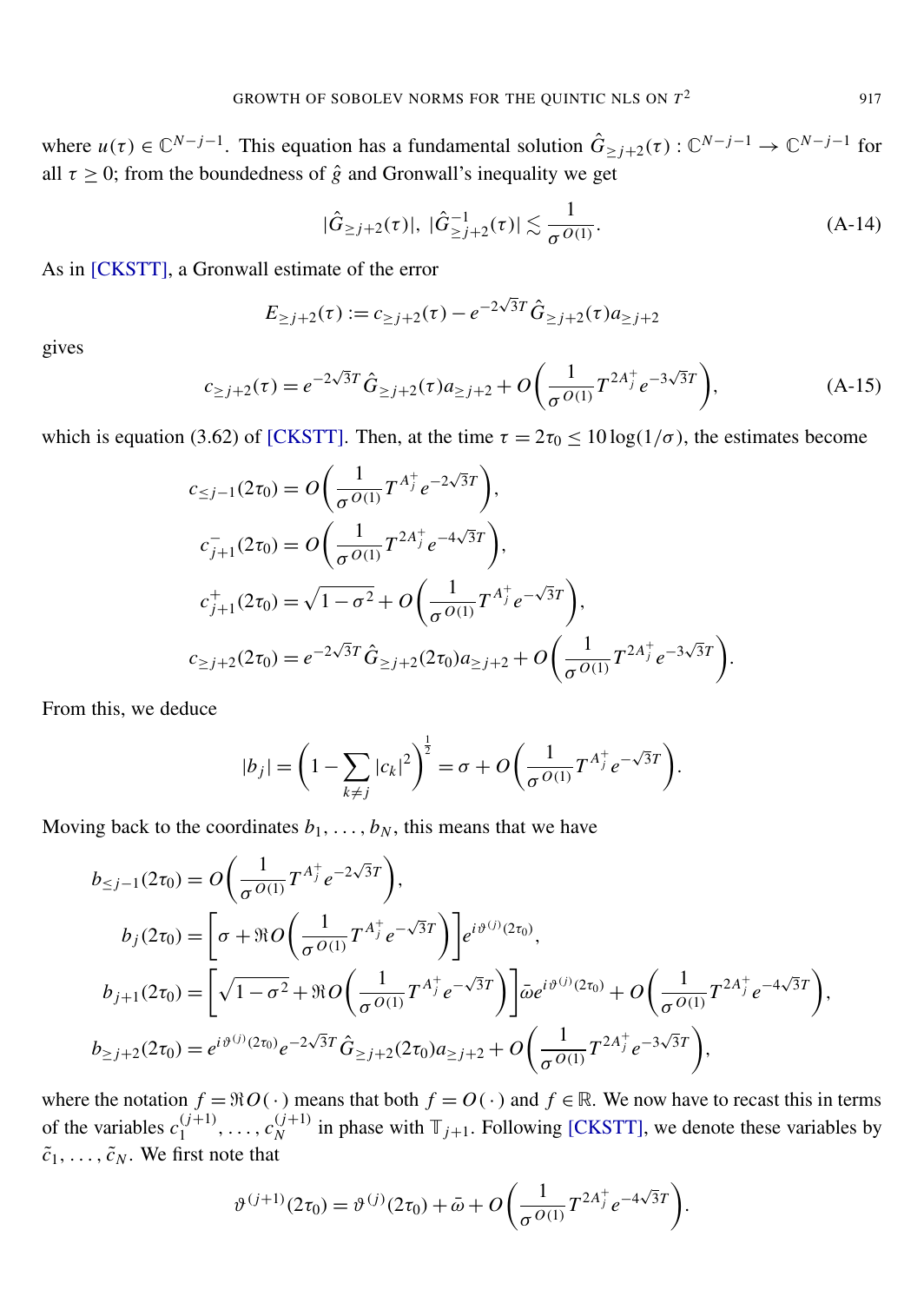Then, we deduce our final estimates

$$
\tilde{c}_{\leq j-1}(2\tau_0) = O\left(\frac{1}{\sigma^{O(1)}} T^{A_j^+} e^{-2\sqrt{3}T}\right),
$$
\n
$$
\tilde{c}_j^-(2\tau_0) = \sigma + O\left(\frac{1}{\sigma^{O(1)}} T^{A_j^+} e^{-\sqrt{3}T}\right),
$$
\n
$$
\tilde{c}_j^+(2\tau_0) = O\left(\frac{1}{\sigma^{O(1)}} T^{2A_j^+} e^{-4\sqrt{3}T}\right),
$$
\n
$$
\tilde{c}_{\geq j+2}(2\tau_0) = \omega e^{-2\sqrt{3}T} \hat{G}_{\geq j+2}(2\tau_0) a_{\geq j+2} + O\left(\frac{1}{\sigma^{O(1)}} T^{2A_j^+} e^{-3\sqrt{3}T}\right).
$$

This, together with [\(A-14\),](#page-35-0) shows that the outgoing target  $(M_i^+)$  $j^+$ ,  $d_j^+$  $j^+$ ,  $r_j^+$  $j<sup>+</sup>$ ) covers the next incoming target  $(M_{i-1}^-)$ <sup>−</sup><sub>*j*+1</sub>, *d*<sup>−</sup><sub>*j*−</sub> −<br>*j*+1</sub>, *r*<sup>−</sup>  $j_{j+1}$ ) (it is enough to choose  $a_{\geq j+2}$  appropriately).

#### Appendix B: Proof of [Lemma 4.1](#page-28-1)

<span id="page-36-0"></span>*Proof.* First note that, since  $a(0) = g(0)$  is assumed to be compactly supported, the solution  $a(t)$  to [\(1-4\)](#page-3-1) exists globally in time, is smooth with respect to time, and is in  $\ell^1(\mathbb{Z}^2)$  in space. Write

$$
F(t) := -i \int_0^t \mathcal{E}(\tau) d\tau \quad \text{and} \quad d(t) := g(t) + F(t).
$$

Observe that

$$
-i\dot{d} = \mathcal{N}(d - F, d - F, d - F, d - F, d - F),
$$

and  $g = O_{\ell^1}(B^{-1})$  and  $F = O_{\ell^1}(B^{-1-\sigma})$  by hypothesis. In particular we have  $d = O_{\ell^1}(B^{-1})$ . By multilinearity and [\(4-2\)](#page-28-5) we thus have

<span id="page-36-2"></span><span id="page-36-1"></span>
$$
-i\dot{d} = \mathcal{N}(d, d, d, d, d) + O_{\ell^1}(B^{-5-\sigma}).
$$
 (B-1)

Now write  $e := a - d$  and recall that *a* is the solution of the NLS. Then we have

$$
-i(\dot{d} + \dot{e}) = \mathcal{N}(d + e, d + e, d + e, d + e, d + e).
$$
 (B-2)

Subtracting  $(B-2)$  from  $(B-1)$  (and using  $(4-2)$ ) we get

$$
i\dot{e} = O_{\ell^1}(B^{-5-\sigma}) + O_{\ell^1}(B^{-4}||e||_1) + O_{\ell^1}(||e||_1^5),
$$

so, taking the  $\ell^1$  norm and differentiating in time, we have

$$
\frac{d}{dt}||e||_1 \lesssim B^{-5-\sigma} + B^{-4}||e||_1 + ||e||_1^5.
$$

We make the bootstrap assumption that  $||e||_1 = O(B^{-1})$  for all  $t \in [0, T]$ , so that one can absorb the third term on the right-hand side into the second. Gronwall's inequality then gives

$$
\|e\|_1 \le B^{-1-\sigma} \exp(CB^{-4}t)
$$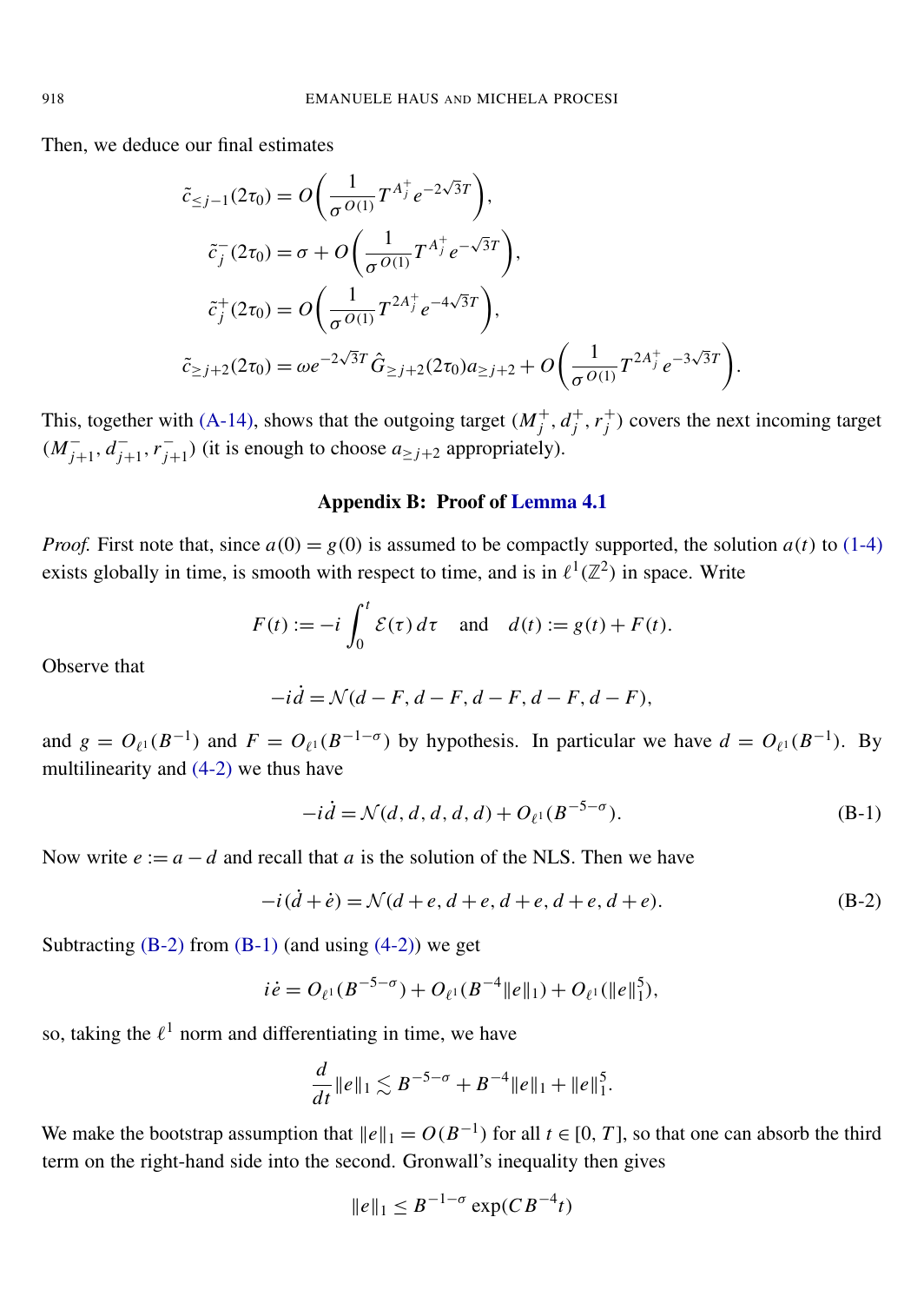<span id="page-37-2"></span>

Figure 4. The phase portrait of *H* on the subspace  $I_1 + I_2 = 1$ ; the dynamical variables are clearly  $I_1$ ,  $\theta_1 - \theta_2$ .

for all  $t \in [0, T]$ . Since  $T \ll B^4 \log B$ , we have  $||e||_1 \ll B^{-1-\sigma/2}$  and the result follows by the bootstrap argument.

The result of [Lemma 4.1](#page-28-1) is that  $g(t)$  is a good approximation of a solution to [\(1-4\)](#page-3-1) on a time interval of approximate length  $B^4$  log B, a factor log B larger than the interval  $[0, B^4]$  for which the solution is controlled by a straightforward local-in-time argument. We choose the exponent  $\sigma/2$  for concreteness, but it could be replaced by any exponent between 0 and  $\sigma$ .

#### Appendix C: Two-generation sets without full energy transmission

<span id="page-37-0"></span>We describe the dynamics associated to the sets  $\mathfrak{S}^{(2)}$ ,  $\mathfrak{S}^{(3)}$  given in the introduction.

In  $\mathfrak{S}^{(2)}$  we have six complex variables  $\beta_k$ ,  $k \in \mathfrak{S}^{(2)}$  and correspondingly six constants of motion, so that the system is integrable. Passing to symplectic polar coordinates  $\beta_k = \sqrt{J_k}e^{i\theta_k}$ , we find that  $J_{k_1} - J_{k_2}$ ,  $J_{k_1} - J_{k_3}$ ,  $J_{k_4} - J_{k_5}$  and  $J_{k_4} - J_{k_6}$  are constant in time. Then one can study the dynamics reduced to the invariant subspace where all these constants are zero. We are left with four degrees of freedom, denoted by  $I_1$ ,  $I_2$ ,  $\theta_1$ ,  $\theta_2$ , and the Hamiltonian

$$
H = 31(I_1 + I_2)^3 - 66I_1I_2(I_1 + I_2) + 24I_1^{3/2}I_2^{3/2}\cos(3(\theta_1 - \theta_2))
$$

Then we reduce to the subspace<sup>[5](#page-37-1)</sup> where  $I_1 + I_2 = 1$ , and get the phase portrait of [Figure 4.](#page-37-2) It is evident from the picture that there is no orbit connecting  $I_1 = 0$  to  $I_1 = 1$ . One could argue that this is due to our choice of invariant subspace. However, if we set, for instance,  $J_{k_1} \neq J_{k_2}$ , then we cannot transfer all the mass to  $k_4$ ,  $k_5$ ,  $k_6$  since this would imply  $J_{k_1} = J_{k_2} = J_{k_3} = 0$ .

The case of  $\mathfrak{S}^{(3)}$  is discussed in detail in [\[Grébert and Thomann 2012\]](#page-39-21). Proceeding as above, one gets the phase portrait of [Figure 5.](#page-38-8) One could generalize this approach by taking two complete and

<span id="page-37-1"></span> $5$ This subspace is invariant due to the conservation of mass.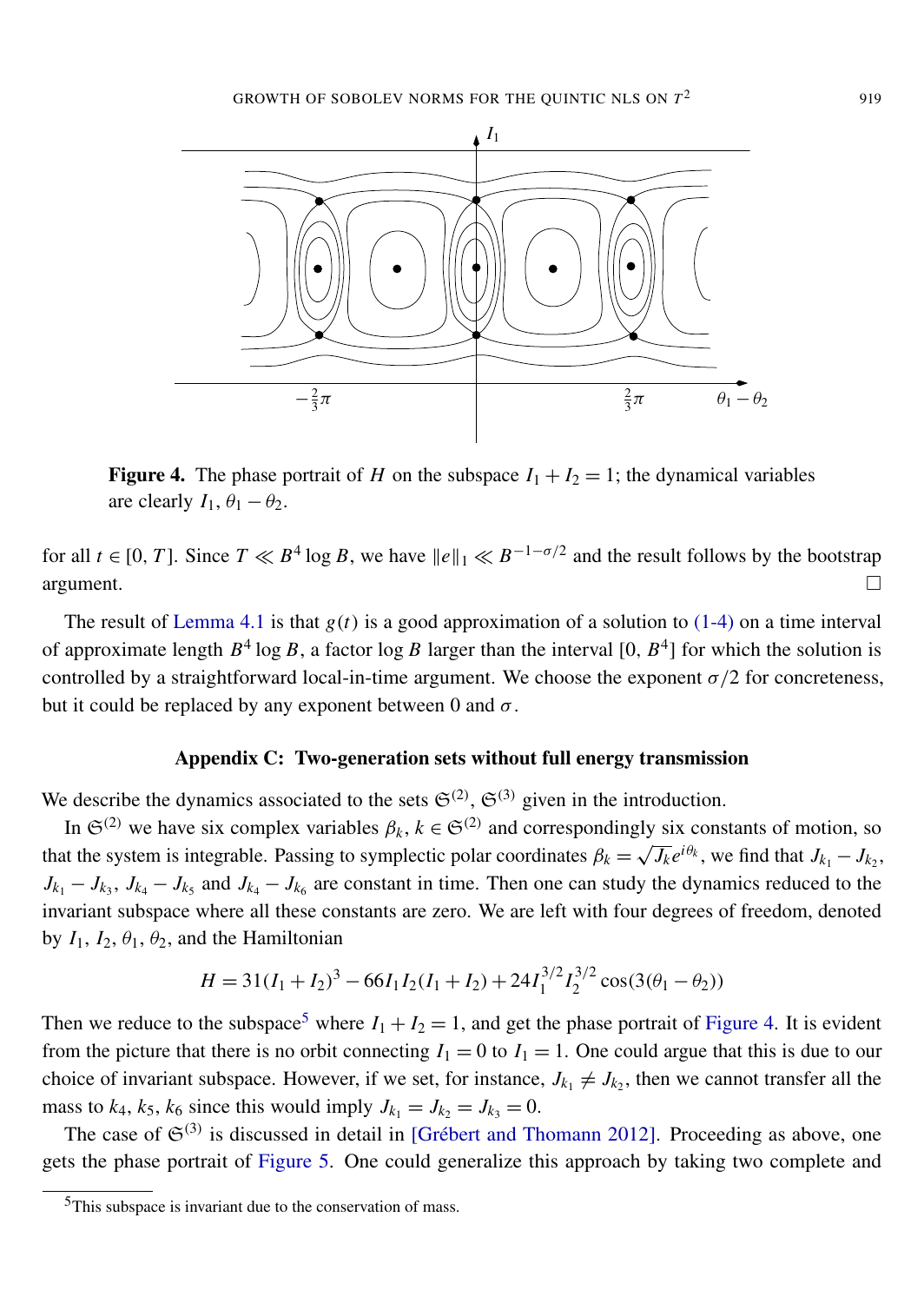<span id="page-38-8"></span>

**Figure 5.** The phase portrait of  $\mathfrak{S}^{(3)}$ .

action-preserving sets  $S_1$ ,  $S_2$  and connecting them with resonances as  $\mathfrak{S}^{(2)}$  or  $\mathfrak{S}^{(3)}$ , as we have discussed in introduction for  $\mathfrak{S}^{(1)}$ . However, the dynamics is in fact qualitatively the same and one does not have full energy transfer.

We have experimented also with higher-order NLS equations. We have not performed a complete classification but it appears that the sets  $\mathfrak{S}^{(2)}$ ,  $\mathfrak{S}^{(3)}$  never give full energy transfer, while  $\mathfrak{S}^{(1)}$  does.

#### Acknowledgement

This research was supported by the European Research Council under FP7, project "Hamiltonian PDEs and small divisor problem: a dynamical systems approach" (no. 306414 HamPDEs).

#### **References**

- <span id="page-38-1"></span>[Bambusi 1997] D. Bambusi, ["Long time stability of some small amplitude solutions in nonlinear Schrödinger equations",](http://dx.doi.org/10.1007/s002200050196) *Comm. Math. Phys.* 189:1 (1997), 205–226. [MR 98m:35188](http://msp.org/idx/mr/98m:35188) [Zbl 0895.35095](http://msp.org/idx/zbl/0895.35095)
- <span id="page-38-2"></span>[Bambusi 1999] D. Bambusi, ["Nekhoroshev theorem for small amplitude solutions in nonlinear Schrödinger equations",](http://dx.doi.org/10.1007/PL00004696) *Math. Z.* 230:2 (1999), 345–387. [MR 2000h:35146](http://msp.org/idx/mr/2000h:35146) [Zbl 0928.35160](http://msp.org/idx/zbl/0928.35160)
- <span id="page-38-3"></span>[Bambusi 2003] D. Bambusi, ["Birkhoff normal form for some nonlinear PDEs",](http://dx.doi.org/10.1007/s00220-002-0774-4) *Comm. Math. Phys.* 234:2 (2003), 253–285. [MR 2003k:37121](http://msp.org/idx/mr/2003k:37121) [Zbl 1032.37051](http://msp.org/idx/zbl/1032.37051)
- <span id="page-38-4"></span>[Bambusi and Grébert 2006] D. Bambusi and B. Grébert, ["Birkhoff normal form for partial differential equations with tame](http://dx.doi.org/10.1215/S0012-7094-06-13534-2) [modulus",](http://dx.doi.org/10.1215/S0012-7094-06-13534-2) *Duke Math. J.* 135:3 (2006), 507–567. [MR 2007j:37124](http://msp.org/idx/mr/2007j:37124) [Zbl 1110.37057](http://msp.org/idx/zbl/1110.37057)
- <span id="page-38-6"></span>[Berti and Biasco 2011] M. Berti and L. Biasco, ["Branching of Cantor manifolds of elliptic tori and applications to PDEs",](http://dx.doi.org/10.1007/s00220-011-1264-3) *Comm. Math. Phys.* 305:3 (2011), 741–796. [MR 2012e:37152](http://msp.org/idx/mr/2012e:37152) [Zbl 1230.37092](http://msp.org/idx/zbl/1230.37092)
- <span id="page-38-5"></span>[Berti and Bolle 2013] M. Berti and P. Bolle, ["Quasi-periodic solutions with Sobolev regularity of NLS on](http://dx.doi.org/10.4171/JEMS/361)  $\mathbb{T}^d$  with a multiplica[tive potential",](http://dx.doi.org/10.4171/JEMS/361) *J. Eur. Math. Soc.* (*JEMS*) 15:1 (2013), 229–286. [MR 2998835](http://msp.org/idx/mr/2998835) [Zbl 1260.35196](http://msp.org/idx/zbl/1260.35196)
- <span id="page-38-7"></span>[Berti et al. 2015] M. Berti, L. Corsi, and M. Procesi, ["An abstract Nash–Moser theorem and quasi-periodic solutions for NLW](http://dx.doi.org/10.1007/s00220-014-2128-4) [and NLS on compact Lie groups and homogeneous manifolds",](http://dx.doi.org/10.1007/s00220-014-2128-4) *Comm. Math. Phys.* 334:3 (2015), 1413–1454. [MR 3312439](http://msp.org/idx/mr/3312439) [Zbl 06410173](http://msp.org/idx/zbl/06410173)
- <span id="page-38-0"></span>[Bourgain 1993] J. Bourgain, ["Fourier transform restriction phenomena for certain lattice subsets and applications to nonlinear](http://dx.doi.org/10.1007/BF01896020) [evolution equations, I: Schrödinger equations",](http://dx.doi.org/10.1007/BF01896020) *Geom. Funct. Anal.* 3:2 (1993), 107–156. [MR 95d:35160a](http://msp.org/idx/mr/95d:35160a) [Zbl 0787.35097](http://msp.org/idx/zbl/0787.35097)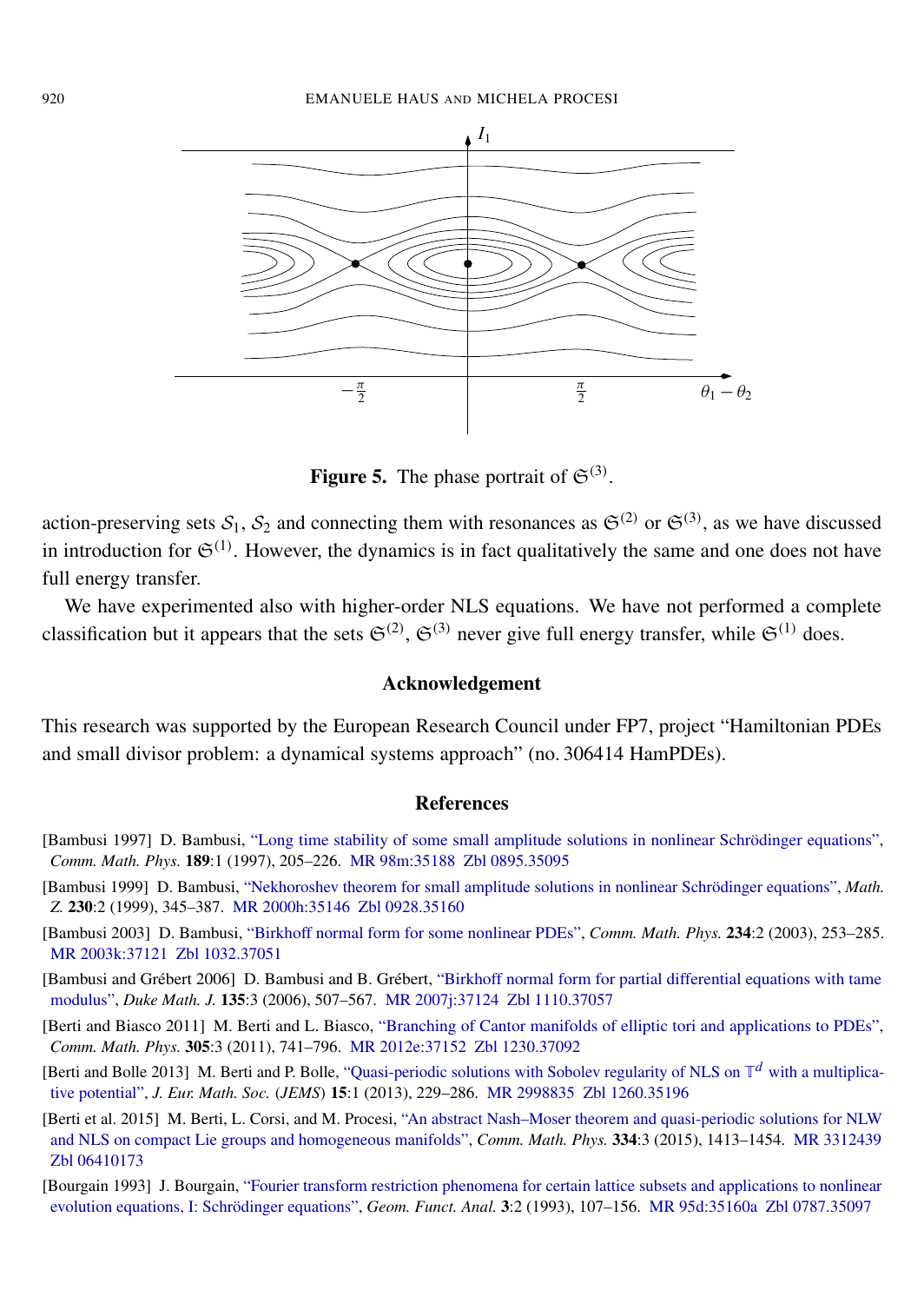- <span id="page-39-20"></span>[Bourgain 1996a] J. Bourgain, ["Construction of approximative and almost periodic solutions of perturbed linear Schrödinger](http://dx.doi.org/10.1007/BF02247885) [and wave equations",](http://dx.doi.org/10.1007/BF02247885) *Geom. Funct. Anal.* 6:2 (1996), 201–230. [MR 97f:35013](http://msp.org/idx/mr/97f:35013) [Zbl 0872.35007](http://msp.org/idx/zbl/0872.35007)
- <span id="page-39-3"></span>[Bourgain 1996b] J. Bourgain, ["On the growth in time of higher Sobolev norms of smooth solutions of Hamiltonian PDE",](http://dx.doi.org/10.1155/S1073792896000207) *Internat. Math. Res. Notices* 6 (1996), 277–304. [MR 97k:35016](http://msp.org/idx/mr/97k:35016) [Zbl 0934.35166](http://msp.org/idx/zbl/0934.35166)
- <span id="page-39-16"></span>[Bourgain 1998] J. Bourgain, ["Quasi-periodic solutions of Hamiltonian perturbations of 2D linear Schrödinger equations",](http://dx.doi.org/10.2307/121001) *Ann. of Math.* (2) 148:2 (1998), 363–439. [MR 2000b:37087](http://msp.org/idx/mr/2000b:37087) [Zbl 0928.35161](http://msp.org/idx/zbl/0928.35161)
- <span id="page-39-4"></span>[Bourgain 2000] J. Bourgain, ["On diffusion in high-dimensional Hamiltonian systems and PDE",](http://dx.doi.org/10.1007/BF02791532) *J. Anal. Math.* 80 (2000), 1–35. [MR 2001j:35134](http://msp.org/idx/mr/2001j:35134) [Zbl 0964.35143](http://msp.org/idx/zbl/0964.35143)
- <span id="page-39-0"></span>[Burq et al. 2004] N. Burq, P. Gérard, and N. Tzvetkov, ["Strichartz inequalities and the nonlinear Schrödinger equation on](http://dx.doi.org/10.1353/ajm.2004.0016) [compact manifolds",](http://dx.doi.org/10.1353/ajm.2004.0016) *Amer. J. Math.* 126:3 (2004), 569–605. [MR 2005h:58036](http://msp.org/idx/mr/2005h:58036) [Zbl 1067.58027](http://msp.org/idx/zbl/1067.58027)
- <span id="page-39-19"></span>[Chierchia and Perfetti 1995] L. Chierchia and P. Perfetti, ["Second order Hamiltonian equations on](http://dx.doi.org/10.1006/jdeq.1995.1033)  $T^{\infty}$  and almost-periodic [solutions",](http://dx.doi.org/10.1006/jdeq.1995.1033) *J. Differential Equations* 116:1 (1995), 172–201. [MR 96d:58119](http://msp.org/idx/mr/96d:58119) [Zbl 0821.34043](http://msp.org/idx/zbl/0821.34043)
- <span id="page-39-1"></span>[Colliander et al. 2010] J. Colliander, M. Keel, G. Staffilani, H. Takaoka, and T. Tao, ["Transfer of energy to high frequencies in](http://dx.doi.org/10.1007/s00222-010-0242-2) [the cubic defocusing nonlinear Schrödinger equation",](http://dx.doi.org/10.1007/s00222-010-0242-2) *Invent. Math.* 181:1 (2010), 39–113. [MR 2011f:35320](http://msp.org/idx/mr/2011f:35320) [Zbl 1197.35265](http://msp.org/idx/zbl/1197.35265)
- <span id="page-39-17"></span>[Eliasson and Kuksin 2010] L. H. Eliasson and S. B. Kuksin, ["KAM for the nonlinear Schrödinger equation",](http://dx.doi.org/10.4007/annals.2010.172.371) *Ann. of Math.* (2) 172:1 (2010), 371–435. [MR 2011g:37203](http://msp.org/idx/mr/2011g:37203) [Zbl 1201.35177](http://msp.org/idx/zbl/1201.35177)
- <span id="page-39-5"></span>[Faou et al. 2013] E. Faou, L. Gauckler, and C. Lubich, ["Sobolev stability of plane wave solutions to the cubic nonlinear](http://dx.doi.org/10.1080/03605302.2013.785562) [Schrödinger equation on a torus",](http://dx.doi.org/10.1080/03605302.2013.785562) *Comm. Partial Differential Equations* 38:7 (2013), 1123–1140. [MR 3169740](http://msp.org/idx/mr/3169740) [Zbl 1274.35357](http://msp.org/idx/zbl/1274.35357)
- <span id="page-39-18"></span>[Geng et al. 2011] J. Geng, X. Xu, and J. You, ["An infinite dimensional KAM theorem and its application to the two dimensional](http://dx.doi.org/10.1016/j.aim.2011.01.013) [cubic Schrödinger equation",](http://dx.doi.org/10.1016/j.aim.2011.01.013) *Adv. Math.* 226:6 (2011), 5361–5402. [MR 2012k:37159](http://msp.org/idx/mr/2012k:37159) [Zbl 1213.37104](http://msp.org/idx/zbl/1213.37104)
- <span id="page-39-13"></span>[Gérard and Grellier 2010] P. Gérard and S. Grellier, "The cubic Szegő equation", *Ann. Sci. Éc. Norm. Supér.* (4) 43:5 (2010), 761–810. [MR 2012b:37188](http://msp.org/idx/mr/2012b:37188) [Zbl 1228.35225](http://msp.org/idx/zbl/1228.35225)
- <span id="page-39-21"></span>[Grébert and Thomann 2012] B. Grébert and L. Thomann, ["Resonant dynamics for the quintic nonlinear Schrödinger equation",](http://dx.doi.org/10.1016/j.anihpc.2012.01.005) *Ann. Inst. H. Poincaré Anal. Non Linéaire* 29:3 (2012), 455–477. [MR 2926244](http://msp.org/idx/mr/2926244) [Zbl 1259.37045](http://msp.org/idx/zbl/1259.37045)
- <span id="page-39-14"></span>[Grébert et al. 2009a] B. Grébert, R. Imekraz, and É. Paturel, ["Normal forms for semilinear quantum harmonic oscillators",](http://dx.doi.org/10.1007/s00220-009-0800-x) *Comm. Math. Phys.* 291:3 (2009), 763–798. [MR 2010f:81119](http://msp.org/idx/mr/2010f:81119) [Zbl 1185.81073](http://msp.org/idx/zbl/1185.81073)
- <span id="page-39-15"></span>[Grébert et al. 2009b] B. Grébert, T. Kappeler, and J. Pöschel, "Normal form theory for the NLS equation", preprint, 2009. [arXiv 0907.39381](http://msp.org/idx/arx/0907.39381)
- <span id="page-39-2"></span>[Guardia and Kaloshin 2015] M. Guardia and V. Kaloshin, ["Growth of Sobolev norms in the cubic defocusing nonlinear](http://dx.doi.org/10.4171/JEMS/499) [Schrödinger equation",](http://dx.doi.org/10.4171/JEMS/499) *J. Eur. Math. Soc.* (*JEMS*) 17:1 (2015), 71–149. [MR 3312404](http://msp.org/idx/mr/3312404) [Zbl 06419398](http://msp.org/idx/zbl/06419398)
- <span id="page-39-11"></span>[Hani 2014] Z. Hani, ["Long-time instability and unbounded Sobolev orbits for some periodic nonlinear Schrödinger equations",](http://dx.doi.org/10.1007/s00205-013-0689-6) *Arch. Ration. Mech. Anal.* 211:3 (2014), 929–964. [MR 3158811](http://msp.org/idx/mr/3158811) [Zbl 1293.35298](http://msp.org/idx/zbl/1293.35298)
- <span id="page-39-12"></span>[Hani et al. 2013] Z. Hani, B. Pausader, N. Tzvetkov, and N. Visciglia, "Modified scattering for the cubic Schrödinger equation on product spaces and applications", preprint, 2013. [arXiv 1311.2275](http://msp.org/idx/arx/1311.2275)
- <span id="page-39-22"></span>[Haus and Thomann 2013] E. Haus and L. Thomann, ["Dynamics on resonant clusters for the quintic nonlinear Schrödinger](http://dx.doi.org/10.4310/DPDE.2013.v10.n2.a2) [equation",](http://dx.doi.org/10.4310/DPDE.2013.v10.n2.a2) *Dyn. Partial Differ. Equ.* 10:2 (2013), 157–169. [MR 3071705](http://msp.org/idx/mr/3071705) [Zbl 06225369](http://msp.org/idx/zbl/06225369)
- <span id="page-39-7"></span>[Kuksin 1995] S. B. Kuksin, ["On squeezing and flow of energy for nonlinear wave equations",](http://dx.doi.org/10.1007/BF01902057) *Geom. Funct. Anal.* 5:4 (1995), 668–701. [MR 96d:35091](http://msp.org/idx/mr/96d:35091) [Zbl 0834.35086](http://msp.org/idx/zbl/0834.35086)
- <span id="page-39-8"></span>[Kuksin 1996] S. B. Kuksin, ["Growth and oscillations of solutions of nonlinear Schrödinger equation",](http://dx.doi.org/10.1007/BF02099448) *Comm. Math. Phys.* 178:2 (1996), 265–280. [MR 97f:35203](http://msp.org/idx/mr/97f:35203) [Zbl 0862.35112](http://msp.org/idx/zbl/0862.35112)
- <span id="page-39-9"></span>[Kuksin 1997a] S. B. Kuksin, ["On turbulence in nonlinear Schrödinger equations",](http://dx.doi.org/10.1007/s000390050026) *Geom. Funct. Anal.* 7:4 (1997), 783–822. [MR 2001a:35197](http://msp.org/idx/mr/2001a:35197) [Zbl 0912.35143](http://msp.org/idx/zbl/0912.35143)
- <span id="page-39-6"></span>[Kuksin 1997b] S. B. Kuksin, ["Oscillations in space-periodic nonlinear Schrödinger equations",](http://dx.doi.org/10.1007/PL00001622) *Geom. Funct. Anal.* 7:2 (1997), 338–363. [MR 98e:35157](http://msp.org/idx/mr/98e:35157) [Zbl 0874.35113](http://msp.org/idx/zbl/0874.35113)
- <span id="page-39-10"></span>[Kuksin 1999] S. B. Kuksin, ["Spectral properties of solutions for nonlinear PDEs in the turbulent regime",](http://dx.doi.org/10.1007/s000390050083) *Geom. Funct. Anal.* 9:1 (1999), 141–184. [MR 2000c:35223](http://msp.org/idx/mr/2000c:35223) [Zbl 0929.35145](http://msp.org/idx/zbl/0929.35145)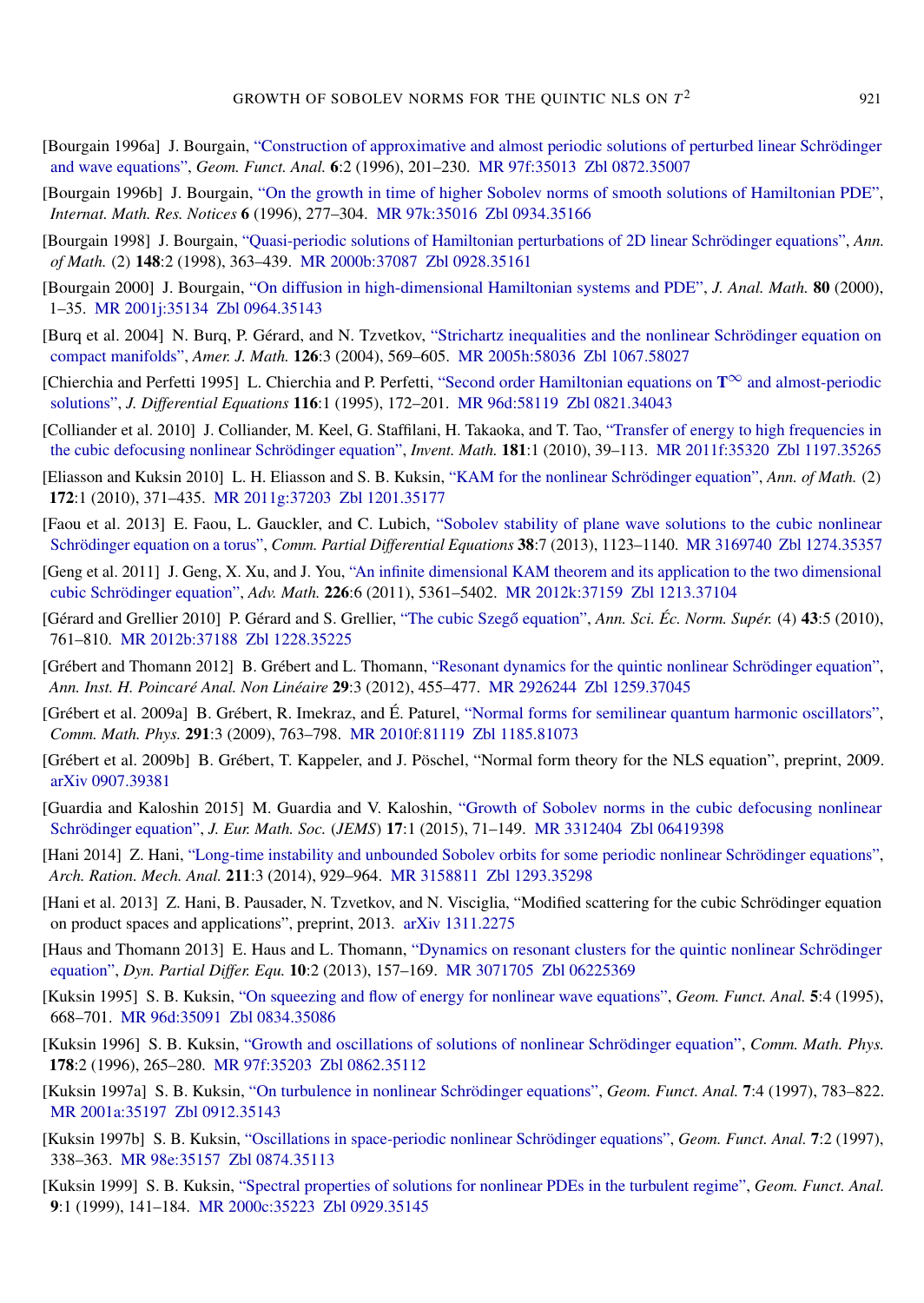- <span id="page-40-7"></span>[Kuksin and Pöschel 1996] S. Kuksin and J. Pöschel, ["Invariant Cantor manifolds of quasi-periodic oscillations for a nonlinear](http://dx.doi.org/10.2307/2118656) [Schrödinger equation",](http://dx.doi.org/10.2307/2118656) *Ann. of Math.* (2) 143:1 (1996), 149–179. [MR 96j:58147](http://msp.org/idx/mr/96j:58147) [Zbl 0847.35130](http://msp.org/idx/zbl/0847.35130)
- <span id="page-40-1"></span>[Pocovnicu 2011] O. Pocovnicu, ["Explicit formula for the solution of the Szegö equation on the real line and applications",](http://dx.doi.org/10.3934/dcds.2011.31.607) *Discrete Contin. Dyn. Syst.* 31:3 (2011), 607–649. [MR 2012h:35330](http://msp.org/idx/mr/2012h:35330) [Zbl 1235.35263](http://msp.org/idx/zbl/1235.35263)
- <span id="page-40-2"></span>[Pocovnicu 2013] O. Pocovnicu, ["First and second order approximations for a nonlinear wave equation",](http://dx.doi.org/10.1007/s10884-013-9286-5) *J. Dynam. Differential Equations* 25:2 (2013), 305–333. [MR 3054639](http://msp.org/idx/mr/3054639) [Zbl 1270.65060](http://msp.org/idx/zbl/1270.65060)
- <span id="page-40-6"></span>[Pöschel 1996] J. Pöschel, ["A KAM-theorem for some nonlinear partial differential equations",](http://www.numdam.org/item?id=ASNSP_1996_4_23_1_119_0) *Ann. Scuola Norm. Sup. Pisa Cl. Sci.* (4) 23:1 (1996), 119–148. [MR 97g:58146](http://msp.org/idx/mr/97g:58146) [Zbl 0870.34060](http://msp.org/idx/zbl/0870.34060)
- <span id="page-40-11"></span>[Pöschel 2002] J. Pöschel, ["On the construction of almost periodic solutions for a nonlinear Schrödinger equation",](http://dx.doi.org/10.1017/S0143385702001086) *Ergodic Theory Dynam. Systems* 22:5 (2002), 1537–1549. [MR 2005a:37142](http://msp.org/idx/mr/2005a:37142) [Zbl 1020.37044](http://msp.org/idx/zbl/1020.37044)
- <span id="page-40-12"></span>[Procesi and Procesi 2012] M. Procesi and C. Procesi, ["A normal form for the Schrödinger equation with analytic non-linearities",](http://dx.doi.org/10.1007/s00220-012-1483-2) *Comm. Math. Phys.* 312:2 (2012), 501–557. [MR 2917174](http://msp.org/idx/mr/2917174) [Zbl 1277.35318](http://msp.org/idx/zbl/1277.35318)
- <span id="page-40-10"></span>[Procesi and Procesi 2015] C. Procesi and M. Procesi, ["A KAM algorithm for the resonant non-linear Schrödinger equation",](http://dx.doi.org/10.1016/j.aim.2014.12.004) *Adv. Math.* 272 (2015), 399–470. [MR 3303238](http://msp.org/idx/mr/3303238) [Zbl 06391241](http://msp.org/idx/zbl/06391241)
- <span id="page-40-9"></span>[Procesi and Xu 2013] M. Procesi and X. Xu, ["Quasi-Töplitz functions in KAM theorem",](http://dx.doi.org/10.1137/110833014) *SIAM J. Math. Anal.* 45:4 (2013), 2148–2181. [MR 3072759](http://msp.org/idx/mr/3072759) [Zbl 1304.37056](http://msp.org/idx/zbl/1304.37056)
- <span id="page-40-0"></span>[Staffilani 1997] G. Staffilani, ["On the growth of high Sobolev norms of solutions for KdV and Schrödinger equations",](http://dx.doi.org/10.1215/S0012-7094-97-08604-X) *Duke Math. J.* 86:1 (1997), 109–142. [MR 98b:35192](http://msp.org/idx/mr/98b:35192) [Zbl 0874.35114](http://msp.org/idx/zbl/0874.35114)
- <span id="page-40-3"></span>[Wang 2008] W.-M. Wang, ["Logarithmic bounds on Sobolev norms for time dependent linear Schrödinger equations",](http://dx.doi.org/10.1080/03605300802537115) *Comm. Partial Differential Equations* 33:10-12 (2008), 2164–2179. [MR 2009k:35247](http://msp.org/idx/mr/2009k:35247) [Zbl 1154.35450](http://msp.org/idx/zbl/1154.35450)
- <span id="page-40-4"></span>[Wang 2010] W.-M. Wang, "Supercritical nonlinear Schrödinger equations, II: Almost global existence", preprint, 2010. [arXiv 1007.0154](http://msp.org/idx/arx/1007.0154)
- <span id="page-40-8"></span>[Wang 2014] W.-M. Wang, "Supercritical nonlinear Schrödinger equations: quasi-periodic solutions", preprint, 2014. [arXiv](http://msp.org/idx/arx/1007.0156) [1007.0156](http://msp.org/idx/arx/1007.0156)
- <span id="page-40-5"></span>[Wayne 1990] C. E. Wayne, ["Periodic and quasi-periodic solutions of nonlinear wave equations via KAM theory",](http://dx.doi.org/10.1007/BF02104499) *Comm. Math. Phys.* 127:3 (1990), 479–528. [MR 91b:58236](http://msp.org/idx/mr/91b:58236) [Zbl 0708.35087](http://msp.org/idx/zbl/0708.35087)
- Received 9 Jun 2014. Revised 19 Jan 2015. Accepted 6 Mar 2015.
- EMANUELE HAUS: [emanuele.haus@unina.it](mailto:emanuele.haus@unina.it)
- Dipartimento di Matematica e Applicazioni "R. Caccioppoli", Università di Napoli "Federico II", Via Cintia, Monte S. Angelo, I-80126 Napoli, Italy
- MICHELA PROCESI: [mprocesi@mat.uniroma1.it](mailto:mprocesi@mat.uniroma1.it) Dipartimento di Matematica, Università di Roma "La Sapienza", Piazzale Aldo Moro, 5, I-00185 Roma, Italy

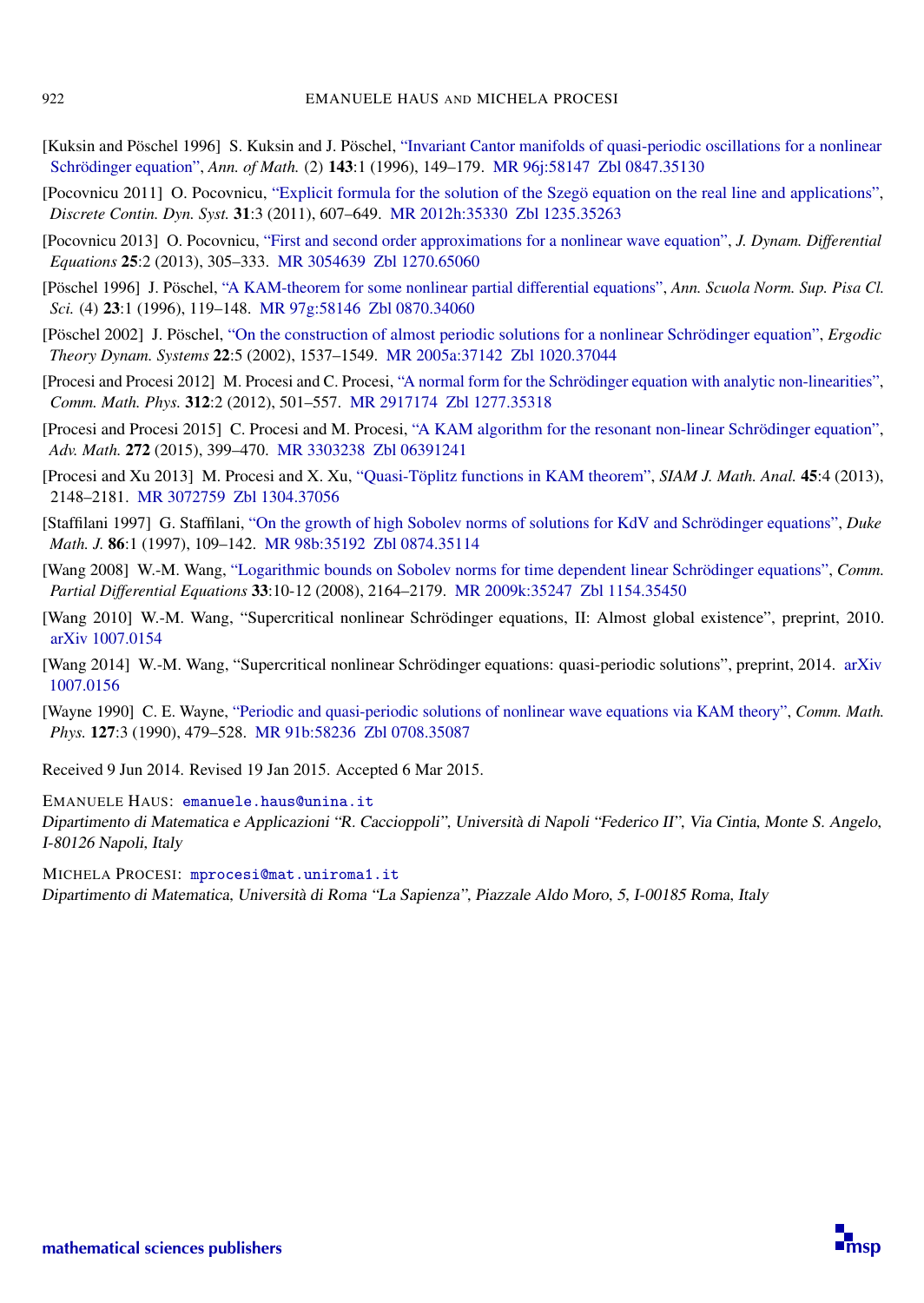## Analysis & PDE

#### [msp.org/apde](http://msp.org/apde)

#### EDITORS

EDITOR-IN-CHIEF

Maciej Zworski

[zworski@math.berkeley.edu](mailto:zworski@math.berkeley.edu)

University of California

Berkeley, USA

#### BOARD OF EDITORS

| Nicolas Burq         | Université Paris-Sud 11, France<br>nicolas.burq@math.u-psud.fr          | <b>Yuval Peres</b>    | University of California, Berkeley, USA<br>peres@stat.berkeley.edu |
|----------------------|-------------------------------------------------------------------------|-----------------------|--------------------------------------------------------------------|
| Sun-Yung Alice Chang | Princeton University, USA<br>chang@math.princeton.edu                   | Gilles Pisier         | Texas A&M University, and Paris 6<br>pisier@math.tamu.edu          |
| Michael Christ       | University of California, Berkeley, USA<br>mchrist@math.berkeley.edu    | Tristan Rivière       | ETH, Switzerland<br>riviere@math.ethz.ch                           |
| Charles Fefferman    | Princeton University, USA<br>cf@math.princeton.edu                      | Igor Rodnianski       | Princeton University, USA<br>irod@math.princeton.edu               |
| Ursula Hamenstaedt   | Universität Bonn, Germany<br>ursula@math.uni-bonn.de                    | Wilhelm Schlag        | University of Chicago, USA<br>schlag@math.uchicago.edu             |
| Vaughan Jones        | U.C. Berkeley & Vanderbilt University<br>vaughan.f.jones@vanderbilt.edu | Sylvia Serfaty        | New York University, USA<br>serfaty@cims.nyu.edu                   |
| Herbert Koch         | Universität Bonn, Germany<br>koch@math.uni-bonn.de                      | Yum-Tong Siu          | Harvard University, USA<br>siu@math.harvard.edu                    |
| Izabella Laba        | University of British Columbia, Canada<br>ilaba@math.ubc.ca             | Terence Tao           | University of California, Los Angeles, USA<br>tao@math.ucla.edu    |
| Gilles Lebeau        | Université de Nice Sophia Antipolis, France<br>lebeau@unice.fr          | Michael E. Taylor     | Univ. of North Carolina, Chapel Hill, USA<br>met@math.unc.edu      |
| László Lempert       | Purdue University, USA<br>lempert@math.purdue.edu                       | Gunther Uhlmann       | University of Washington, USA<br>gunther@math.washington.edu       |
| Richard B. Melrose   | Massachussets Institute of Technology, USA<br>rbm@math.math.mit.edu     | András Vasy           | Stanford University, USA<br>andras@math.stanford.edu               |
| Frank Merle          | Université de Cergy-Pontoise, France<br>Frank.Merle@u-cergy.fr          | Dan Virgil Voiculescu | University of California, Berkeley, USA<br>dvv@math.berkeley.edu   |
| William Minicozzi II | Johns Hopkins University, USA<br>minicozz@math.jhu.edu                  | Steven Zelditch       | Northwestern University, USA<br>zelditch@math.northwestern.edu     |
| Werner Müller        | Universität Bonn, Germany<br>mueller@math.uni-bonn.de                   |                       |                                                                    |

#### PRODUCTION

[production@msp.org](mailto:production@msp.org)

Silvio Levy, Scientific Editor

See inside back cover or [msp.org/apde](http://msp.org/apde) for submission instructions.

The subscription price for 2015 is US \$205/year for the electronic version, and \$390/year (+\$55, if shipping outside the US) for print and electronic. Subscriptions, requests for back issues from the last three years and changes of subscribers address should be sent to MSP.

Analysis & PDE (ISSN 1948-206X electronic, 2157-5045 printed) at Mathematical Sciences Publishers, 798 Evans Hall #3840, c/o University of California, Berkeley, CA 94720-3840, is published continuously online. Periodical rate postage paid at Berkeley, CA 94704, and additional mailing offices.

APDE peer review and production are managed by EditFLOW® from MSP.

PUBLISHED BY

**n** [mathematical sciences publishers](http://msp.org/)

nonprofit scientific publishing

<http://msp.org/> © 2015 Mathematical Sciences Publishers